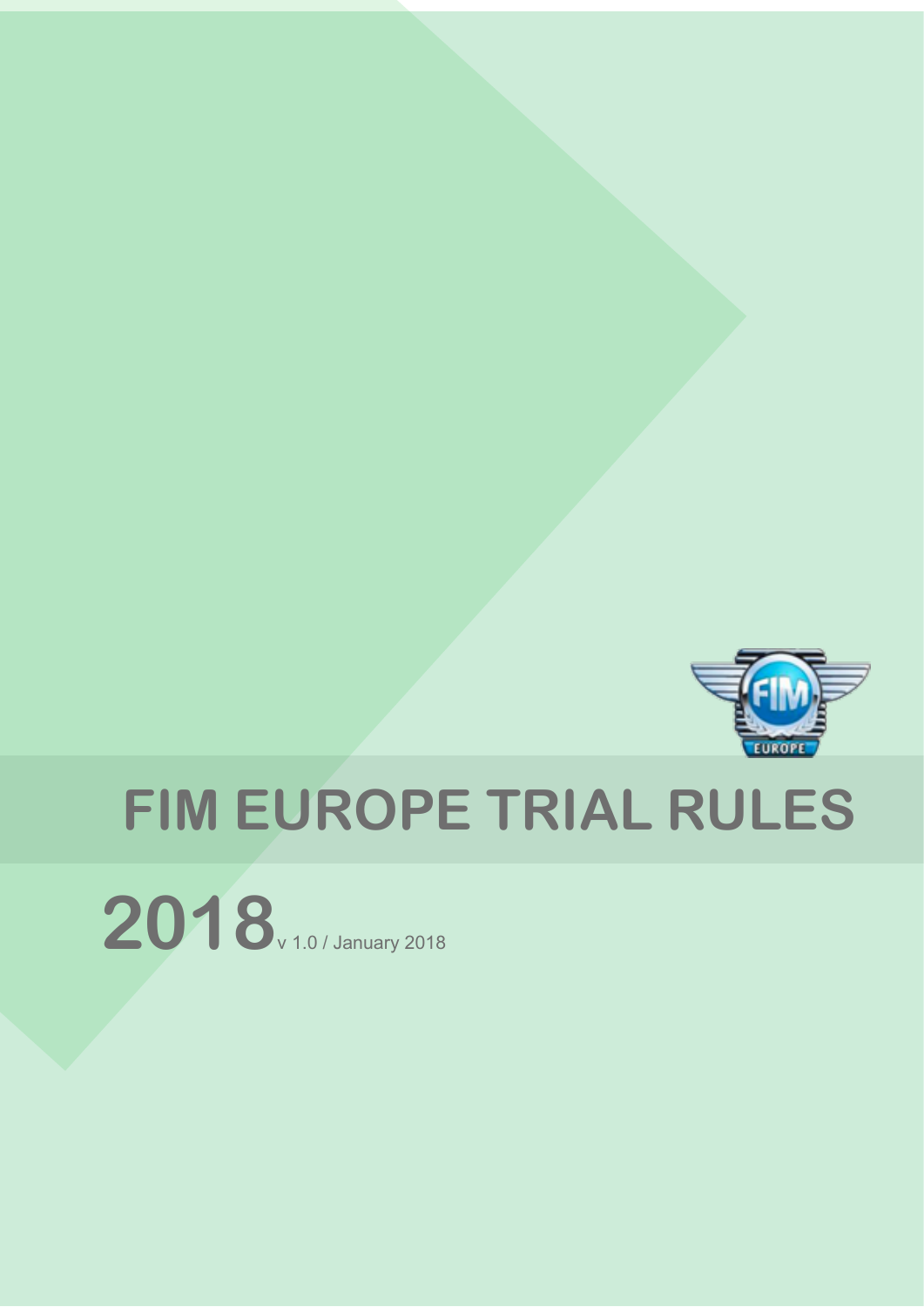

## <span id="page-1-0"></span>**2018 FIM Europe TRIAL RULES**

**January 2018, (v 1.0)** Amendments for 2018 **in B0LD**

## [TL 01](#page-3-0) FIM Europe TRIAL EUROPEAN CHAMPIONSHIP, JUNIOR CUP 4 & OVER - 40 Cup. [SR EC](#page-20-0) Model for writing "SUPPLEMENTARY REGULATIONS" for Trial European Championship, Junior Cup & Over- 40 Cup 21 [TL 02](#page-23-0) FIM Europe WOMEN'S TRIAL EUROPEAN CHAMPIONSHIP 24 [SR W](#page-30-0) Model for writing "SUPPLEMENTARY REGULATIONS" for Women's Trial European Championship 31 [TL03](#page-33-0) FIM Europe YOUTH TRIAL EUROPEAN CHAMPIONSHIP 34 [SR Y](#page-41-0) Model for writing "SUPPLEMENTARY REGULATIONS" for Youth Trial European Championship 42 [RETN](#page-44-0) RANKING OF EUROPEAN TRIAL NATIONS 45 [CSO](#page-45-0) COMPULSORY STANDARDS FOR ORGANISERS 46 [DA](#page-49-0) DUTIES OF THE ASSISTANT (MINDER) 50 [TT](#page-50-0) TIMETABLES 51 Links to the Chapters **Page 19th Chapters** Page 2014 12:30 and 2014 12:30 and 2014 12:30 and 2014 12:30 and 2014 12:30 and 2014 12:30 and 2014 12:30 and 2014 12:30 and 2014 12:30 and 2014 12:30 and 2014 12:30 and 2014 12:3

#### **DEFINITION OF A TRIAL**

*A Trial is an event in which the skill and regularity of the riders form the basis of the results.*

*Sections are included within the course, where the skill of the rider negotiating them is observed and penalties given. In addition, a time limit is set for part of, or for the whole course.*

*The course may consist of cross-country terrain, country lanes, and woodland tracks etc.*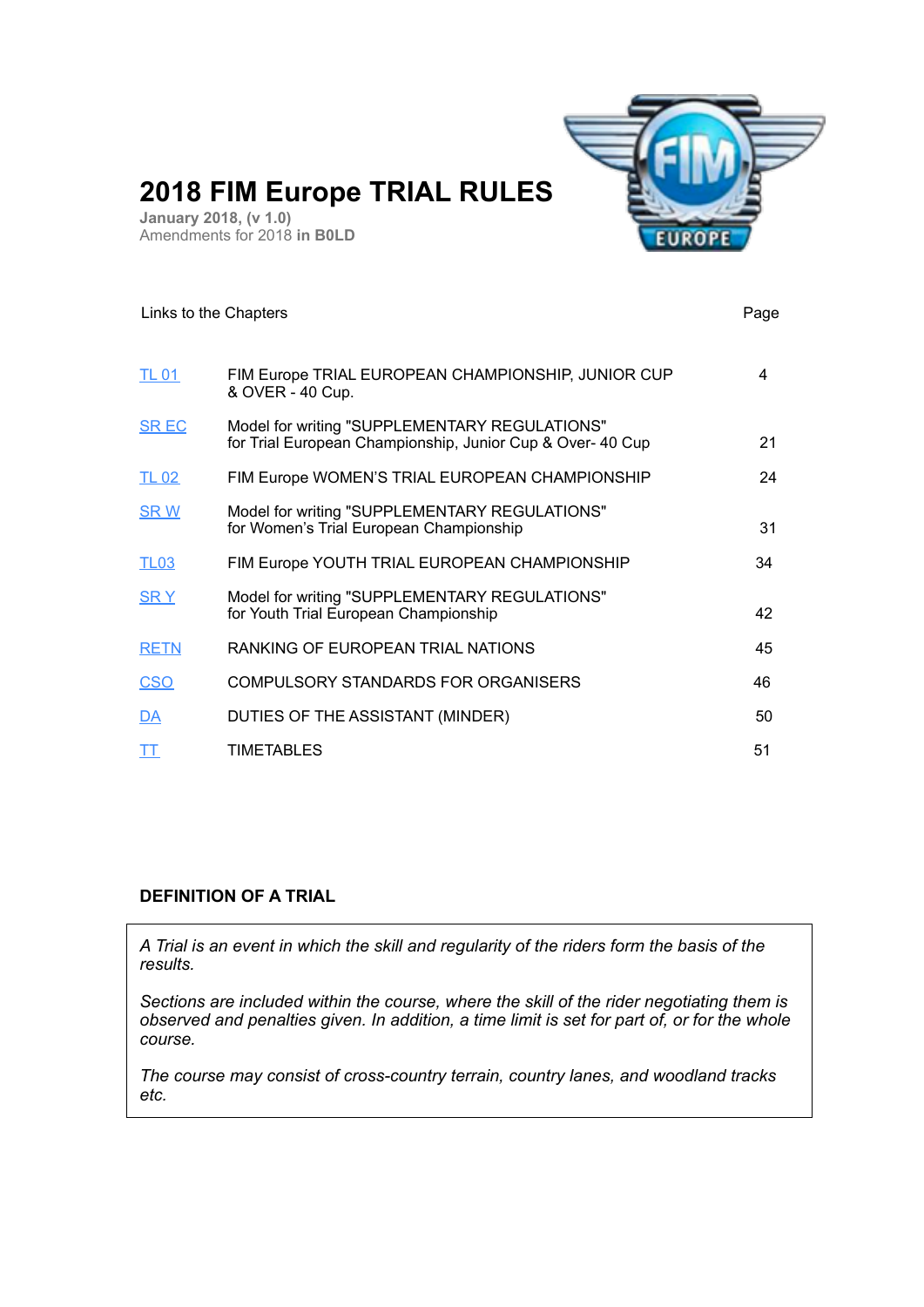## **RULE CHANGE OVERVIEW**

#### **Some important admentments introduced by the Trial Commission 2017 and 2018**

#### **2017**

- NOW EC IS OPEN FOR CLASSIFIED WC RIDERS: Traditionally riders who finished top five in WC the last 3 years has been restricted from the riding the European Championship. This restriction has been lifted from 2017. We wellcome all to the EC!
- **•** MORE SECTIONS FOR THE WOMEN AND YOUTH: The numer of sections in the Youth and Women's Championships has been increased to 14 per lap. In International classes the numbers are between 12 and 14.
- INTERNATIONAL LICENCES: For assistants and classes where FIM International licences are can be used it is now required that these licence is ordered by FMNs via the FIM web application.

**2018 (NEW!)**

- THE LOW AGE LIMIT FOR THE EUROPEAN JUNIOR CUP IS NOW 15 YEARS: The FIM Europe Junior Trial Cup is open to riders of at least 15 years of age at the date of the event and who are under, or reach, 23 years during the current year. NB Riders under the age of 16 years at the date of the event are restricted to motorcycles not exceeding 125cc.
- **PROTEST FEE: is now €350,-**
- WOMEN'S CHAMPIONSHIP AND JUNIOR CUP LICENSES: Now, in addition to the Youth Championship, the Junior Cup and Women's European Championship riders can compete with an an annual or one event Trial Continental **promotional license.**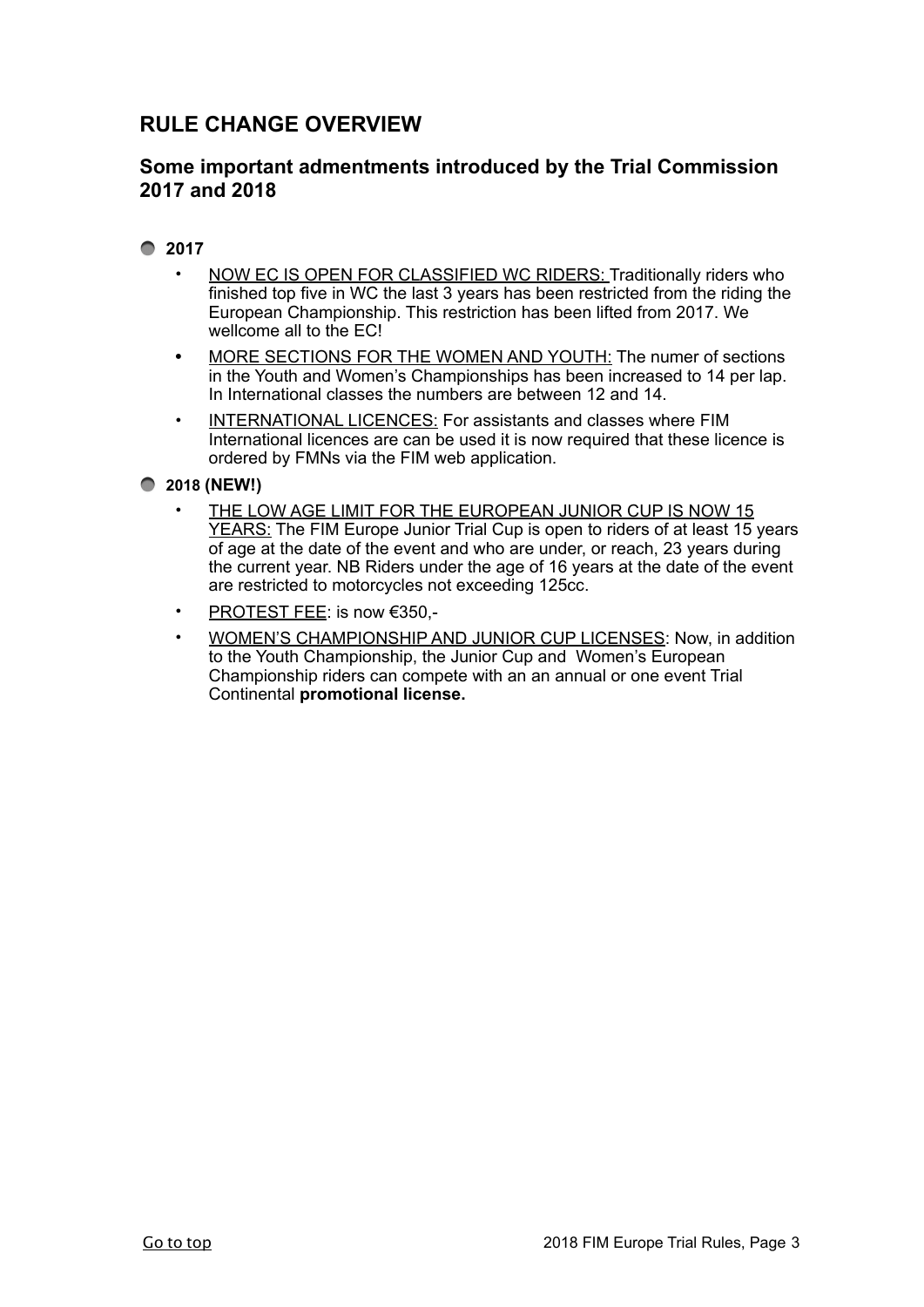#### <span id="page-3-0"></span>**FIM Europe TRIAL EUROPEAN CHAMPIONSHIP, FIM Europe TRIAL JUNIOR CUP & FIM Europe OVER- 40 TRIAL CUP**

| <b>TL 01.1</b> | <b>GENERAL</b><br>TL 01.1.1<br>TL 01.1.2                                                                                                       | <b>FIM Europe Standards for Organisers</b><br>Meeting with the Organisers                                                                                                                                                  |
|----------------|------------------------------------------------------------------------------------------------------------------------------------------------|----------------------------------------------------------------------------------------------------------------------------------------------------------------------------------------------------------------------------|
| <b>TL 01.2</b> | <b>JURISDICTION</b>                                                                                                                            |                                                                                                                                                                                                                            |
| <b>TL 01.3</b> | <b>COURSE</b><br>TL 01.3.1<br>TL 01.3.2                                                                                                        | <b>Distance</b><br>Course marking                                                                                                                                                                                          |
| <b>TL 01.4</b> | <b>SECTIONS</b><br>TL 01.4.1<br>TL 01.4.2<br>TL 01.4.3                                                                                         | Section corridor<br>Section boundaries<br><b>Observation Enclosure</b>                                                                                                                                                     |
| <b>TL 01.5</b> | TIME ALLOWANCE AND CONTROL<br>TL 01.5.1<br>TL 01.5.2<br>TL 01.5.2.1<br>TL 01.5.3<br>TL 01.5.4                                                  | Time measurement<br>Individual Time Allowance<br>Increase in Individual Time Allowance<br><b>Starting Time and Control</b><br>Lap Time Control                                                                             |
| <b>TL 01.6</b> | <b>PRACTICING</b>                                                                                                                              |                                                                                                                                                                                                                            |
| <b>TL 01.7</b> | TL 01.7.1<br>TL 01.7.2                                                                                                                         | RIDERS INSPECTION OF THE SECTIONS<br>Inspection of the Sections prior to the event.<br>Inspection of the Sections during the event.                                                                                        |
| <b>TL 01.8</b> | <b>ADMINISTRATION</b><br>TL 01.8.1<br>TL 01.8.2<br>TL 01.8.2.1<br>TL 01.8.2.2<br>TL 01.8.3<br>TL 01.8.4<br>TL 01.8.5<br>TL 01.8.6<br>TL 01.8.7 | <b>Riders' licenses</b><br>Submission of entries<br><b>Supplementary Regulations</b><br>Non-participation in an event<br>Entry fee<br>Rider's bibs<br>Registered Assistant (Minder)<br>Starting interval<br>Starting order |
| <b>TL 01.9</b> | <b>TECHNICAL</b><br>TL 01.9.1<br>TL 01.9.2<br>TL 01.9.3<br>TL 01.9.4<br>TL 01.9.5<br>TL 01.9.6<br>TL 01.9.7                                    | <b>Equipment of Motorcycles</b><br><b>Riders Equipment</b><br>Sound level Control.<br>Marking of parts<br>Responsibility of rider<br>Checking of parts<br>Refueling                                                        |
| TL 01.10       | <b>PENALTIES</b><br>TL 01.10.1<br>TL 01.10.2<br>TL 01.10.2.1<br>TL 01.10.2.2<br>TL 01.10.2.3<br>TL 01.10.2.4                                   | Time Penalties with respect to Time Allowances<br>Penalty Points in a Section during the Trial<br><b>Definition of Fault</b><br><b>Definitions of Failure</b><br><b>Extra Sanction Points</b><br>Obstruction               |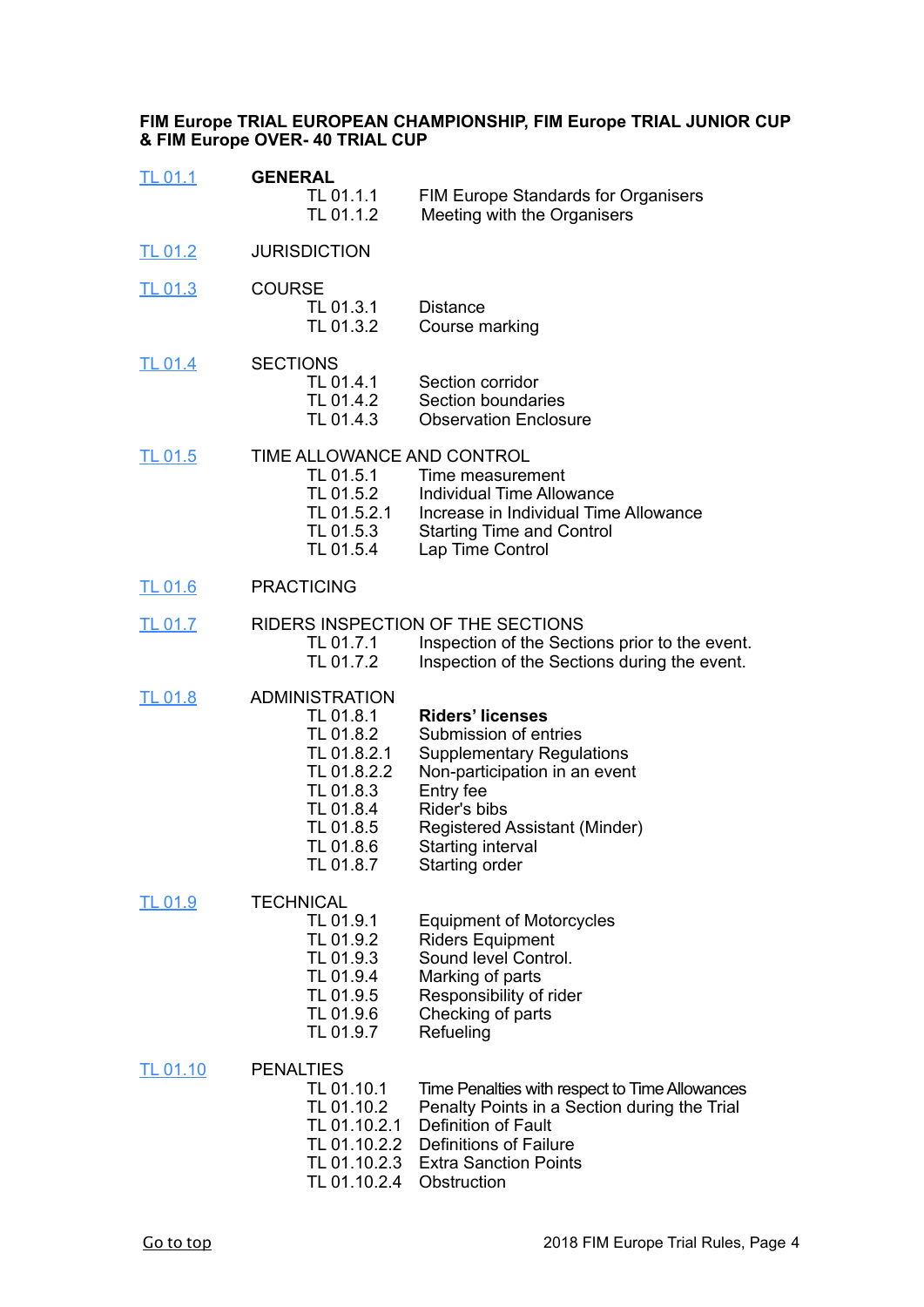| TL 01.10.3 | <b>Financial Penalties</b> |
|------------|----------------------------|
| TL 01.10.4 | Yellow Card                |
| TL 01.10.5 | Disqualification           |

[TL 01.11](#page-17-0) RECORDING OF SCORES

[TL 01.12](#page-17-1) RESULTS AND CLASSIFICATION TL 01.12.1 Event Results and Classification TL 01.12.2 Final Classification

[TL 01.13](#page-18-0) PREMATURE STOPPAGE

[TL 01.14](#page-18-1) TIES

- TL 01.14.1 Ties at the end of the event<br>TL 01.14.2 Ties at the end of the Cham Ties at the end of the Championship
- [TL 01.15](#page-18-2) AWARDS<br>TL 01.15.1 TL 01.15.1 Prize Giving Ceremony and Public interview<br>TL 01.15.2 Penalty for non-attendance Penalty for non-attendance
- [TL 01.16](#page-19-0) **PROTESTS**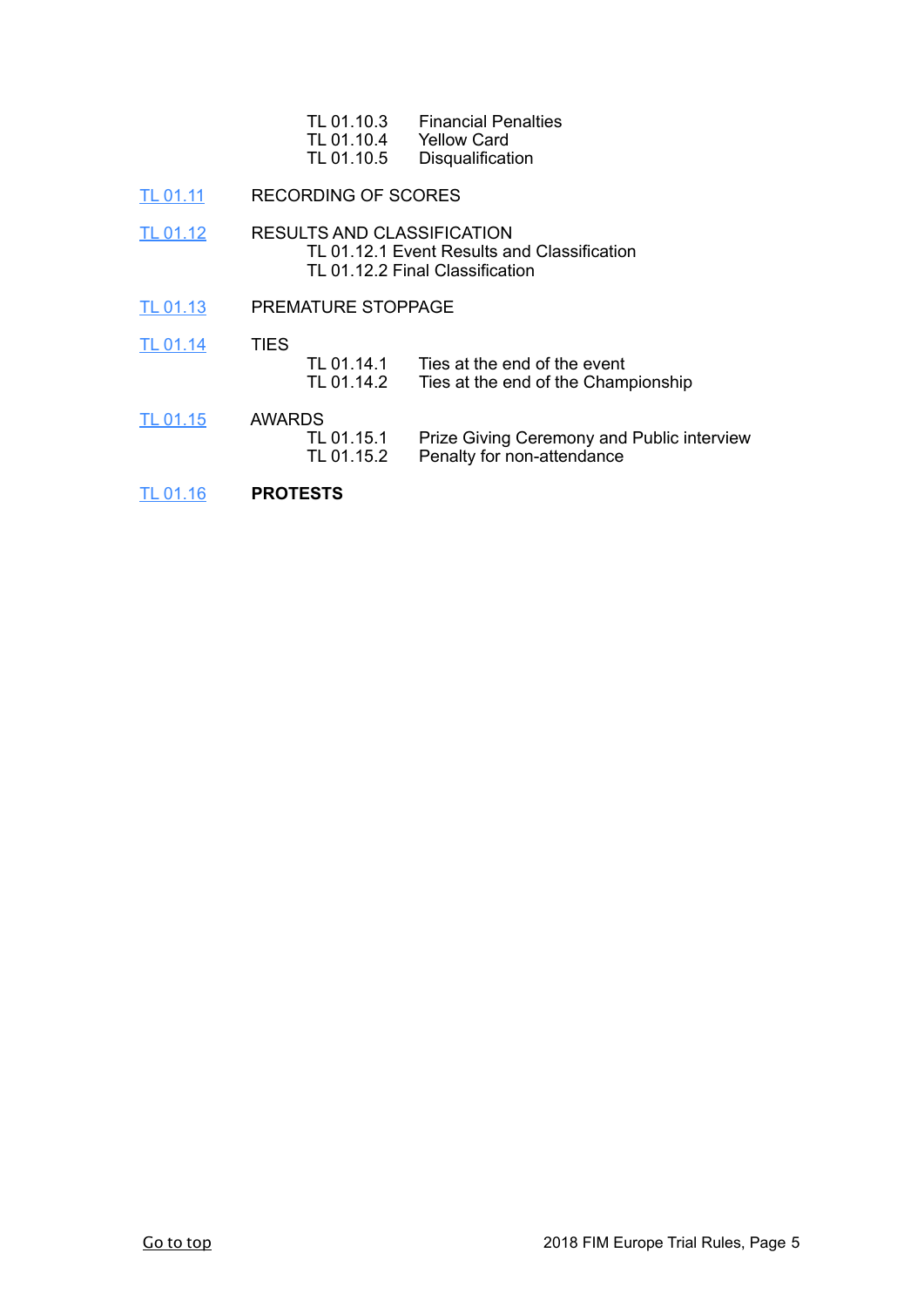#### <span id="page-5-0"></span>**TL 01.1 GENERAL**

The FIM Europe has established the FIM Europe Trial European Championship, the FIM Europe Junior Trial Cup and the FIM Europe Over-40 Trial Cup.

The European Championship is open to riders of at least 16 years of age at the date of the event.

The FIM Europe Junior Trial Cup is open to riders of at least **15** years of age at the date of the event and who are under, or reach, 23 years during the current year. **NB Riders under the age of 16 years at the date of the event are restricted to motorcycles not exceeding 125cc (a +2cc is allowed as a tolerance on capacity).**

The FIM Europe Over- 40 Trial Cup is open to riders of over 40 years of age at the date of the event.

Each event also includes two International Classes. International Class I is open to riders turning 24 years of age during the current year or older. They will compete in the same section route as the Junior Cup. International Class II is open for riders from 16 to 39 years of age at the day of the event. They will compete on the same section route as the Over 40 Cup. There is no final classification for the international classes.

All classes are open to riders from other CONUs.

Each event includes:

- Technical and Administrative controls.
- The Trial
- Prize-giving ceremonies

#### **TL 01.1.1 FIM Europe Standards for Organisers**

It is the responsibility of the FMNR to ensure that the starting area, the riders' paddock, the sections and the course and the other installations fulfil the demands stated in the [Compulsory Standards for Organisers.](#page-45-0)

Each FMNR shall appoint a person to ensure that all Standards for Organisers and requirements of the Environment Code are respected throughout the event and also ensure that the Organiser is fully conversant with these Rules.

The Jury President will inform the FIM Europe of any violation of the FIM Europe compulsory standards for organisers; the FIM Europe may then impose a sanction on the FMNR.

#### **TL 01.1.2 Meeting with the Organisers**

Two days before the competition, a meeting will take place between the organisers and the Jury President. This meeting must include the following persons:

- -the Jury President
- -the Clerk of the Course
- -the Secretary of the event
- -the person appointed by the FMNR as detailed in TL 01.1.1
- -the person responsible for the Sections.

Other persons who the Jury President or the Organiser feels appropriate may attend.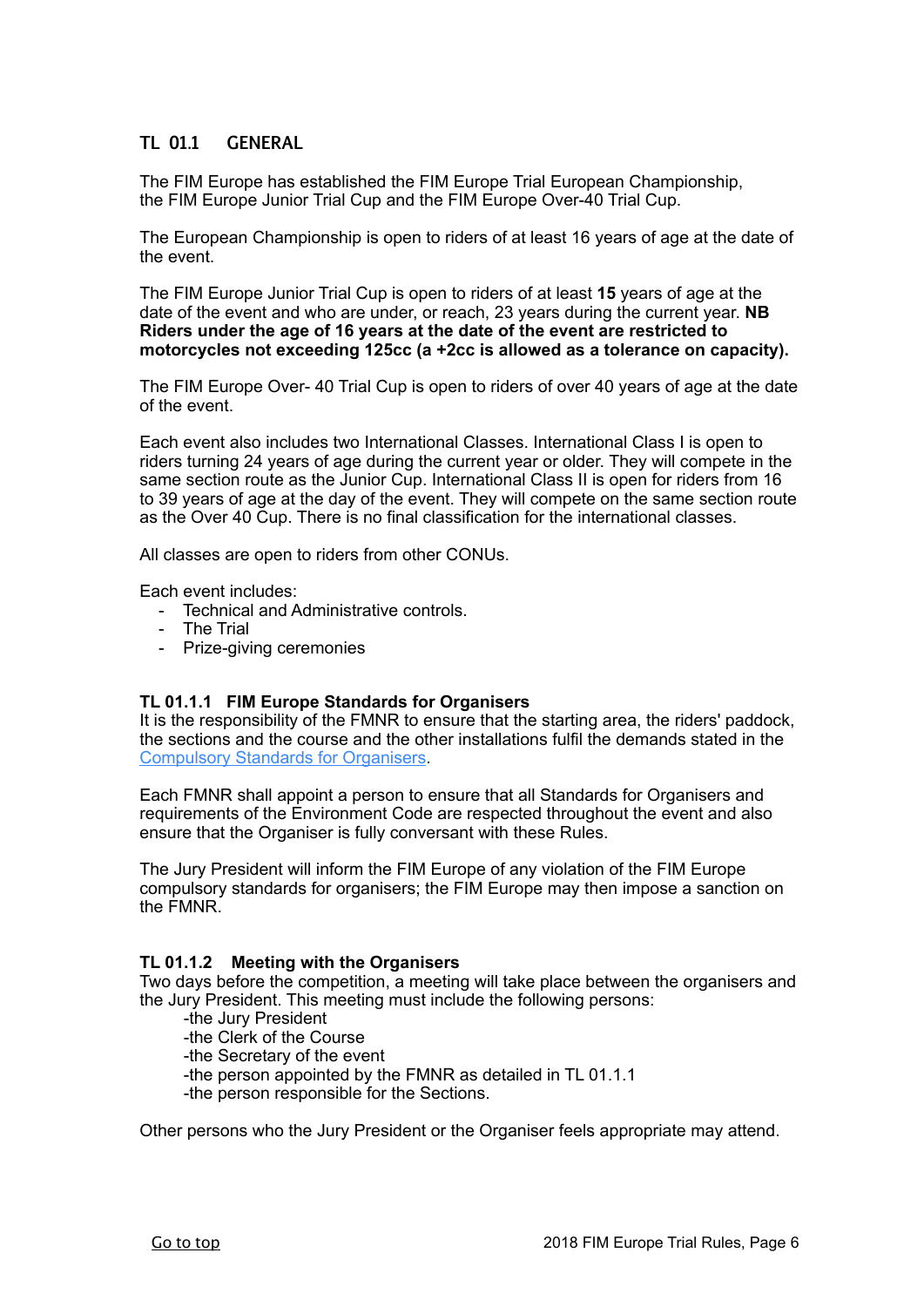#### <span id="page-6-0"></span>**TL 01.2 JURISDICTION**

An International Jury composed of a Jury President appointed by the FIM Europe, a Jury Member appointed by the FMNR will supervise the event. A third jury member may be appointed among the licensed delegates or a present member of the FIM Europe Trial Commission. If no other person with a sporting steward license is present at the event, the Jury President will have a casting vote in the case of a tie (FIM Europe Sporting Code art 50.1).

A Jury Member can not take part as an Assistant (FIM Europe Sporting Code art 40.3).

Any FMN with a rider competing in the event may send a delegate with a sporting steward license to attend all open meetings of the Jury. The Jury Delegate can report any observations to the Clerk of the Course or at the open Jury meetings. The Jury Delegate has no jurisdiction and must not discuss any concerns directly with observers or other officials.

#### <span id="page-6-1"></span>**TL 01.3 COURSE**

The route should be in one direction only. If, in exceptional circumstances, two-way traffic is unavoidable, then special safety measures must be taken, e.g. separating the track or positioning of officials.

It must be possible for the riders to complete the course (from the paddock to all sections and back) without the use of public roads (unless closed for general traffic with permission from the authorities and guarded by police or officials).

To be classified as a finisher the rider alone shall ride or push the machine for the entire distance of the Course, unless the organisers have authorised other assistance or authorised deviation.

#### **TL 01.3.1 Distance**

The length of the course for each lap shall not exceed 20 km. The Trial shall consist of 2 laps.

#### **TL 01.3.2 Course marking**

The course shall be marked with direction arrows as shown below:



Within the square marked ? shall be written the number of the section to which the arrow directs the riders. All arrows must be made of waterproof material.

During the event the marked route must be strictly followed. A rider who leaves the route must, under penalty of disqualification, regain the course at the point where it was left.

The course shall be marked the day before the event and the riders will be allowed to follow it by motorcycle under their own responsibility during the scheduled inspection of the sections (see TL 01.7.1).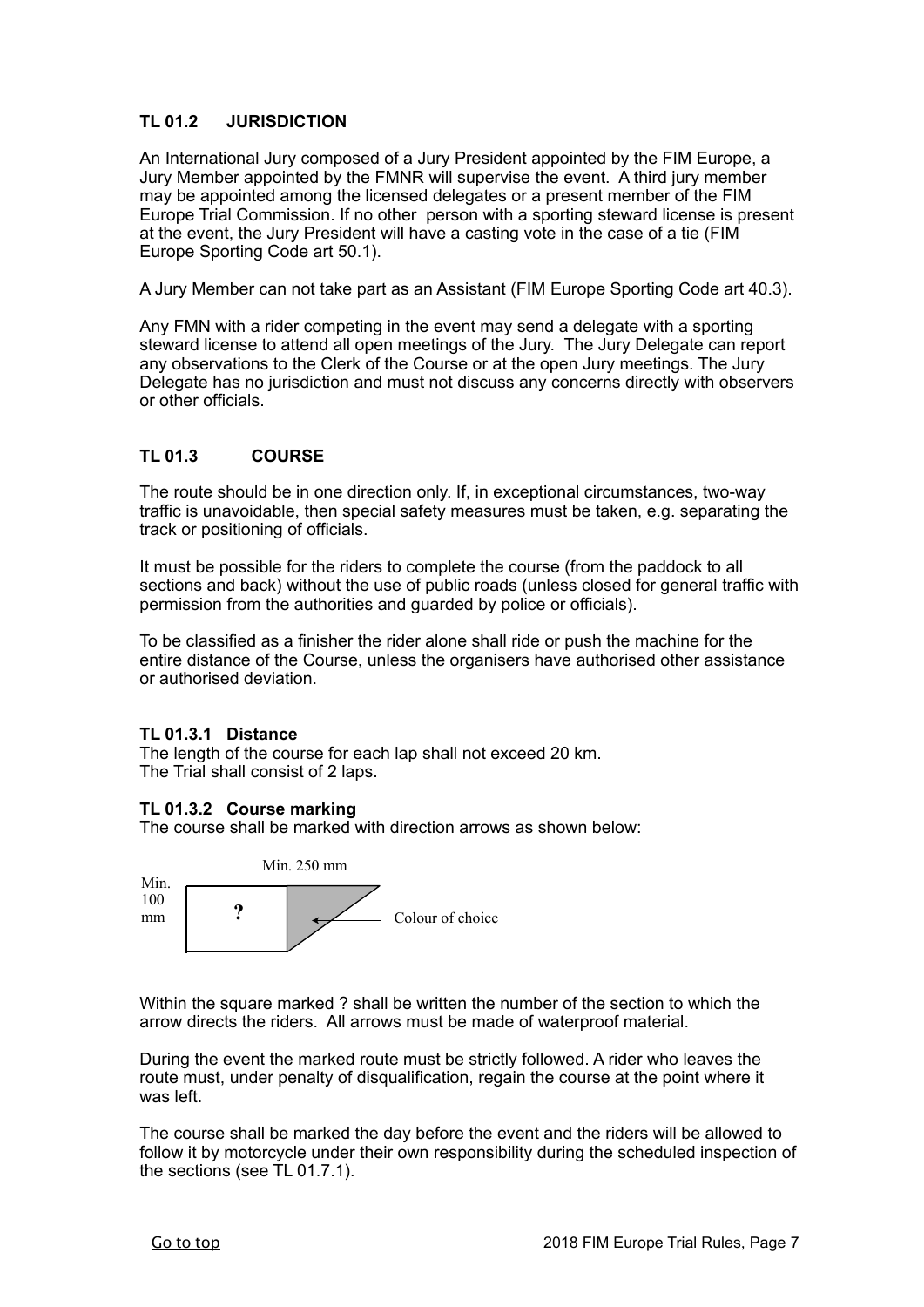For safety reasons, there shall wherever possible, be a route marked for spectators, which is different to that marked for the riders. If spectators riding motorcycles are allowed to follow the course, this must be mentioned in the Supplementary Regulations, and necessary safety measures must be taken to avoid conflicts between competitors and spectators riding motorcycles.

#### <span id="page-7-0"></span>**TL 01.4 SECTIONS**

The number of sections shall be 15 per lap.

Different lines within the sections, shall be provided as appropriate for riders of the Championship, the Junior Cup, the Over 40 Cup and the International Class I and II (see 01.4.2).

For each class the sections must be designed so that at least 1/3 are of an easy, medium and difficult level. Each section shall be completely independent of other sections.

Sections constructed predominantly with industrially processed elements or materials should be avoided and can eventually be abandoned by the jury.

Each section must be clearly numbered in consecutive order, and the rider must, under penalty of 10 points, attempt the sections in numerical order. Each section shall have signs clearly identifying the location of both the "Section Begins" and "Section Ends". The Sections must be numbered at the time of the Rider's inspection.

A machine is considered as being in a section when the front wheel spindle has passed the "section begins" sign and until the time when the front wheel spindle passes the "section ends" sign.

Where it is found necessary to abandon any section owing to "force majeure" before all riders have passed through, no penalties shall be incurred in this section by any rider. If there are riders in the queue for this section, then the queue should be formed in the same order at the next section. The total time for the event shall not be modified in the event of any section being abandoned during the Trial.

If any section proves during the first lap to be impossible for all riders (all 5 points) that section shall not be modified for the next lap but may be abandoned at the conclusion of the lap. The penalties incurred by any rider in the section shall be included in that rider's total penalty points for the event.

#### **TL 01.4.1 Section Corridor**

A corridor shall be provided at the entrance to each section and it shall be controlled by a responsible Official.

This corridor shall allow at least two riders to sit in a queue with their machines when they are ready and prepared to attempt the section.

The rider will be penalized by 5 additional points for contravention of the following:

- Leaving the machine in this corridor.
- The Assistant entering the corridor.
- Receiving any outside assistance to the machine in this corridor

#### **TL 01.4.2 Section Boundaries**

The sections shall be bounded by natural obstacles and strong, easily visible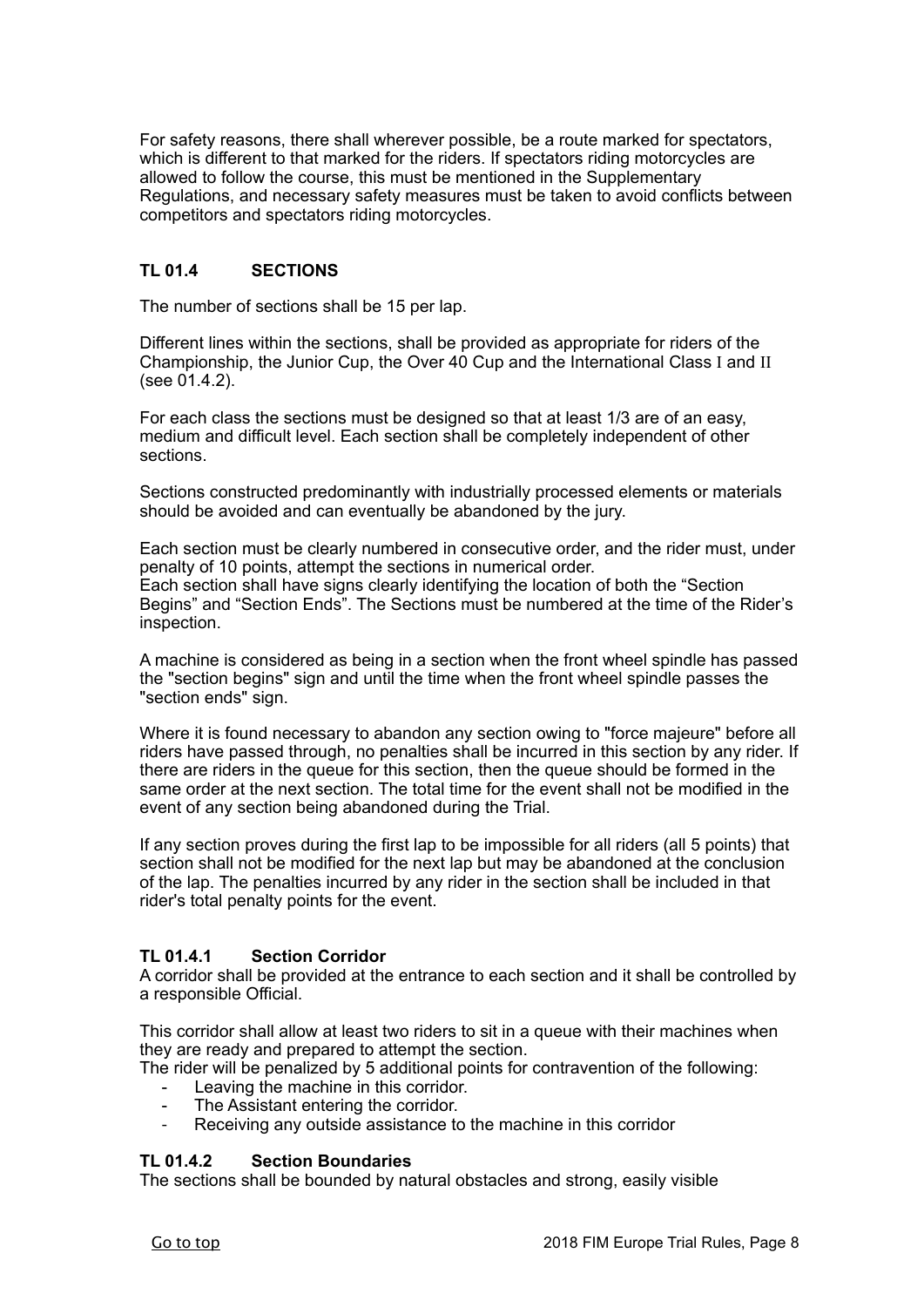waterproof tape, securely fastened to stakes or trees.

The stakes must be securely fixed to the ground and be spaced close enough to each other to prevent major movement of the tapes. The tape must be at a minimum height of 10 cm above the ground and below a maximum height 30 cm. The actual width of the section defined between the tapes shall be at least 200 cm.

When a tape is used as an external limit of a section or as an internal separation within a section, then the following shall apply. Breaking the tape or passing over a tape so that a wheel touches the ground on the opposite side shall be considered as a failure.

The actual width of the section may be reduced by the use of "gates" indicated by markers, as shown below, with the minimum width between these markers being 120 cm.



Riders must travel only between the "gates" for their Class. A rider who passes between the "gates" of another Class – in whatever direction irrespective of if used that day – will be classed as a failure i.e. 5 points.

If any tape or any marker or stake is broken or moved then it must be replaced before the passage of the next rider. The Clerk of the Course must ensure that there is an adequate reserve supply of tape and markers available at each section.

#### **01.4.2.1: Color codes in the sections**

The Arrows within the gates shall be colored red for the Championship Class, blue for the Junior Cup and International I and vellow for the Over 40 Cup and International II.

#### **TL 01.4.3 Observation Enclosure**

An observation area shall be created, on the outside of the section limits. The outer limits of this enclosure shall form the barrier for the public. Only officials, the riders, the assistants and the press are allowed within the limits of this enclosure. The enclosure must be of sufficient dimensions to allow the passage and work of officials, assistants and the press.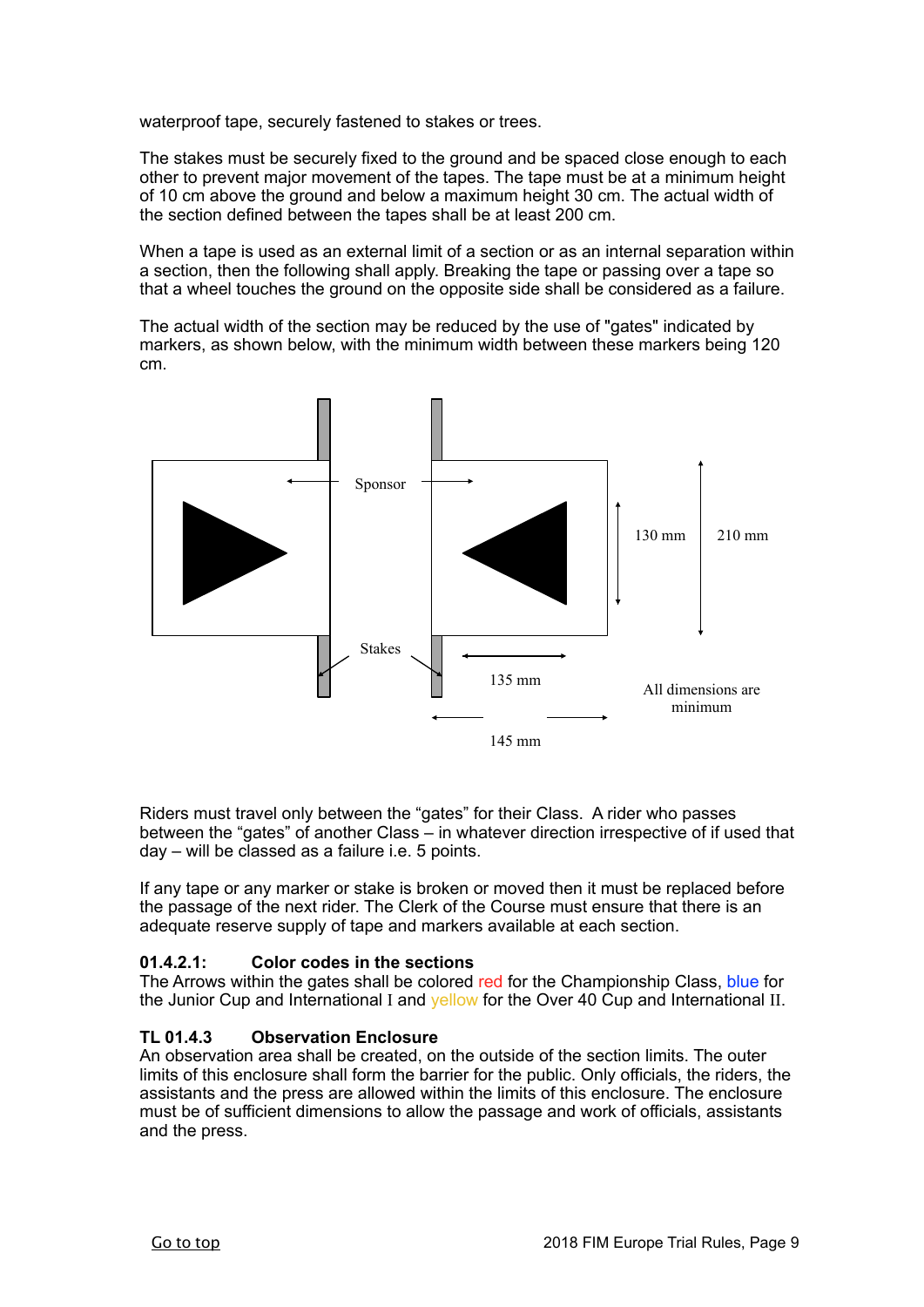#### <span id="page-9-0"></span>**TL 01.5 TIME ALLOWANCE AND CONTROL**

#### **TL 01.5.1 Time measurement**

In order to carry out the duties, the time control official shall be in possession of an instrument which registers to the tolerance allowed.

A reserve chronometer which registers to the tolerance allowed shall be at the disposal of the time control official.

Riders must accept any type of timekeeping system approved by the Jury.

#### . **TL 01.5.2 Individual Time Allowance**

The time allowance for each rider to travel from the start to the lap time control on the first lap subject to TL 01.5.2.1 shall be 3:00h.

The overall time allowance for each rider to travel from the start to the lap time control on the second lap subject to TL 01.5.2.1 shall be 5:00h.

Irrespective of the actual time a rider starts, the scheduled time for all finishing times will be retained. Time penalties for late starting or late arrival at any other time controls are given in TL 01.10.1.

#### **TL 01.5.2.1 Increase in Individual Time Allowance**

The Jury may increase the rider's time allowance by up to a total of 30 minutes. In such a case all riders must be informed of this alteration before the start.

#### **TL 01.5.3 Starting Time and Control**

The Organiser must fix the starting time so that the last rider is able to start no later than 11am. The Start Time Control shall be at the starting place with the riders starting from a platform.

#### **TL 01.5.4 Lap Time Control**

The lap time control, clearly marked and well visible, shall be located immediately after the final section. Riders will remain subject to the restrictions on repairs and replacements of parts until the machine is released by the organiser at the finish point (see [TL 01.9.4](#page-13-0)).

To travel from the lap time control to the finish point each rider may be allocated a set period of time. This time allowance will be set by the Jury and displayed on a notice board at the lap time control. Any rider who exceeds this allowance shall be liable to a fine penalty of Euro 50.- + 5 points.

#### <span id="page-9-1"></span>**TL 01.6 PRACTICING**

Practicing in the sections of the Trial is forbidden under penalty of disqualification.

#### <span id="page-9-2"></span>**TL 01.7 RIDERS INSPECTION OF THE SECTIONS**

#### **TL 01.7.1 Inspection of the Sections prior to the event.**

Following agreement with the Jury President, the organiser must display on the Notice Board times during which the riders are allowed to visit and inspect the sections the day prior to the event.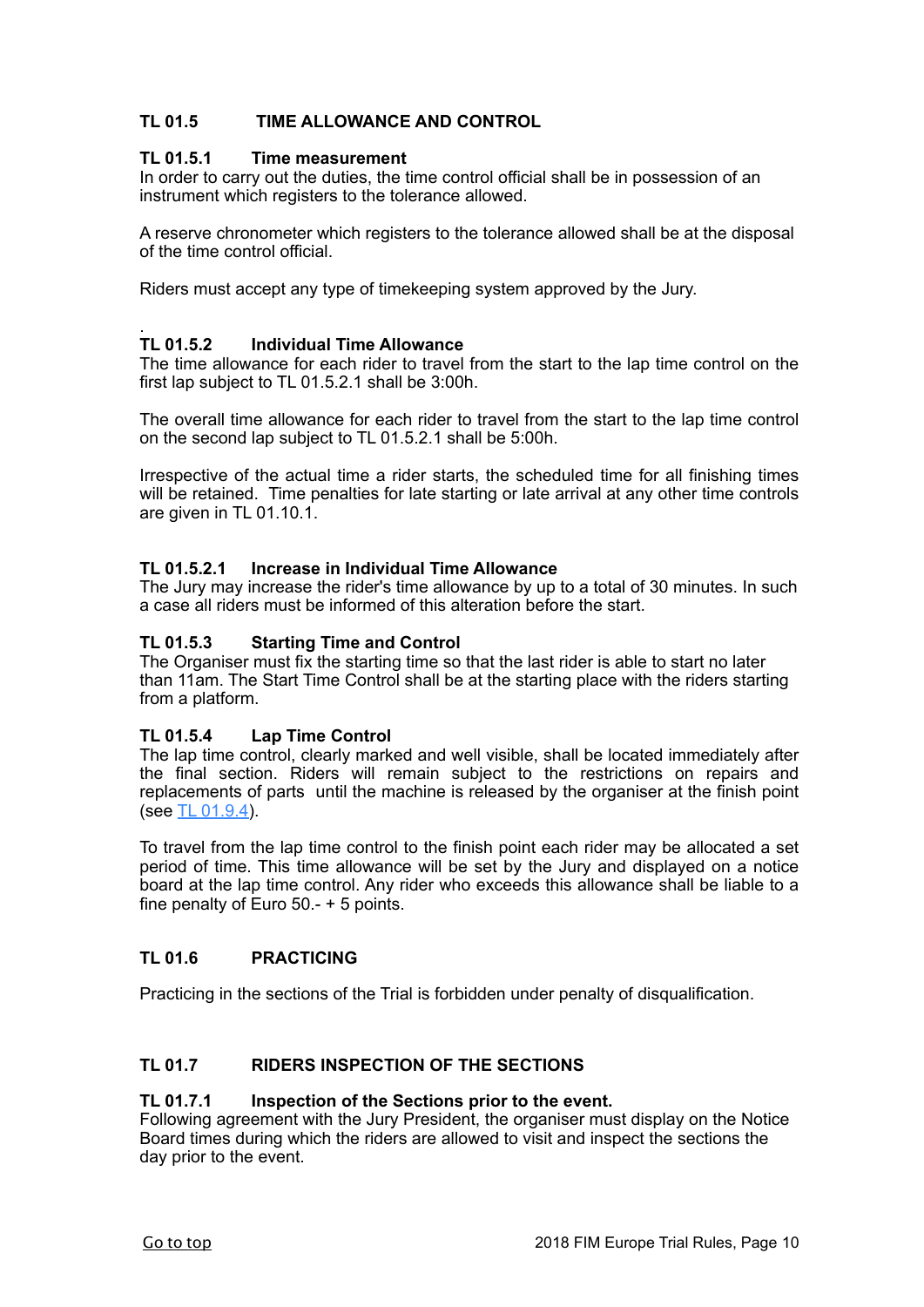During the visit of the Section the rider must wear the riding bib and only the rider is allowed within the Section Boundaries.

If any person with an interest in the performance of the rider enters a section without authorization, the rider shall be penalised with a fine of EUR 200.–.

In case of "force majeure" (storm etc.), the Jury may authorize an additional visit or allow the riders to inspect the section by foot on the first lap of the Trial.

#### **TL 01.7.2 Inspection of the Sections during the event.**

The riders are NOT allowed to inspect the Sections on foot during the event unless officially notified that inspection on foot is permitted. Inspection from the enclosure is permitted.

#### <span id="page-10-0"></span>**TL 01.8 ADMINISTRATION**

The Administrative Control shall take place the day prior to the event according to the [timetables](#page-50-0) included at the end of this document.

#### **TL 01.8.1 Riders' Licenses**

*Championship Class and Over-40 Cup:* Riders must be holders of a annual or One event Trial Continental Championship license.

#### *Junior Cup*: **Riders must be holders of an annual or one event Trial Continental promotional license (or a FIM Continental Championship License).**

*International Class:* Riders must be in possession of a license as for the Championship Class or a print of the FIM Trial International License issued via the FIM web application**.** For events organised by their own FMN, a rider may use a National License.

#### **TL 01.8.2 Submission of entries**

A rider wishing to enter an event must send to the organiser a completed entry form at least 14 days prior to the event. The organiser will be able to accept entries arriving until 4 days prior to the event, but the entry fee for rider and assistant will then be doubled. The dates for closure of entries will be stated in the Supplementary Regulations (SR).

Riders must state on the Entry Form whether they wish to ride the Championship Class, Junior Cup, Over-40 Class, or International Class I or II. A rider who has previously ridden in the current year in one class, may change class, but cannot later revert to the original choice.

If entries are to be limited, the maximum number to be accepted and the method of selection must be stated in the Supplementary Regulations (SR), following approval by the FIM Europe. Riders entering for the Championship class shall always be given priority of entry followed by the riders in the Junior Cup and then the Over-40 Class. No entries shall be accepted after the closing date for receipt of entries as stated in the Supplementary Regulations. In case of a rider entry not being received by the closing date of entries due to administrative problems, the Jury President must satisfy himself that the rider concerned is fully licensed and authorised to compete. In such circumstances, the Jury President decision shall be final.

The entry of a particular make of motorcycle and nomination of a rider having been accepted cannot be changed unless application in writing is made to the Clerk of the Course, giving the reason and permission obtained.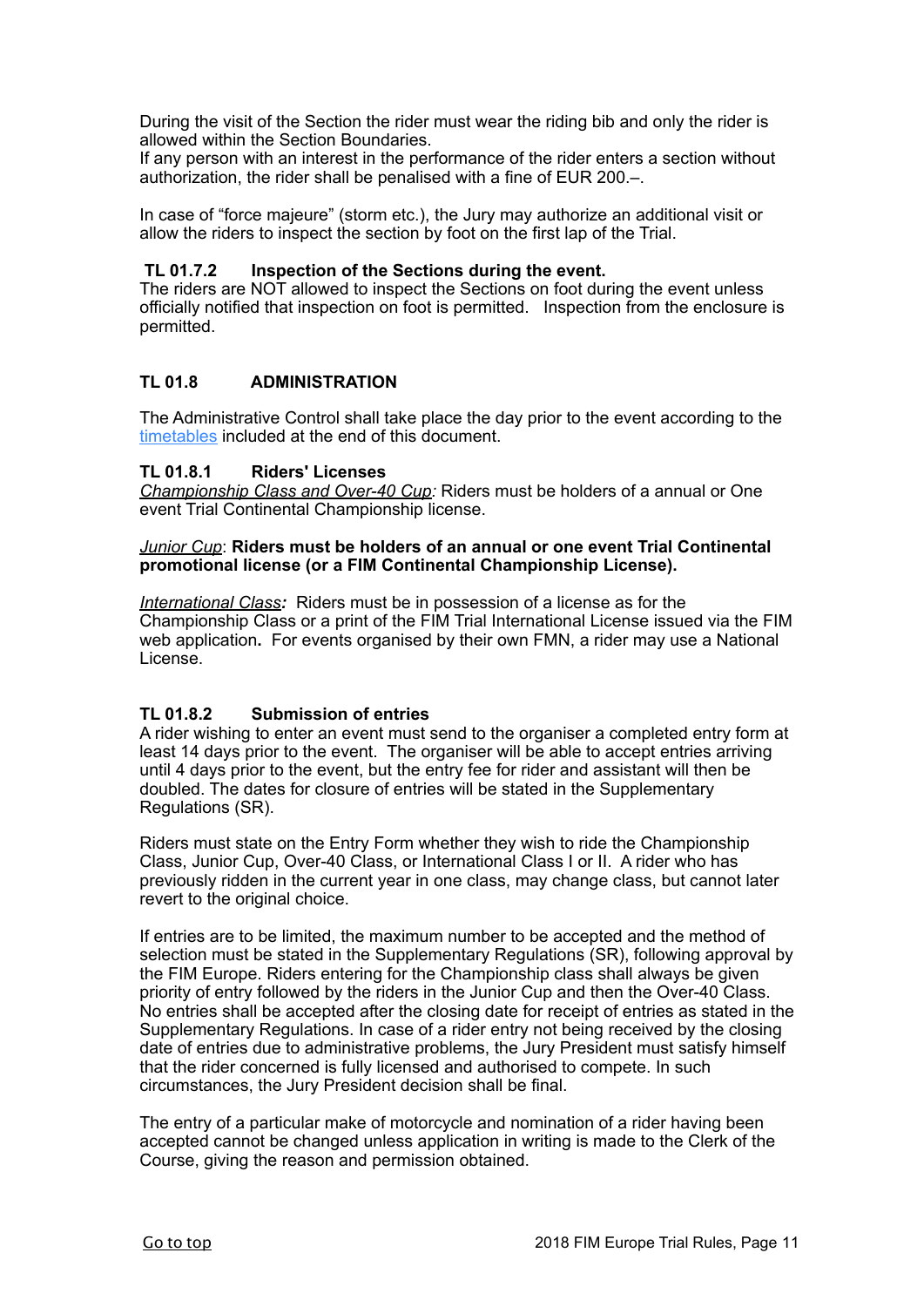The Organiser must confirm, by e-mail, to the FMN of each rider who submits an entry whether the entry is accepted or not.

#### **TL 01.8.2.1 Supplementary Regulations**

The Supplementary Regulations must be sent by the organiser to the FIM Europe at least 2 Months (60 days) prior to the event.

#### **TL 01.8.2.2 Non-participation in an event**

Any rider whose entry for an event has been confirmed to the FMN and who subsequently does not intend to participate must send a valid reason to the organiser by e-mail at least 24 hours prior to the Administrative Control. Any rider who does not participate in the event, or who has not submitted a valid reason, will be reported by the International Jury to the FIM Europe, who may impose a penalty fee of up to Euro 300.-

Upon receipt of the International Jury's report, the FIM Europe Secretariat will send a letter to the rider's FMN asking the reasons for the non-participation; a reply should be sent within 15 days at the latest and a decision will be taken regarding the penalty.

#### **TL 01.8.3 Entry fee**

The entry fee for the rider shall be  $\epsilon$  55 The entry fee for the rider for two days of the European championship:  $\epsilon$  85

The fee for the Assistant shall be  $\epsilon$  45 The fee for the Assistant for two days of the European championship:  $\epsilon$  70

The entry fees will be doubled for riders submitting their entries later than 14 days prior to the event.

#### **TL 01.8.4 Riders' bibs**

The dimensions must be in accordance with the FIM Trial technical rules.

The bibs of the each Class shall be clearly identified from those of the other Classes. This may be by color or identification mark.

The rider shall wear the riding bib allocated to him and ensure that the numbers (back and front) are fully visible during the entire Trial.

Riders may obliterate any advertisements appearing on the riding bibs which are in direct conflict with the rider's own personal contracts with sponsors. Riders must provide written evidence that such a conflict exists.

When a sponsor has concluded an official contract direct with the FIM Europe, the wearing of riding bib provided by the organiser is compulsory for all riders and the sponsors' advertisement must not be obliterated.

#### **TL 01.8.5 Registered Assistant (Minder)**

Each rider may register one Assistant of at least 18 years of age to accompany him on the course and carry tools. The registered assistants must be in possession of a print of a valid FIM International Trial license issued via the FIM web application**,** a yearly or one event FIM Europe Trial Assistant license,any other FIM Europe trial license or FIM trial license. However, a registered assistant may use a valid National Trial license in the assistant's own country.

The rider and the Assistant must sign a declaration that the rider is responsible for all action of the Assistant.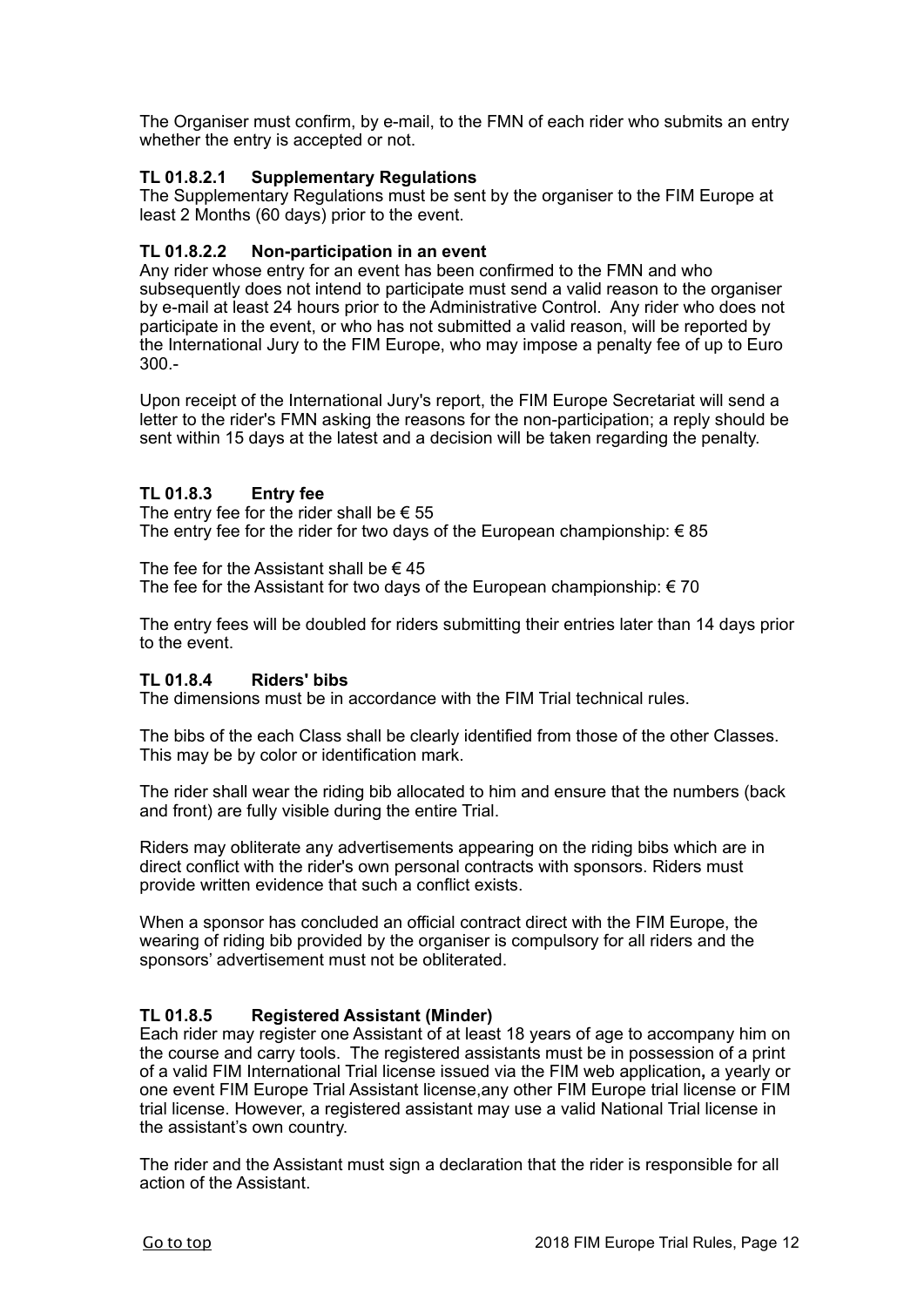The Assistant is allowed in the Observation Enclosure but will not be allowed into the boundaries of any section unless specifically allowed by the Section Observer for security reasons.

The Assistant must at all time wear leather boots, long trousers and a long sleeved shirt. Whilst riding a motorcycle or whilst inside the section boundaries a helmet complying with the Technical rules Appendix "Trial" must be worn.

The Assistant must wear a riding bib in agreement with the Technical Rules Trial Appendix, and in a different colour to that of the rider's bib. The Assistant must also have a self-adhesive number (8 x 8 cm) on the rear side of the helmet, supplied by the organiser, with the corresponding riding number to that of the rider.

The Assistants bib is not transferable and must be worn only by the registered Assistant. In the case of injury a substitute Assistant may be registered. The bib should be visible on the chest of the Assistant and the number at the rear of the helmet during the entire Trial.

The assistants' machines can be subject to technical control at any time during the event for security reasons and regarding sound level.

The rider may receive assistance by any person to repair the machine, or change any un-marked parts, except within the boundary of a section or within the boundary of a corridor. Only the rider is allowed to ride or push the machine on the course.

See also the chapter [DUTIES OF THE ASSISTANT \(MINDER\)](#page-49-0) The Assistant is subject to sanctions according to art. **TL 01.10.3** 

#### **TL 01.8.6 Starting interval**

Starting shall be at intervals of 1 minute and 30 seconds.

#### **TL 01.8.7 Starting order**

The starting order for all riders will be decided by ballot according to Class. When two rounds are organised at the same weekend, one ballot for each day will be done during the Administrative Control.

Riders in the International Class II will start first, followed by International Class I, the Over-40 Cup, the Junior Cup and finally the riders in the European Championship Class.

#### <span id="page-12-0"></span>**TL 01.9 TECHNICAL**

A Technical Control shall take place during the same time period as the Administrative Control. Further Technical Controls may be made at any time.

#### **TL 01.9.1 Equipment of the motorcycle**

Motorcycles and their equipment must comply with the FIM Technical rules for Trial. However, for all categories of the European Trial Championships, exemptions has been made regarding engine capacity and weight of the bike. There are no restrictions to the engine capacity of the bikes, and the 2013 weight limits of 65 kg for 125cc bikes and 66 kg for bikes over 125cc are still valid. The weight limit does not apply for electrical motorbikes.

Tyres must be of the Trials type, in accordance with the Technical rules. Tyres must be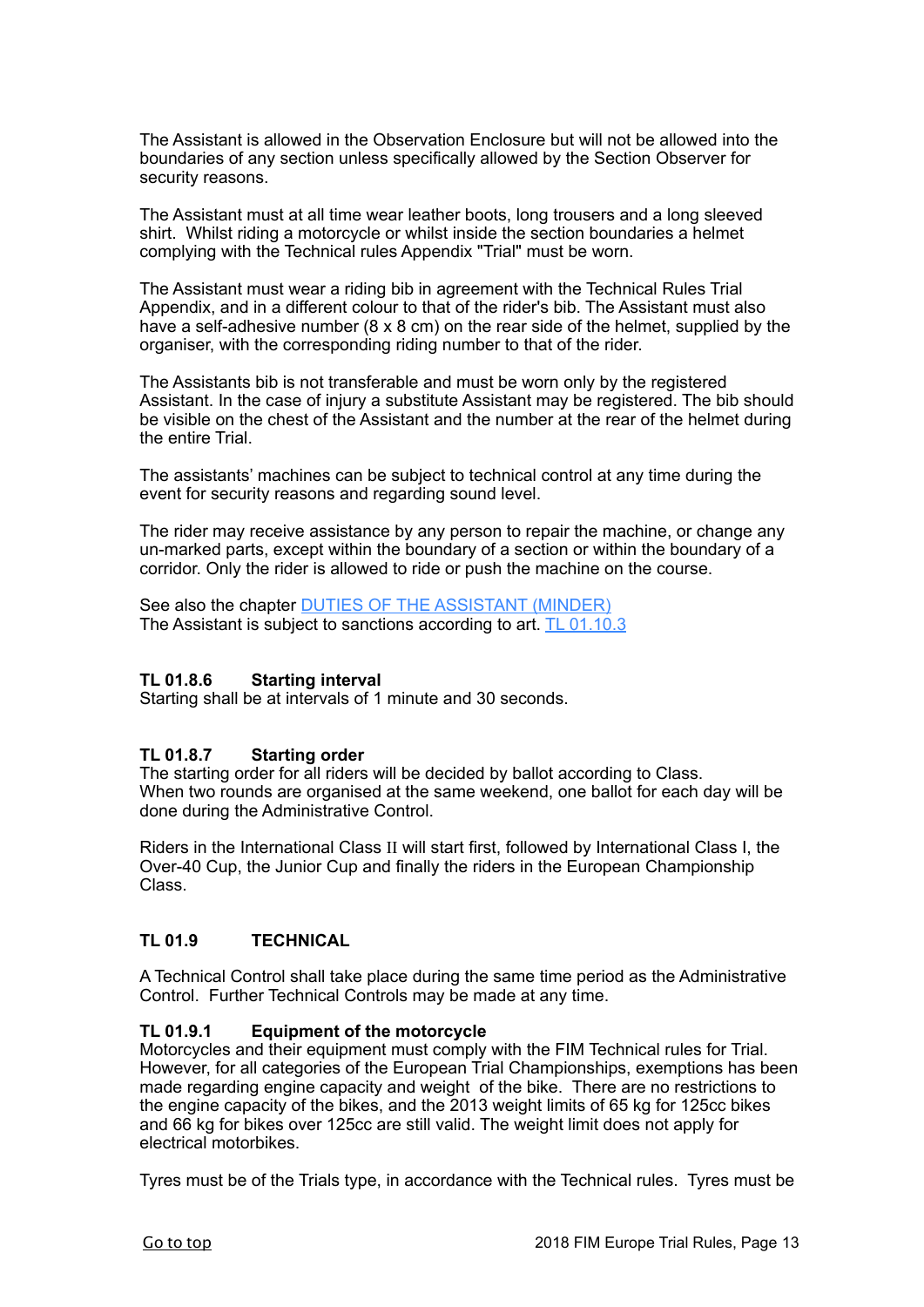normally available from retail and wholesale sources. Prototype tyres are not allowed. Any replacement tyre must be of the same construction, profile, and compound and carry the same manufacturers mark as the original tyre.

Only the fuels in conformity with the Trial Technical Rules are authorised. Failure to comply with this rule will be penalised by disqualification. *Electrically powered bikes are allowed in all categories.*

A cut-off switch with a lanyard fixed on the rider must be installed and operational once the rider is on the machine.

#### **TL 01.9.2 Riders equipment**

It is compulsory for the rider to wear a helmet, boots, gloves, arm covering and other clothing requirements as detailed in the FIM Technical Rules Appendix Trial.

#### **TL 01.9.3 Sound level Control**

At the preliminary technical control, the sound level of all motorcycles will be measured according to the rules stated in the FIM Technical Rules, Appendix "Trial". Any machine that fails this test may have adjustments made or have parts replaced until the sound level is in accordance with the Code. If a new silencer is fitted then it shall be marked. Only after a successful test will the silencer be marked.

#### <span id="page-13-0"></span>**TL 01.9.4 Marking of parts**

At the preliminary technical control, the following parts will be marked as described below, in such a way as to ensure their identification. The parts so marked must be used throughout the event and must be in their proper place at the final examination. The substitution of the original components and disregard of these regulations is strictly forbidden. The penalty for breach of this regulation is disqualification.

| <b>Parts</b>          | <b>Marking</b>                     | # | <b>Where marked</b>         |
|-----------------------|------------------------------------|---|-----------------------------|
| Frame - Main section  | paint or non removable<br>sticker  |   | Right side of Steering head |
| Engine/Crankcase      | paint or non removable<br>sticker  |   | Right side                  |
| Silencer <sup>*</sup> | paint or non removable<br>İsticker |   |                             |

\* Does not apply for electrical bikes

Marking is restricted to these three parts only. The rider's number must be inscribed in the paint, or on the non removable sticker of the marked part.

At the preliminary examination the make and the identification number of the tyres shall be noted by the organisers.

After successful preliminary technical examination, the organiser will affix to each machine a self adhesive identification number corresponding to the riders riding number. The background on which the number is inscribed must measure at least 7 cm x 7 cm (or 7cm diameter). The penalty for any rider removing this number is disqualification.

If an exhaust silencer is accidentally damaged, so rendering the machine excessively noisy, then the rider may replace the silencer. However, this action must be declared to the officials at the completion of the current lap. Any machine which has had the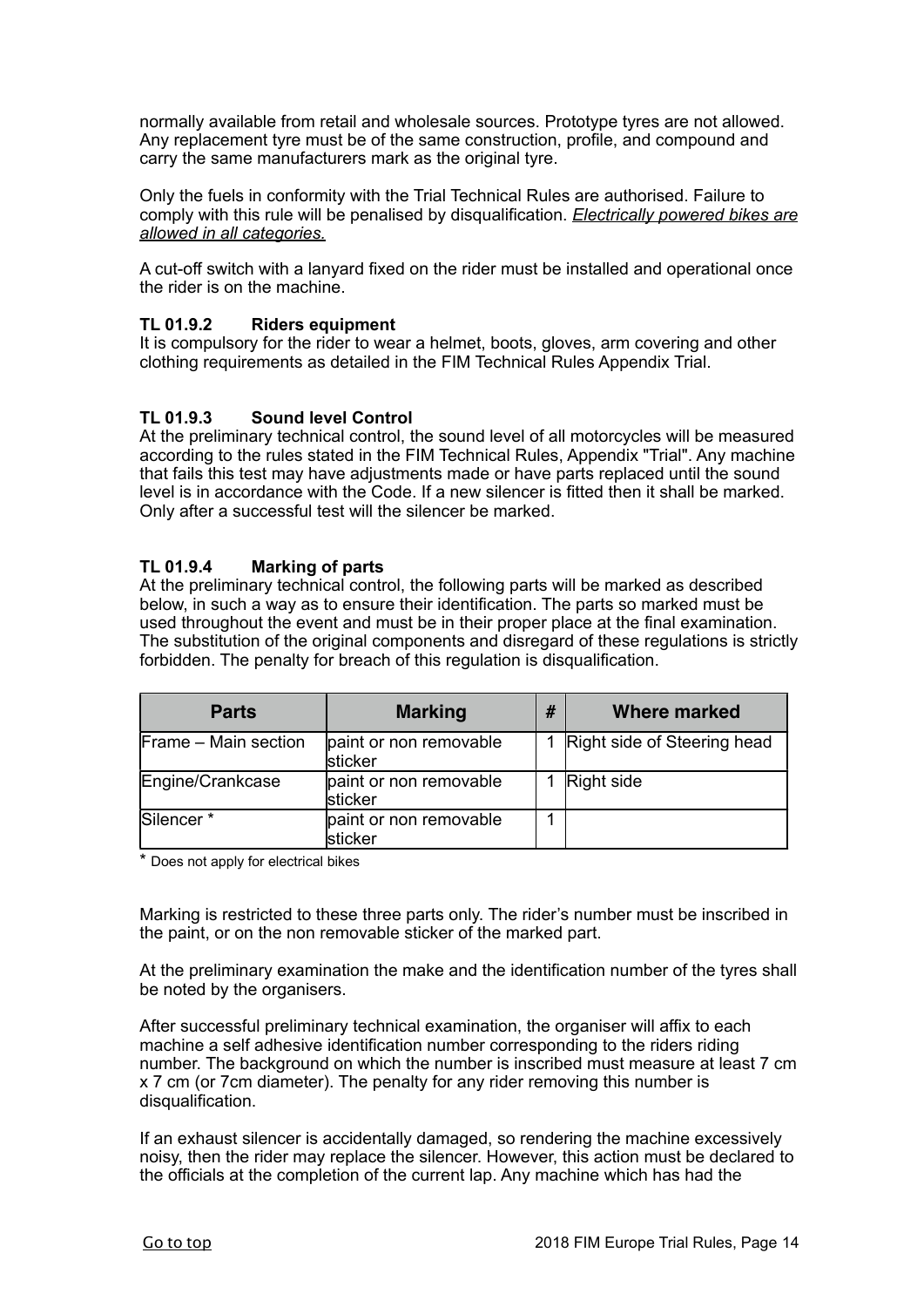exhaust silencer replaced will be subject to a noise test at the finishing point.

#### **TL 01.9.5 Responsibility of rider**

The rider will sign an agreement certifying that the parts have been properly marked.

#### **TL 01.9.6 Checking of parts**

Any rider whose machine does not carry the marked parts will not be allowed to start.

The organiser may examine any machine at any time during the event. If any marking is missing, the official will inform the Clerk of the Course who will examine the case and submit a report to the International Jury on the action taken. The Clerk of the Course's decision regarding the marked parts will be considered a statement of fact.

As each rider completes the trial his/her machine shall be subject to a final technical examination.

#### **TL 01.9.7 Refueling**

Refuelling of all motorcycles must only take place in the paddock, with the use of an environmental mat to protect the ground from contamination.

Refuelling in the paddock without the use of an environment mat will entail a fine as defined in the Environmental Code. Refuelling outside the paddock will result in disqualification and the removal of the rider's bib as well as that of the assistant.

#### <span id="page-14-0"></span>**TL 01.10 PENALTIES**

#### **TL 01.10.1 Time Penalties with respect to Time Allowances**

| For each minute or part thereof late arrival at the start:<br>More than 20 minutes late arrival at the start:<br><b>Disqualification</b>            | 1 Point                              |
|-----------------------------------------------------------------------------------------------------------------------------------------------------|--------------------------------------|
| For each minute or part thereof late at the first lap time control:<br>More than 20 minutes late at the first lap time control:<br>Disqualification | 1 Point                              |
| For each minute or part thereof late at the last lap time control:<br>More than 20 minutes late at the last lap time control:<br>Disqualification   | 1 Point                              |
| For arriving late at the finishing point according to the second<br>paragraph in article TL 01.5.4.                                                 | 5 Points (and<br>fine of $\in$ 50,-) |
|                                                                                                                                                     |                                      |

#### **TL 01.10.2 Penalty Points in a Section during the trial**

| 1 Fault in the section                     | 1 point  |
|--------------------------------------------|----------|
| 2 Faults in the section                    | 2 points |
| more than 2 Faults in the section 3 points |          |
| Making a Failure in the section            | 5 points |

Only the greatest penalty, as defined above, shall be counted in the Section.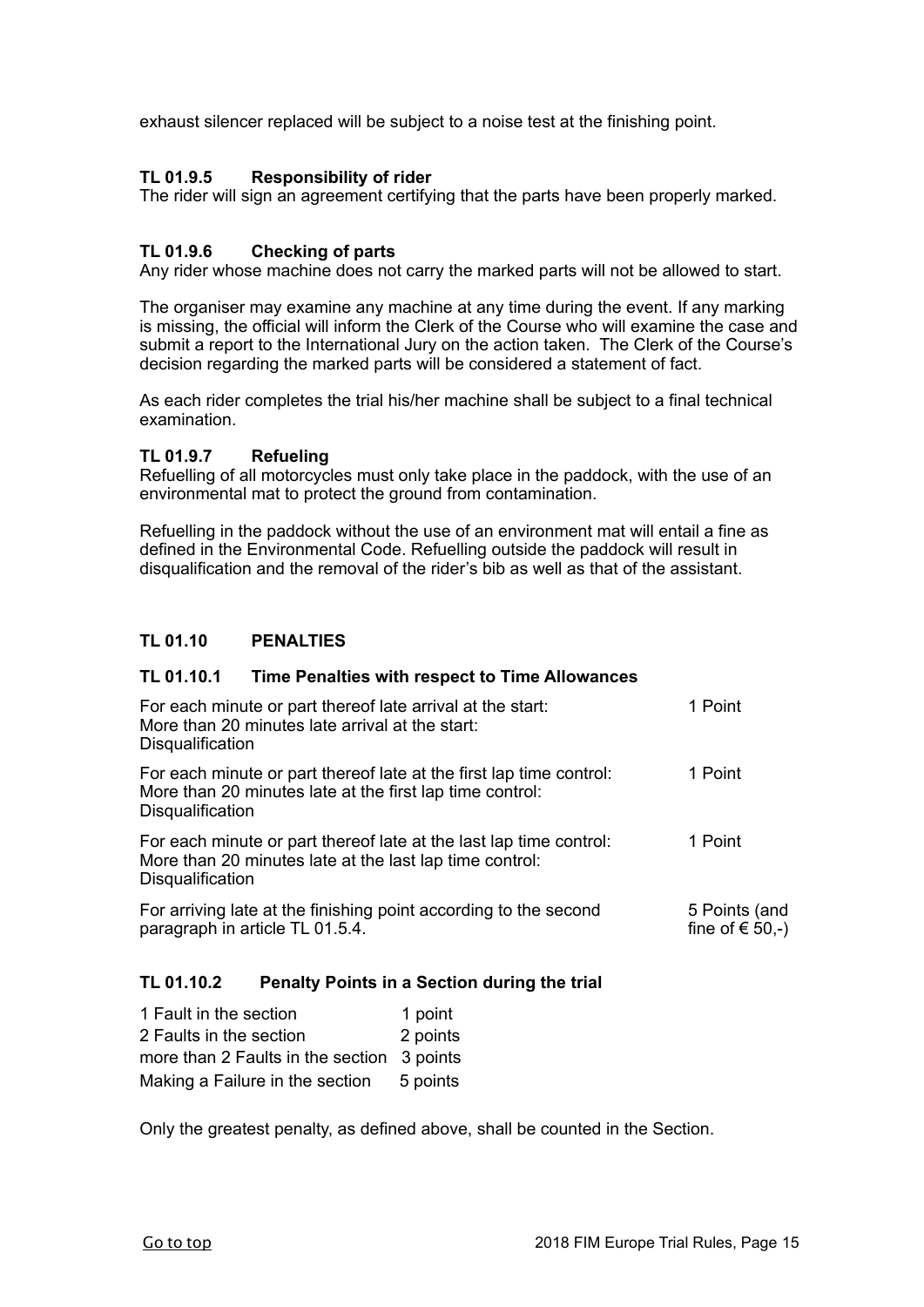IN CASE OF DOUBT CONCERNING THE PENALTY, THE OBSERVER WILL ALWAYS GIVE THE RIDER THE BENEFIT OF THE DOUBT.

Any penalty awarded by the Section Observer, subsequently agreed by the Clerk of the Course to be within the Trial Rules, shall be deemed a Statement of Fact*.*

#### **TL 01.10.2.1 Definition of Fault**

Each contact of any part of the rider or the machine (with exception of the tyres, footrest and the engine protection plate) with the ground or an obstacle (tree, rock, etc.).

Providing that the machine is within the section boundaries, a fault may occur within or outside said boundaries.

#### **TL 01.10.2.2 Definitions of Failure**

- 1) The machine ceases to move in a forward direction relative to the course.
- 2) The machine touches the ground with the front or rear wheel outside a boundary
- 3) Breaking a tape defining a section boundary or internal separation.
- 4) The rider or machine breaks, removes, knocks down a marker or marker support causing the Observer to reposition the marker, irrespective of it being used that day.
- 5) One or both wheels rides over, above or on the wrong side of a marker or marker support.
- 6) The rider dismounts from the machine and with both feet on the ground, on the same side or behind the axle of the back wheel of the machine.
- 7) The motorcycle does a complete loop, crossing its own track with both wheels.
- 8) The rider passes through the gate of another category in either direction, irrespective of it being used that day.
- 9) The rider is not connected to the cut-off switch with a lanyard whilst riding inside a section
- 10)The rider enters the section by foot without the authorisation of the Clerk of the Course.
- 11)The Assistant comes into the section without the invitation of the Observer.
- 12)The rider or the assistant changes the condition of a section.
- 13)The rider receives outside physical assistance.

#### **TL 01.10.2.3 Extra Sanction Points**

| - The Assistant disputes the section official's decision:<br>Card                     | Yellow |
|---------------------------------------------------------------------------------------|--------|
| - Infringing the current rules in the corridor if a corridor is established<br>points | 5      |
| - Not attempting the sections in numerical order:<br>points                           | 10     |
| - Missing a section:<br>points                                                        | 20     |

#### **TL 01.10.2.4 Obstruction**

Obstruction is deemed to have occurred when a rider, whilst attempting an observed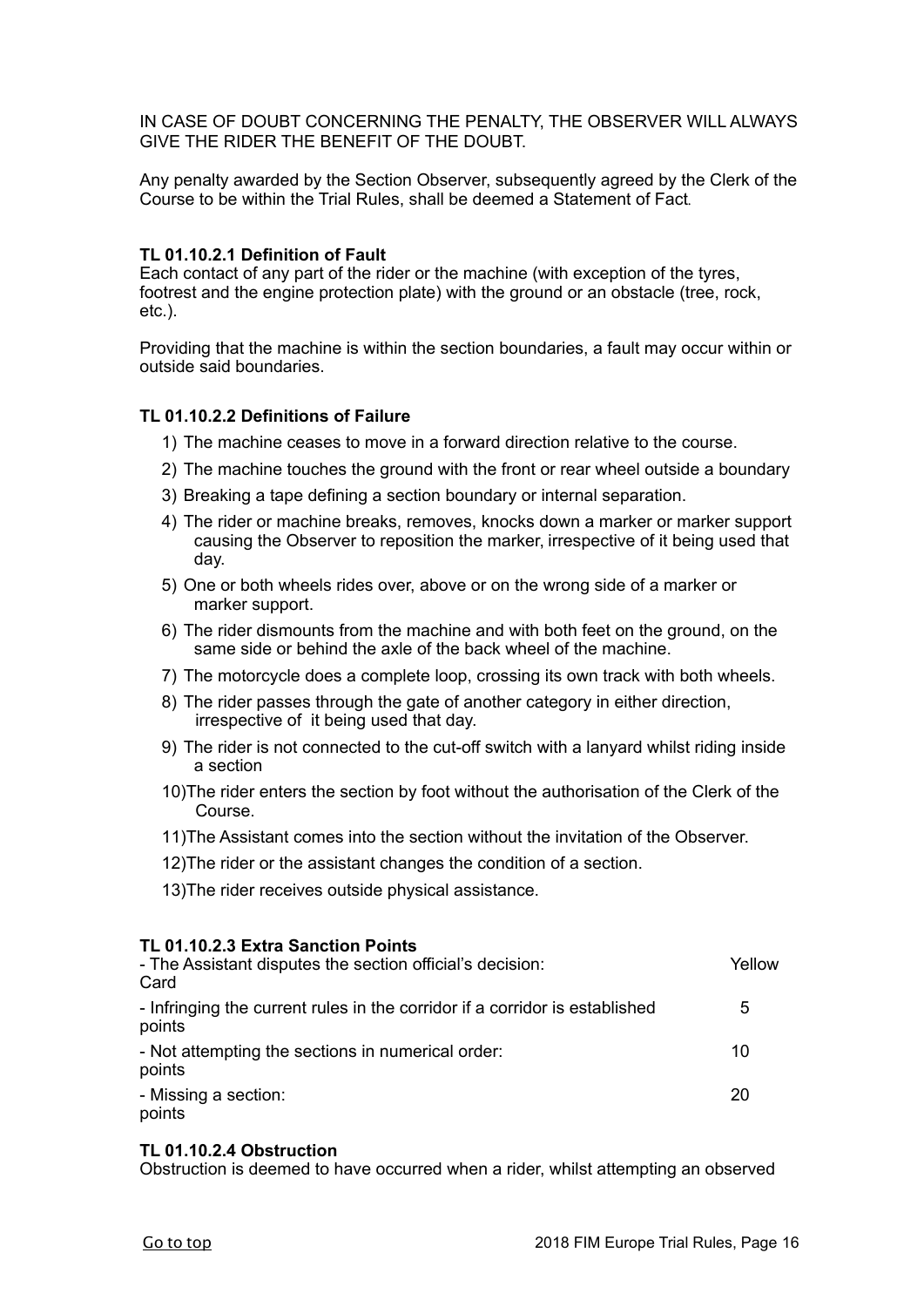section, is prevented from making a bona-fide attempt due to some unauthorised obstruction. Should a rider claim an obstruction, the observer may, at his/her discretion, allow a re-run of the section. The Observers decision as to whether a re-run is permitted is final. Should a re-run be granted, the following procedure shall be adopted; The rider will make a complete re-run of the Section. Any marks lost prior to the point of the obstruction on the original attempt shall stand and marks subsequently lost from the point of obstruction added.

#### **TL 01.10.3 Financial Penalties**

The following fines may be imposed against the rider by the Clerk of the Course, subject to the approval of the Jury:

- The rider or any person interested in the performance of the rider enters into the section for a private visit unless they are specifically invited by an official: Euro 200.-
- Working or refueling on a machine in the Paddock without the use of an Environment Mat as defined in the FIM Environment Code.
- Arriving late at the finishing point according to the second paragraph in article TL 01.5.4: Euro 50.- (and 5 Points).
- The Assistant not complying with the following requirements:
	- a) wearing boots, long trousers, arm covering and a helmet whilst riding a motorcycle.
	- b) wearing boots, long trousers, arm covering and a helmet whilst inside the section boundaries.
	- c) having the bib and the helmet number fully visible.

| 1st offence: | Euro 40.-  |
|--------------|------------|
| 2nd offence: | Euro 80.-  |
| 3rd offence: | Euro 200.- |

#### **TL 01.10.4 Yellow Card**

Each Chief Observer shall be issued with a "Yellow Card". The card is recommended to be A6 in size (to fit into a pocket) and be made of a rigid material (card or plastic). Any rider, or Assistant, who refuses to obey the instructions of an Observer or shows disorderly conduct at a Section shall be shown the Yellow Card. The Observer shall then complete a copy of the form "NOTIFICATION" and without delay transmit this information to the Clerk of the Course for further transmission to the Results manager as soon as possible following the incident.

For the extra points to be valid the Notification form must be received by the Results Manager within the deadline of 1 hour and before the publication of the results signed by the Clerk of the Course.

The issuing of a yellow card is a statement of fact and therefore no protest can be received in conformity with Art. 4.1 of the FIM Europe Disciplinary and Arbitration Code.

**Penalties** 

First offence during the event:<br>
Second offence during the event:<br>
Third offence during the event:<br>
Euro 75 + 5 extra points<br>
Discussification 1 Euro 15 First offence during the event:<br>Second offence during the event:<br>Third offence during the event: Third offence during the event: Disqualification + Euro 150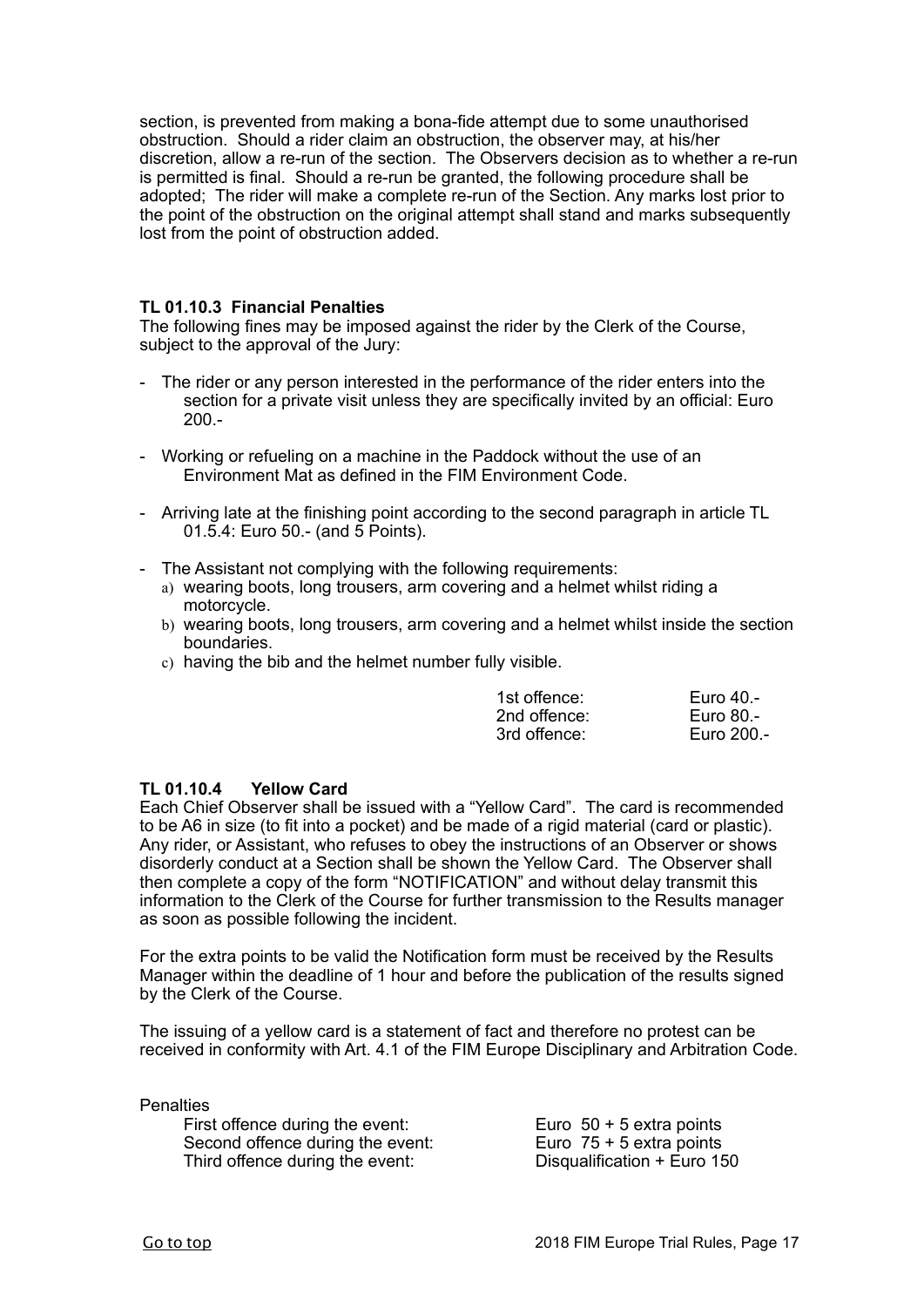The Jury may take further action for serious offenses.

#### **TL 01.10.5 Disqualification**

A rider will be disqualified for any of the following offenses:

- a) Riding a motorcycle without a helmet (Art.TL 01.9.2).<br>b) Missing marking or official substitute marking (Art.TL
- b) Missing marking or official substitute marking (Art.TL 01.9.4);
- c) Changing the motorcycle or rider during the event;
- d) Using a non-approved tyre or changing to a tyre of a different construction, profile or compound to the original tyre (Art. TL 01.9.1);
- e) Use of a non authorised fuel (Art.TL 01.9.1);
- f) Use of banned substances (regardless of sanctions imposed in the FIM Antidoping Code);
- g) Changing riding bib (Art. TL 01.8.4);
- h) Not rejoining the course at the point where the rider left it (Art. TL 01.3.2);
- i) Practicing in a section (Art. TL 01.6).
- j) Receiving three or more Yellow Cards (Art TL 01.10.4)
- k) Other more serious instance of disorderly conduct towards an official by a rider or the rider's assistant.
- l) Refueling outside the paddock (Art. TL 01.9.7)

#### <span id="page-17-0"></span>**TL 01.11 RECORDING OF SCORES**

The rider must be provided with an individual Punch card made from a non-soluble material. The rider is responsible for having the Punch card marked at each section and for handing in the card to the results officials when requested.

In case of mistake on punch card, all squares will be perforated and the square indicating the right penalty will be left free.

A back up score sheet shall be completed at each section showing the scores of all riders. This back up sheet shall be sent immediately at the end of each lap directly to the Results Manager.

An additional score board visible to the Public should id suitable be installed at each section to show the scores of at least the top 10 riders.

The Punch Card, supplemented by the Notification sheet, will be used to determine the results and that the back up sheets will only be used if the Punch card is lost or the reading of the Punch Card causes doubt.

#### <span id="page-17-1"></span>**TL 01.12 RESULTS AND CLASSIFICATION'S**

#### **TL 01.12.1 Event results and classification**

Separate printed result classifications must be produced for each class, showing the name of each rider, the FMN, the nationality and the Machine ridden. Each rider's performance in each Section must be shown.

The winner in each class will be the rider with the lowest number of points according to Art. [01.10](#page-14-0)

International classes are not allocated points for an overall classification.

Overall Classification points will be allocated to **all** placed riders of each event according to the following scale: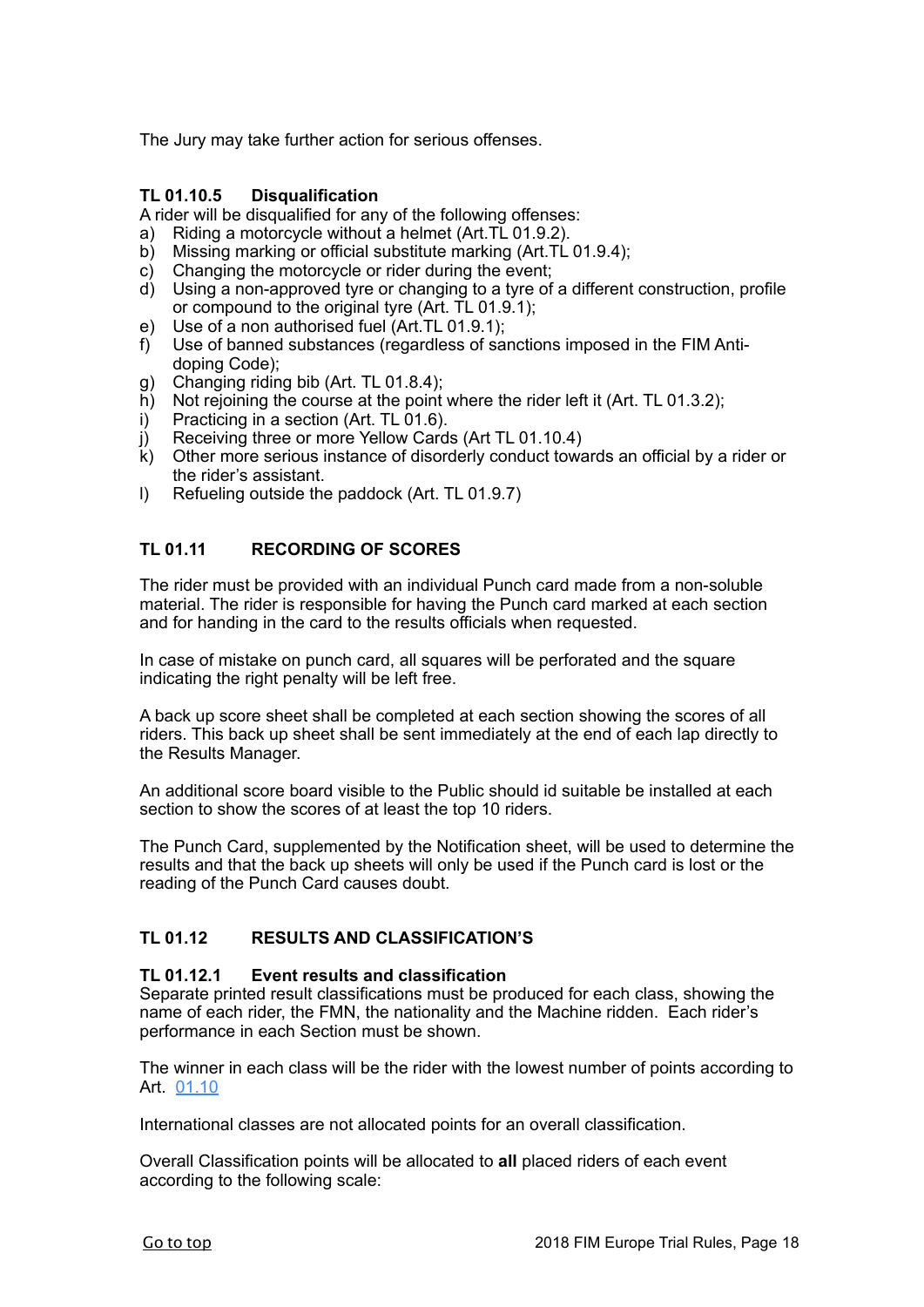| Place            | Points | Place            | <b>Points</b> | Place            | <b>Points</b> | Place            | Points |
|------------------|--------|------------------|---------------|------------------|---------------|------------------|--------|
| 1 <sup>st</sup>  | 100    | 11 <sup>th</sup> | 25            | 21 <sup>st</sup> |               | 31 <sup>st</sup> |        |
| 2 <sub>nd</sub>  | 85     | 12 <sup>th</sup> | 22            | 22 <sup>nd</sup> | 6             | 32 <sup>nd</sup> |        |
| 3 <sup>rd</sup>  | 70     | 13 <sup>th</sup> | 20            | 23 <sup>rd</sup> | 5             | 33 <sup>rd</sup> |        |
| 4 <sup>th</sup>  | 60     | 14 <sup>th</sup> | 18            | 24 <sup>th</sup> | 4             | 34 <sup>th</sup> |        |
| 5 <sup>th</sup>  | 55     | 15 <sup>th</sup> | 16            | 25 <sup>th</sup> | 3             | etc              | etc    |
| 6 <sup>th</sup>  | 50     | 16 <sup>th</sup> | 14            | 26 <sup>th</sup> | 2             |                  |        |
| 7 <sup>th</sup>  | 45     | 17 <sup>th</sup> | 12            | 27 <sup>th</sup> |               |                  |        |
| 8 <sup>th</sup>  | 40     | 18 <sup>th</sup> | 10            | 28 <sup>th</sup> | 1             |                  |        |
| gth              | 35     | 19 <sup>th</sup> | 9             | 29 <sup>th</sup> |               |                  |        |
| 10 <sup>th</sup> | 30     | 20 <sup>th</sup> | 8             | 30 <sup>th</sup> |               |                  |        |

It is compulsory for the Clerk of the Course to supply the Jury President with the results in an electronic format as soon as they are ready.

#### **TL 01.12.2 Overall classification**

At the conclusion of the season the following results all points awarded to each rider from all events held will be taken into consideration for the final classification of the European Championship, the Junior Cup and the Over-40 Cup.

#### <span id="page-18-0"></span>**TL 01.13 PREMATURE STOPPAGE**

If the event is prematurely stopped by the Jury before all of the riders still competing have completed half of the total number of Sections then it shall be declared null and void. If the event is stopped by the Jury at a later stage then the results will remain valid for all sections that all riders still competing have attempted. If stopped prematurely by the Jury, the event cannot be re-run.

#### <span id="page-18-1"></span>**TL 01.14 TIES**

#### **TL 01.14.1 Ties at the end of the Event**

In the case of ties, the rider with the greatest number of "cleans" (0 point) will be the winner. If a tie still persists, the greatest number of 1 point, then 2 points, then 3 points will be taken into account.

If a tie still persists, the rider who completes the day in the shortest time measured by the second will be deemed the winner.

For the European Championship, Junior Cup and Over- 40 Cup: If a tie still persists, both riders will be credited with the same position and the points allocated to that position will be awarded to both riders, e.g. if two riders tie for the 2nd place, after the above, then the points will be awarded as follows: 100, 85, 85, 60, 55 etc.

#### **TL 01.14.2 Ties at the end of the Championship**

A tie at the end of the European Championship, Junior Cup or Over- 40 Cup will be decided by the majority of the best placings. If a tie still exists, it will be decided in the following order; by the better placing in the last, in the last but one, or in the last but two of the counting events, etc. until the tie is resolved.

#### <span id="page-18-2"></span>**TL 01.15 AWARDS**

Awards shall be presented to at least the first three placed riders in each class. For the final event of the Championship the awards for the first three placed riders in the final classification are provided by the FIM Europe.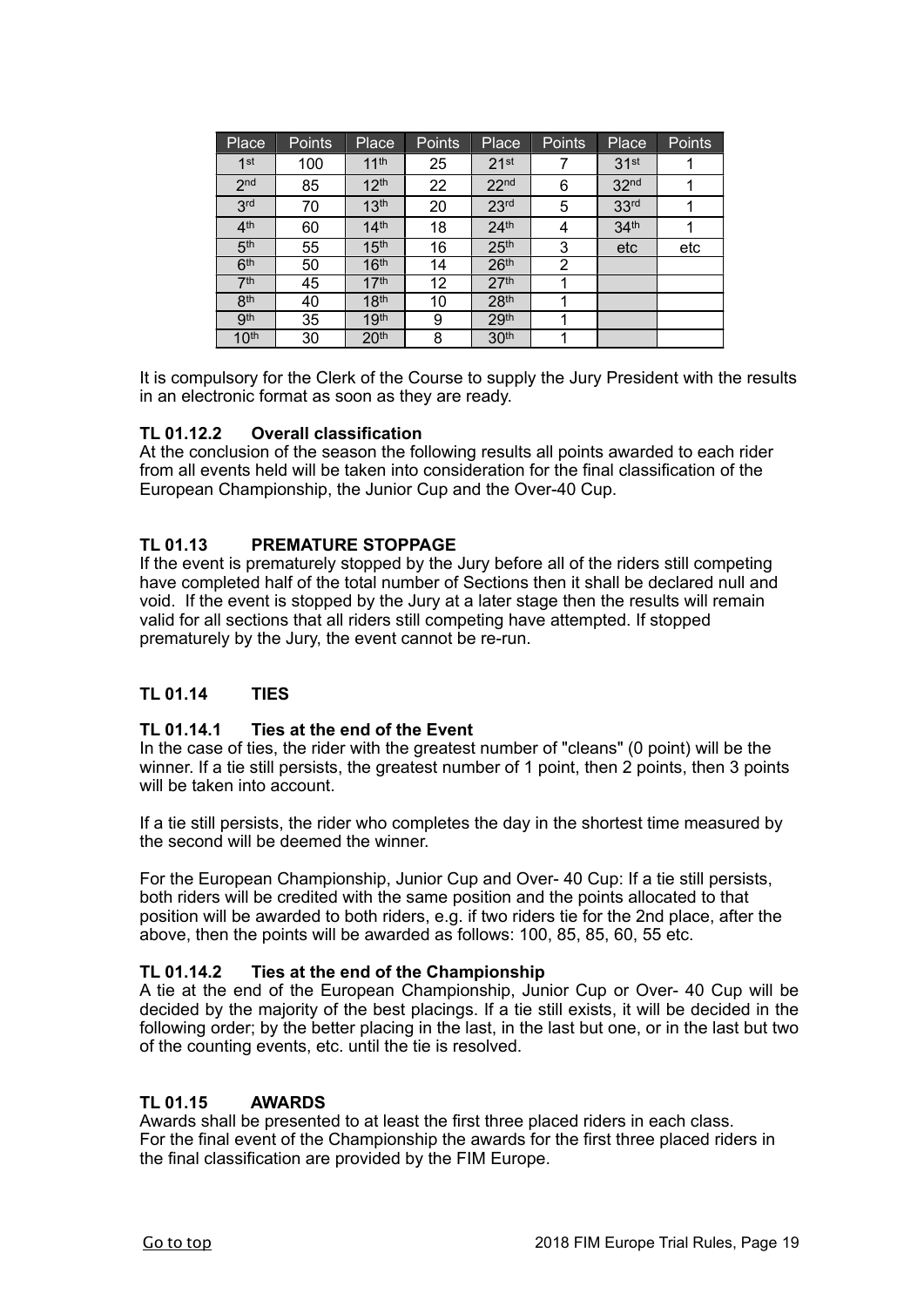#### **TL 01.15.1 Prize Giving Ceremony and Public interview**

A prize giving ceremony shall take place within 15 minutes of the arrival at the finish of the last rider. For the ceremony, it is recommended to have an attractively decorated podium in clear view of the public. The first three placed riders should receive a trophy together with any appropriate ceremonial gift.

If invited by the Clerk of the Course the first three placed riders shall attend a short Public interview to take place immediately after the Prize Giving Ceremony.

The organiser of the final round shall arrange a ceremony to recognise the first three placed riders in the overall Championship or Cup.

#### **TL 01.15.2 Penalty for non-attendance**

If a rider is absent from the prize giving ceremony or Public interview, without the prior approval of the Clerk of the Course, the Jury may apply a penalty in the form of a fine of up to Euro 200:-

#### <span id="page-19-0"></span>**TL 01.16 PROTESTS**

Protests must be lodged according to the FIM Europe Disciplinary and Arbitration Code and be accompanied by a fee of Euro **350** or the equivalent amount in local currency (convertible), returnable if the protest is justified.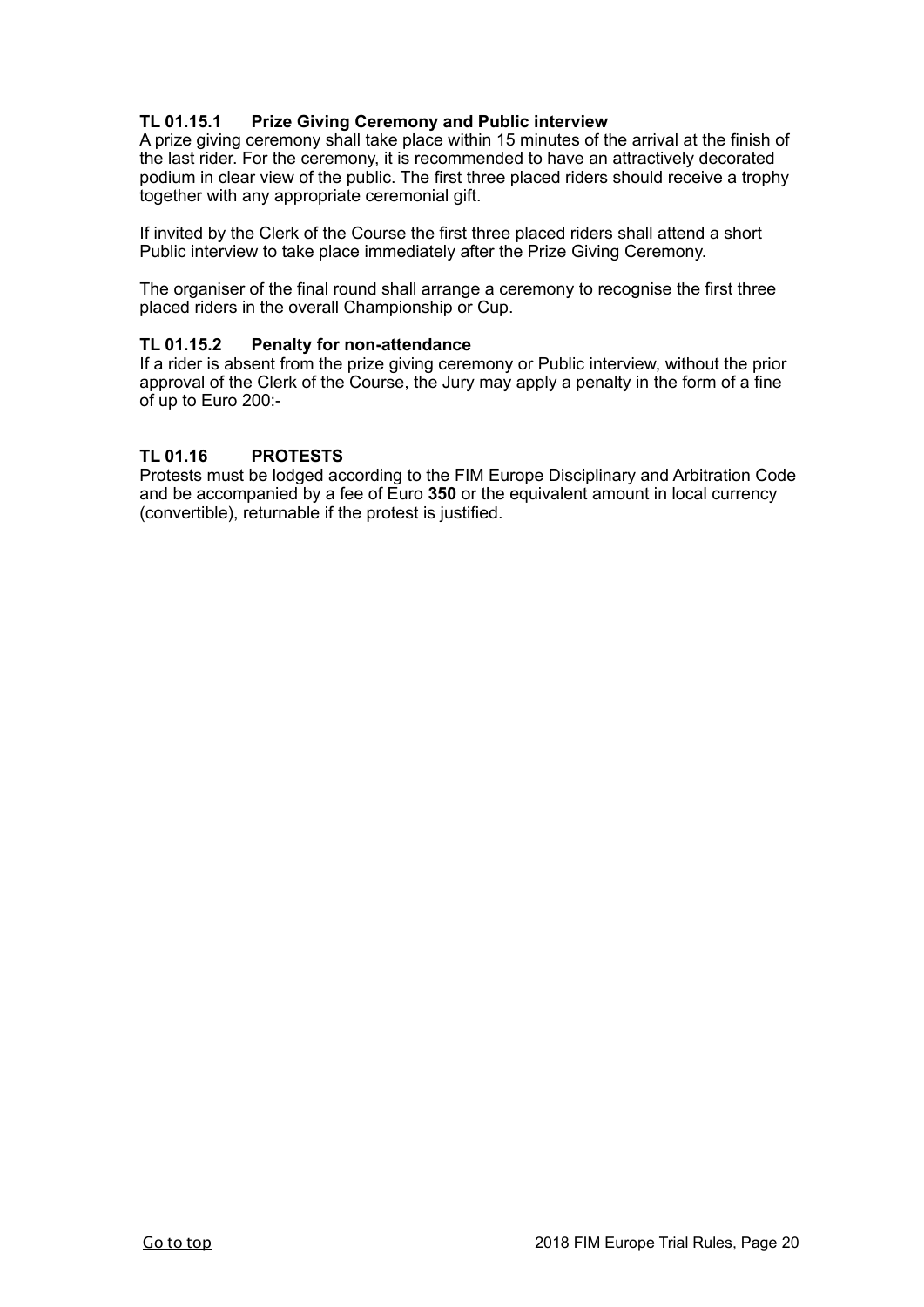## <span id="page-20-0"></span>SUPPLEMENTARY REGULATIONS



2018 Trial European Championship 2018 Trial European Junior Cup 2018 Trial European Over-40 Cup International Class I & II

#### **ANNOUNCEMENT**

The <type club name here> will promote the <type round number here> round of the FIM Europe Trial European Championship on behalf of the <type federation name here>. The event will be held in accordance with the Sporting Code of the FIM Europe together with relevant Appendices of the FIM and UEM, these Supplementary Regulations and any Final Instructions approved by the Jury. The FIM Environment Code shall apply. Each event will include two International classes (see TL 01.8.1 and TL 01.8.2)

The event will be held on <type date here> at <type venue name here>. EMN No 40/# & 43/# & 44/#

#### **ACCESS**

| Paddock GPS Coordinates:   | Latitude coordinates here Longitude coordinates here |              |  |
|----------------------------|------------------------------------------------------|--------------|--|
| Nearest Airport:           |                                                      |              |  |
| Access Motorway and Exit:  | Motorway Number:                                     | Exit number: |  |
| National Road(s) to Venue: | Road number                                          |              |  |
| Nearest Town:              | distance:                                            | km           |  |

#### **ADDRESSES AND CONTACT INFORMATION**

|           | Organiser of the | <b>Secretariat of the</b> | <b>Accommodation</b> |
|-----------|------------------|---------------------------|----------------------|
|           | <b>Event</b>     | <b>Event</b>              | <b>Service</b>       |
| Name      |                  |                           |                      |
| Address   |                  |                           |                      |
| Telephone |                  |                           |                      |
| Fax       |                  |                           |                      |
| e-mail    |                  |                           |                      |

#### **1 ENTRIES**

Entries must be made on the official entry form and sent by the rider's FMN to the organiser of the meeting at the e-mail address indicated in the Entry Form. The rider must specify either Championship class, Junior Class, Over-40 Class or International Class I or II (see TL 01.8.2).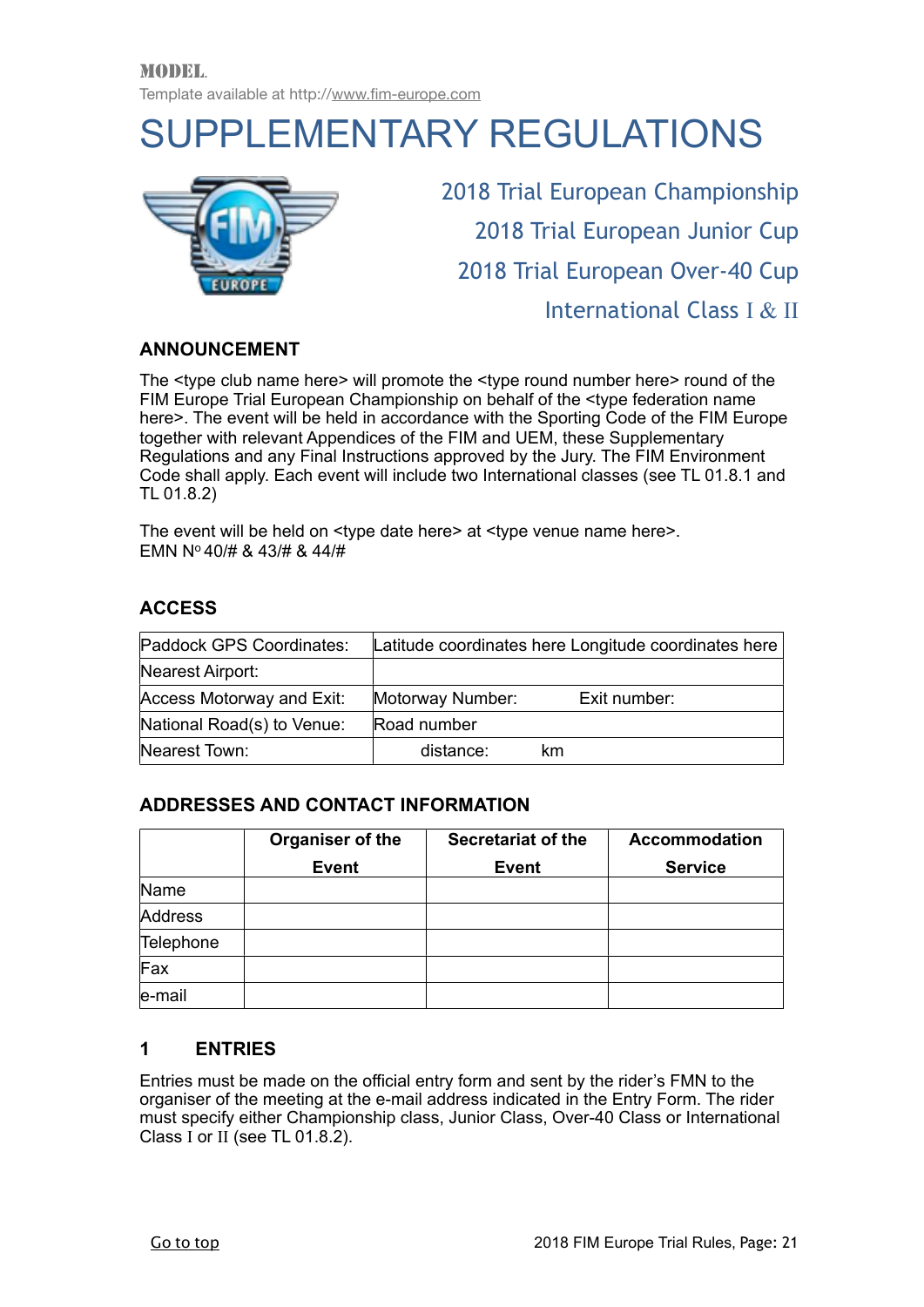Entries must be received by <type in the closing date here>. Entries received after this date and up until four days before the event will be subject to a double entry fee for rider and assistant. No entries will be accepted later than 4 days before the event.

All riders not affiliated to the FMNR must have their entry endorsed by their own FMN.

#### **2 RIDER'S LICENCE**

License.

*Championship Class and Over-40 Cup:* Riders must be holders of a annual or One event Trial Continental Championship license.

*Junior Cup*: Riders must be holders of an annual or one event Trial Continental promotional license (or a FIM Continental Championship License). *International Classes:* Riders must be in possession of a license as for the Championship Class or a print of the FIM Trial International License issued via the FIM web application**.** For events organised by their own FMN, a rider may use a National

#### **3 TECHNICAL CONTROL AND REGISTRATION**

The administrative and technical controls will take place as indicated in the timetable (see FIM Europe Trial rules) the day prior to the event.

Machines must comply with the technical requirements of the FIM Trial Technical Rules and the specifications and exemptions mentioned in the FIM Europe Trial rules. Parts will be marked in accordance with TL 01.9.4. Sound Control testing will be carried out in accordance with TL 01.9.3.

At the administrative control, the rider must submit his appropriate Rider's Licence, valid for the event (Art TL 01.8.1).

At the technical control, the rider must submit the administrative documents of his motorcycle and a helmet, according to the FIM standards.

This event does not require riders and motorcycles to be legal for public roads.

#### **4 NUMBERS**

The organisers shall issue riding numbers (bibs).

#### **5 STARTING ORDER**

At the Administrative Control each rider will sign on and take a start position from the appropriate ballot box. (See TL 01.8.7).

#### **6 COURSE**

The length of the course is of  $\times$  km.

#### **7 PADDOCK / PRACTICE**

The Paddock will be opened to all riders from <write date and time here>.

The practice area will be opened to all riders from <write date and time here>. Any rider found practicing outside of this area might not be allowed to start.

Riders may only visit the Sections at the time stated on the Notice Board in the Paddock.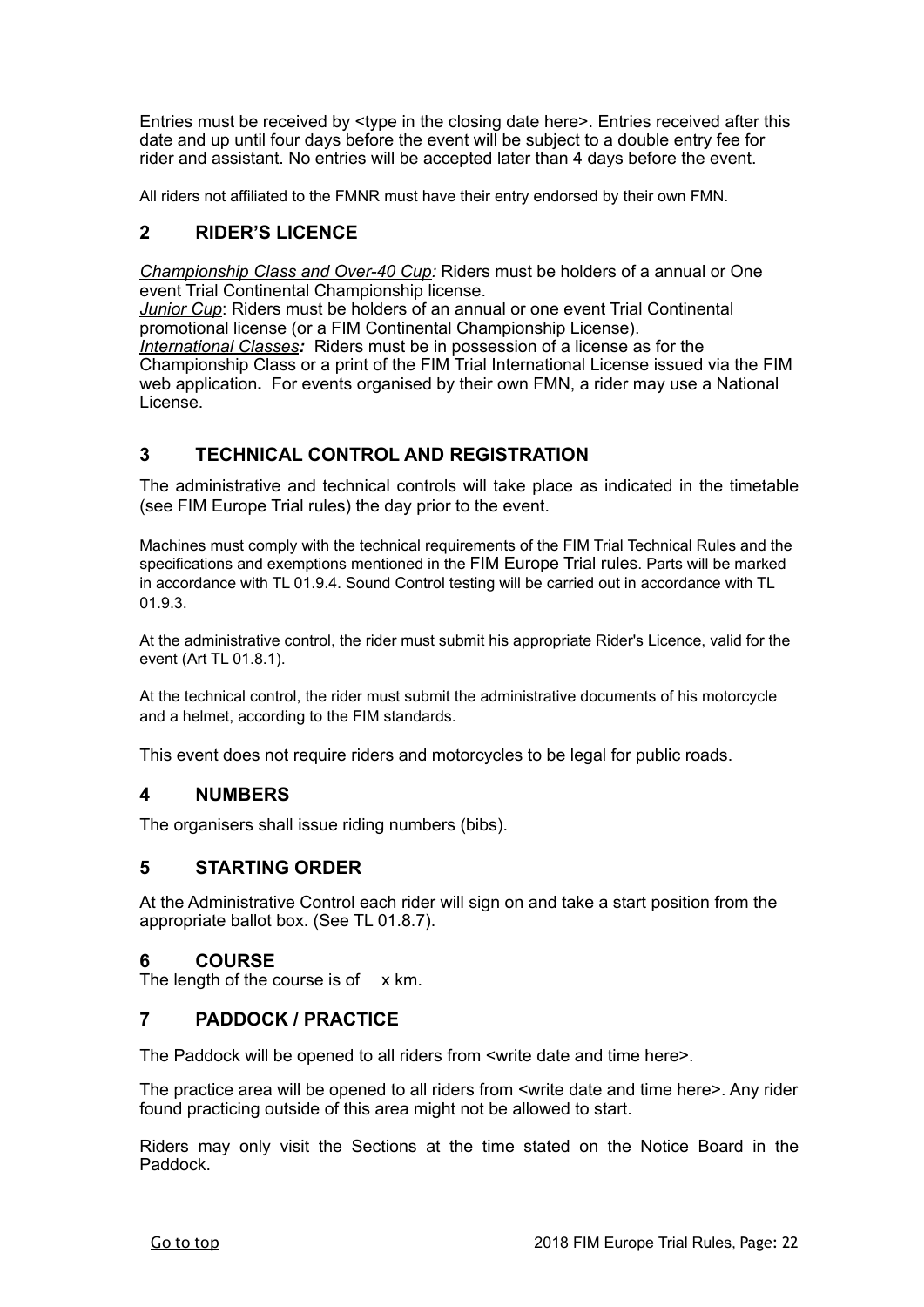#### **8 HEADQUARTERS AND JURY MEETINGS**

The Headquarters for the event will be <write headquarter location here>. The Jury Meetings will be held at <write Jury Room location here>.

The first Jury Meeting will be held the day prior to the event at 18:00. The Jury President will call additional Jury Meetings, the times of which will be on the Notice Board.

#### **9 AWARDS AND PRIZE GIVING CEREMONY**

The Prize Giving Ceremony will take place within 15 minutes after the last rider has arrived at the finish.

Awards will be presented to the first <number here> placed riders in each class of the event.

#### **10 ADDITIONAL INFORMATION**

- 10.1  $\Box$  Spectators will be allowed to follow the course by motorcycle  $\Box$  Only bib wearers will be allowed to follow the course by motorcycle
- 10.2  $\Box$  Enclosed with these Supplementary Regulations is a hotel list, which includes the locations and the costs.
- 10.3  $\Box$  Also attached is a map showing the main access roads to the event and the precise location of the paddock.

#### **11 OFFICIALS**

|                          | <b>Name</b> | FIM License Nº |
|--------------------------|-------------|----------------|
| President of the Jury:   |             |                |
| FMNR Member of the Jury: |             |                |
| Clerk of the Course:     |             |                |
| Chief Technical Steward: |             |                |
| Environment Official:    |             |                |
| Chief Timekeeper:        |             |                |

FMN Delegates: In accordance with the FIM Europe Sporting Code.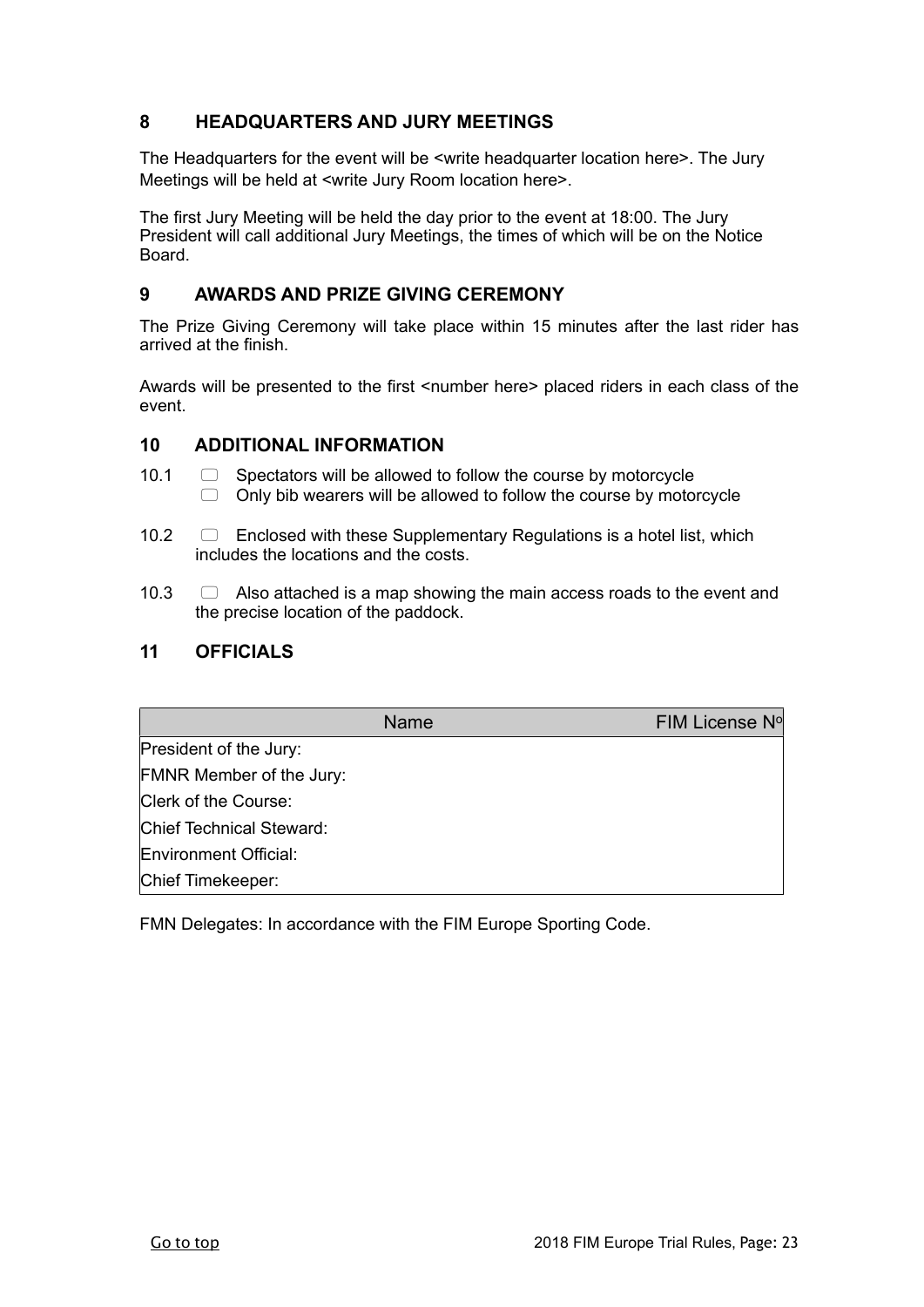## <span id="page-23-0"></span>**FIM Europe WOMEN'S TRIAL EUROPEAN CHAMPIONSHIP**

| <b>TL 02.1</b>  | <b>GENERAL</b><br>TL 02.1.1<br>TL 02.1.2                                                                                                | <b>FIM Europe Standards for Organisers</b><br>Meeting with the Organisers                                                                                                                                                           |
|-----------------|-----------------------------------------------------------------------------------------------------------------------------------------|-------------------------------------------------------------------------------------------------------------------------------------------------------------------------------------------------------------------------------------|
| <b>TL 02.2</b>  | <b>JURISDICTION</b>                                                                                                                     |                                                                                                                                                                                                                                     |
| <b>TL 02.3</b>  | <b>COURSE</b><br>TL 02.3.1<br>TL 02.3.2                                                                                                 | <b>Distance</b><br>Course marking                                                                                                                                                                                                   |
| <b>TL 02.4</b>  | <b>SECTIONS</b><br>TL 02.4.1<br>TL 02.4.2<br>TL 02.4.3                                                                                  | Section corridor<br>Section boundaries<br><b>Observation Enclosure</b>                                                                                                                                                              |
| <b>TL 02.5</b>  | TIME ALLOWANCE AND CONTROL<br>TL 02.5.1<br>TL 02.5.2<br>TL 02.5.2.1<br>TL 02.5.3<br>TL 02.5.4                                           | Time measurement<br><b>Individual Time Allowance</b><br>Increase in Individual Time Allowance<br><b>Starting Time and Control</b><br>Lap Time Control                                                                               |
| <b>TL 02.6</b>  | <b>PRACTICING</b>                                                                                                                       |                                                                                                                                                                                                                                     |
| <u>TL 02.7</u>  | INSPECTION OF THE SECTIONS<br>TL 02.7.1<br>TL 02.7.1                                                                                    | Inspection of the Sections prior to the event.<br>Inspection of the Sections during the event.                                                                                                                                      |
| <b>TL 02.8</b>  | ADMINISTRATION<br>TL 02.8.1<br>TL 02.8.2<br>TL 02.8.2.1<br>TL 02.8.2.2<br>TL 02.8.3<br>TL 02.8.4<br>TL 02.8.5<br>TL 02.8.6<br>TL 02.8.7 | <b>Rider's licenses</b><br>Submission of entries<br><b>Supplementary Regulations</b><br>Non-participation in an event<br>Entry fee<br>Rider's bibs<br>Registered Assistant (Minder)<br>Starting interval<br>Starting order          |
| TL 02.9         | <b>TECHNICAL</b><br>TL 02.9.1<br>TL 02.9.2<br>TL 02.9.3<br>TL 02.9.4<br>TL 02.9.5<br>TL 02.9.6<br>TL 02.9.7                             | <b>Equipment of Motorcycles</b><br><b>Riders Equipment</b><br>Sound Control.<br>Marking of parts<br>Responsibility of rider<br>Checking of parts<br>Refueling                                                                       |
| <b>TL 02.10</b> | <b>PENALTIES</b><br>TL 02.10.1<br>TL 02.10.2<br>TL 02.10.2.1<br>TL 02.10.2.2<br>TL 02.10.2.3<br>TL 02.10.2.4<br>TL 02.10.3              | Time Penalties with respect to Time Allowances<br>Penalty Points in a Section during the Trial<br>Definition of Fault<br><b>Definitions of Failure</b><br><b>Extra Sanction Points</b><br>Obstruction<br><b>Financial Penalties</b> |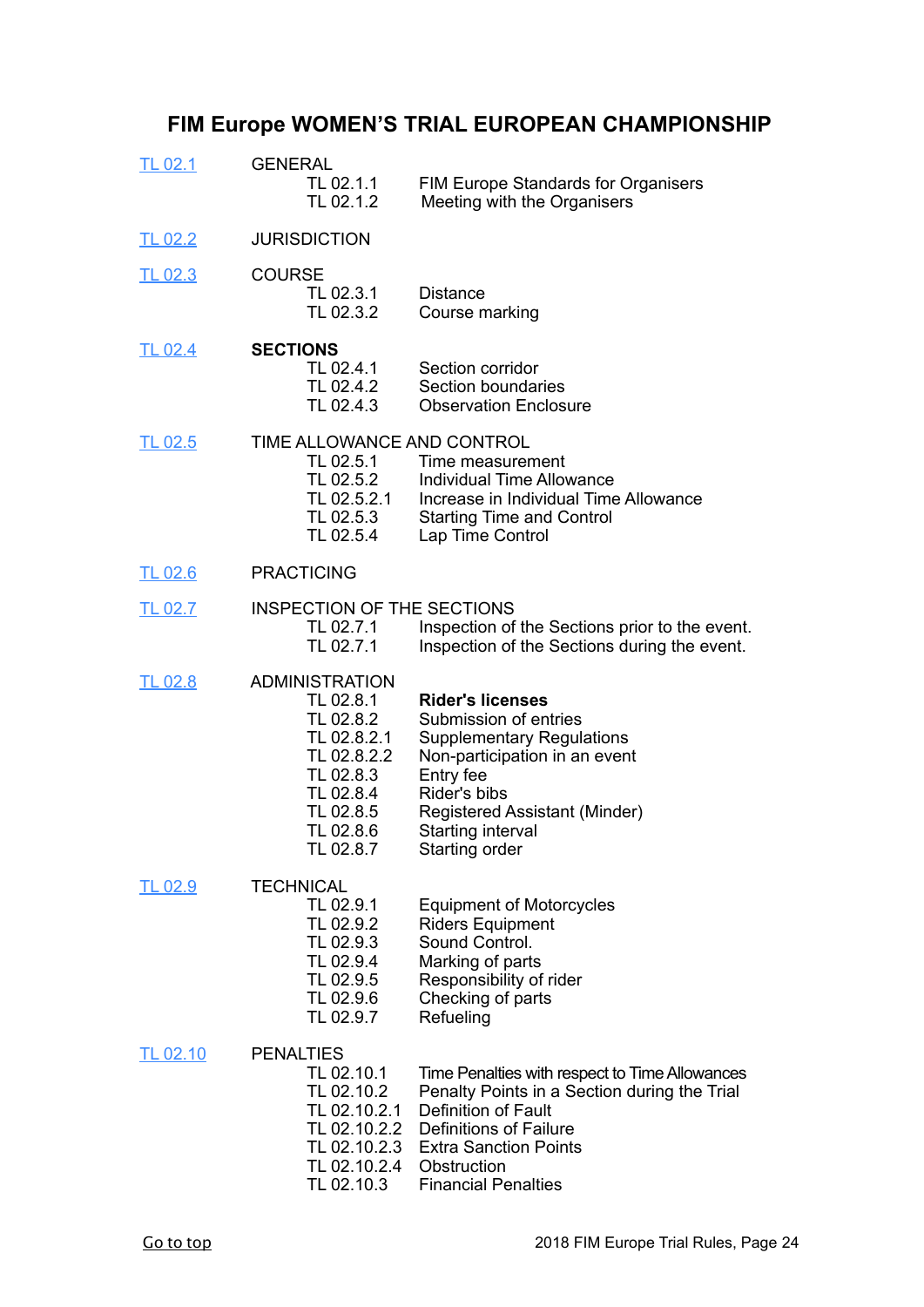| TL 02.10.4 | <b>Yellow Card</b> |
|------------|--------------------|
| TL 02.10.5 | Disqualification   |

- [TL 02.11](#page-29-0) RECORDING OF SCORES
- [TL 02.12](#page-29-1) RESULTS AND CLASSIFICATION TL 02.12.1 Event Results and Classification TL 02.12.2 Final Classification
- [TL 02.13](#page-29-2) PREMATURE STOPPAGE
- [TL 02.14](#page-29-3) TIES TL 02.14.1 Ties at the end of the event<br>TL 02.14.2 Ties at the end of the Cham Ties at the end of the Championship
- [TL 02.15](#page-29-4) AWARDS<br>TL 02.15.1 TL 02.15.1 Prize Giving Ceremony and Public interview<br>TL 02.15.2 Penalty for non-attendance Penalty for non-attendance
- [TL 02.16](#page-29-5) **PROTESTS**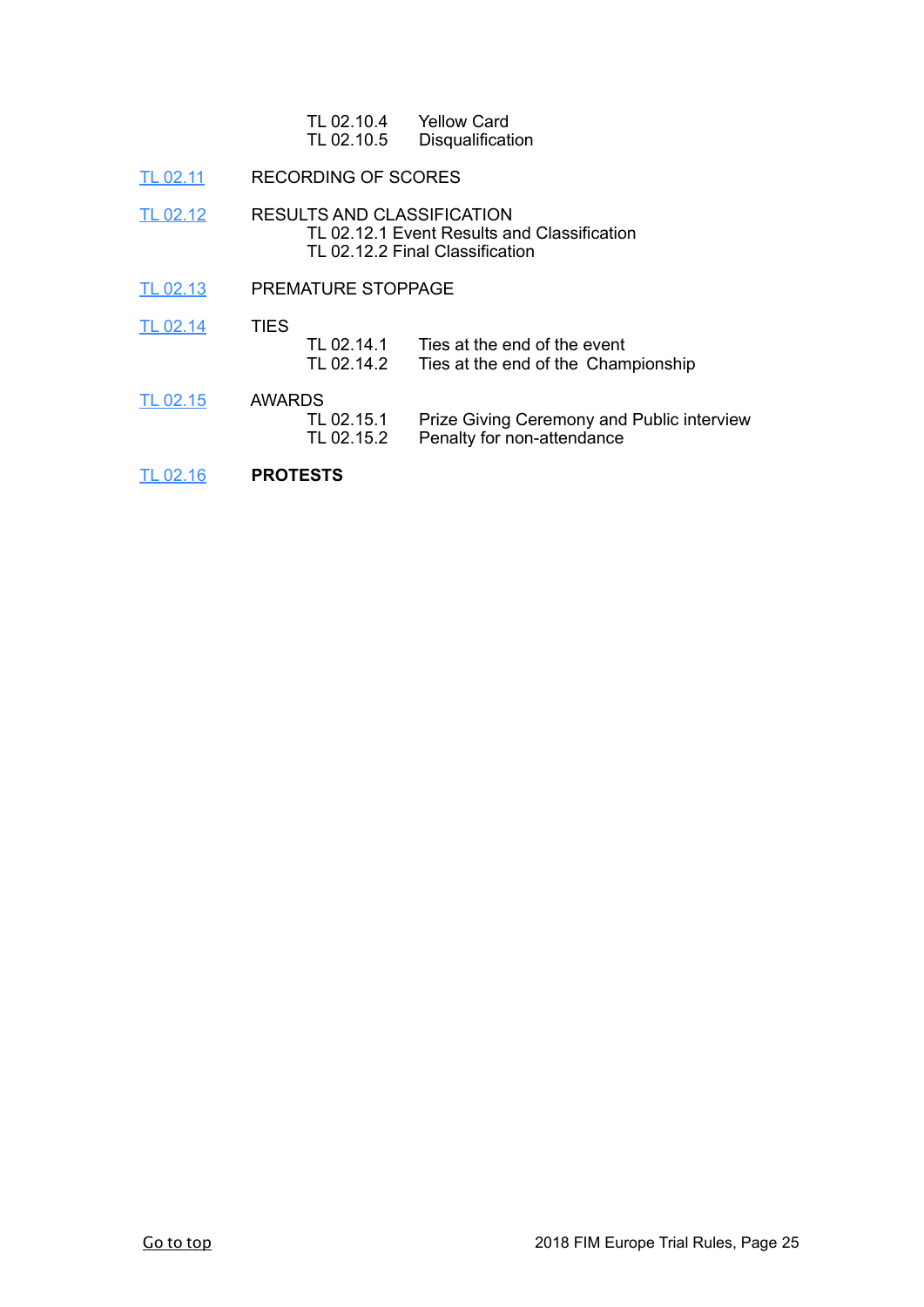#### <span id="page-25-0"></span>**TL 02.1 GENERAL**

The FIM Europe has established the FIM Europe Women's Trial European Championship according to the rules of the FIM Europe Sporting Code and the other Codes as well as this appendix.

The FIM Europe Women's Trial European Championship is open to riders of at least 12 years of age at the date of the event, and from a FIM Member FMN.

NB Riders under the age of 16 years at the date of the event are restricted to motorcycles not exceeding 125cc (a +2cc is allowed as a tolerance on capacity).

There shall be two routes through the sections depending upon the rider's ability. The A Route (Championship class) will be for riders wishing to be classified in the final standings of the European Women's Championship. The B route (International Class riders) is open to riders who wish to compete on an event by event basis on easier sections.

Both classes are open to riders from other CONUs.

Each event includes:

- Technical and Administrative controls.

- The Trial
- Prize-giving ceremonies

**TL 02.1.1 FIM Europe Standards for Organisers** See art. [01.1.1](#page-5-0)

#### **TL 02.1.2 Meeting with the Organisers**

See art [01.1.2](#page-5-0)

<span id="page-25-1"></span>**TL 02.2 JURISDICTION** See Art. [01.2](#page-6-0)

<span id="page-25-2"></span>**TL 02.3 COURSE** See Art. [01.3](#page-6-1)

**TL 02.3.1 Distance** See Art. [01.3.1](#page-6-1)

**TL 02.3.2 Course marking** See Art. [01.3.2](#page-6-1)

#### <span id="page-25-3"></span>**TL 02.4 SECTIONS**

The number of sections shall be 14 per lap for the championship class and between 12 and 14 sections for the international class. Different lines within the sections shall be provided as appropriate for riders of the different classes.

See Art. [01.4](#page-7-0) for further general information

#### **TL 02.4.1 Section Corridor**

See Art. [01.4.1](#page-7-0)

#### **TL 02.4.2 Section Boundaries**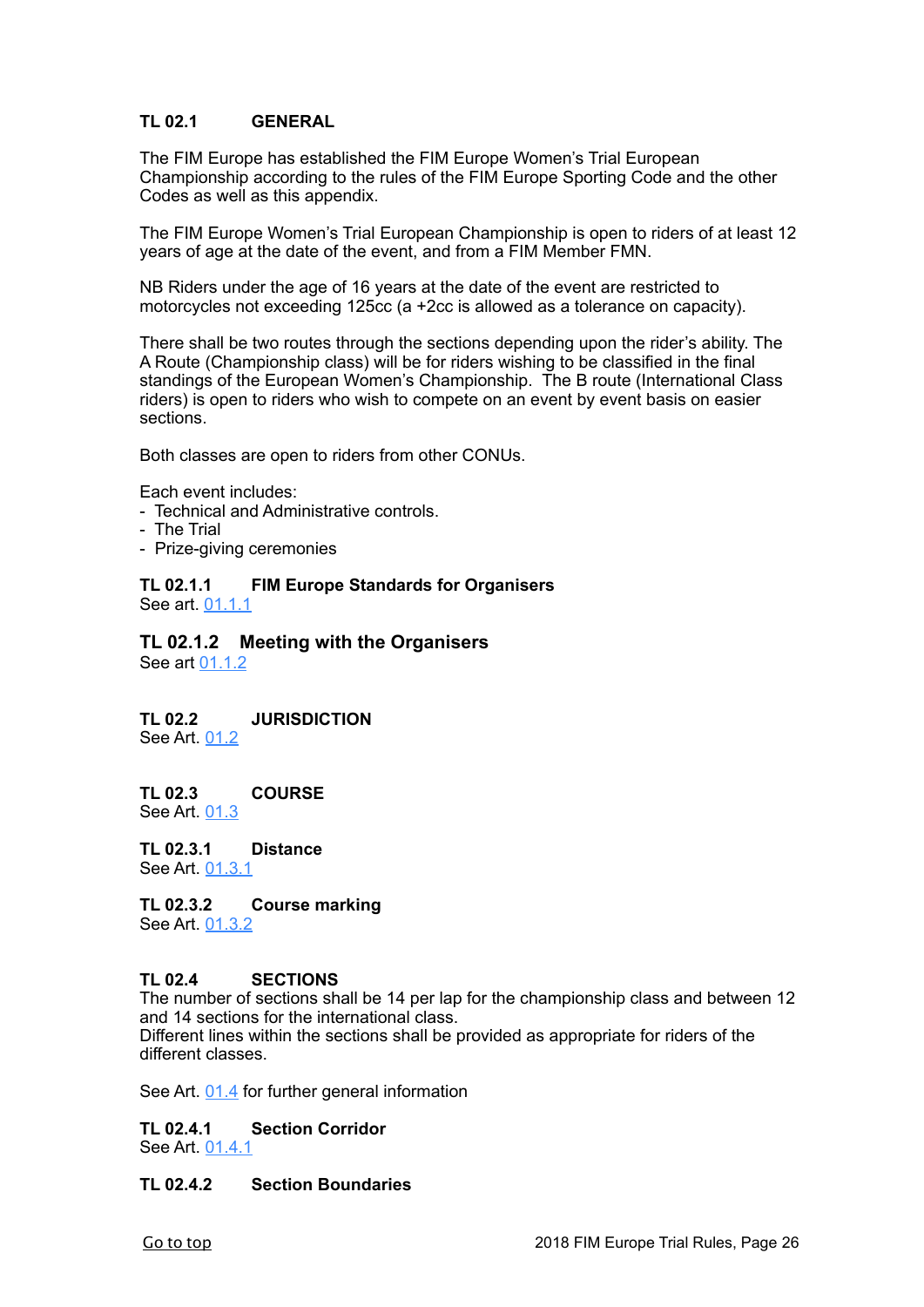See Art. [01.4.2](#page-7-0)

#### **TL 02.4.2.1 Color Codes in the sections**

The arrows within the gates shall be colored as follows:

#### Events for Women only.

Red for the European Championship riders, and blue for the International Class riders.

#### Events including the Youth Championship

Blue for the European Championship riders, and Green for the International Class riders.

Events with all Championships on the same weekend Yellow for the Women's Championship riders and Green for the International Class riders.

#### **TL 02.4.3 Observation Enclosure**

See Art. [01.4.3](#page-7-0)

#### <span id="page-26-0"></span>**TL 02.5 TIME ALLOWANCE AND CONTROL**

#### **TL 02.5.1 Time measurement**

See Art. [01.5.1](#page-9-0)

#### **TL 02.5.2 Individual Time Allowance**

The overall time allowed for each rider subject to Art. [TL 01&02.5.2.1](#page-9-0) and TL [01&02.10.1](#page-14-0) shall be 4 hrs and 30 minutes.

Irrespective of the actual time a rider starts, the scheduled time for all finishing times will be retained. Time penalties for late starting or late arrival at any time control are given in Art. [01.10.1](#page-14-0)

#### **TL 02.5.2.1 Increase in Individual Time Allowance**

See Art. [01.5.2.1](#page-9-0)

#### **TL 02.5.3 Starting Time and Control**

The Organiser must fix the starting time so that the last starting rider of the day is able to start no later than 11am.

The Start Time Control shall be at the starting place with the riders starting from a platform.

#### **TL 02.5.4 Lap Time Control**

See Art. [01.5.4](#page-9-0)

#### <span id="page-26-1"></span>**TL 02.6 PRACTICING**

Practicing in the sections of the Trial is forbidden under penalty of disqualification.

#### <span id="page-26-2"></span>**TL 02.7 INSPECTION OF THE SECTIONS**

See Art. [01.7](#page-9-2)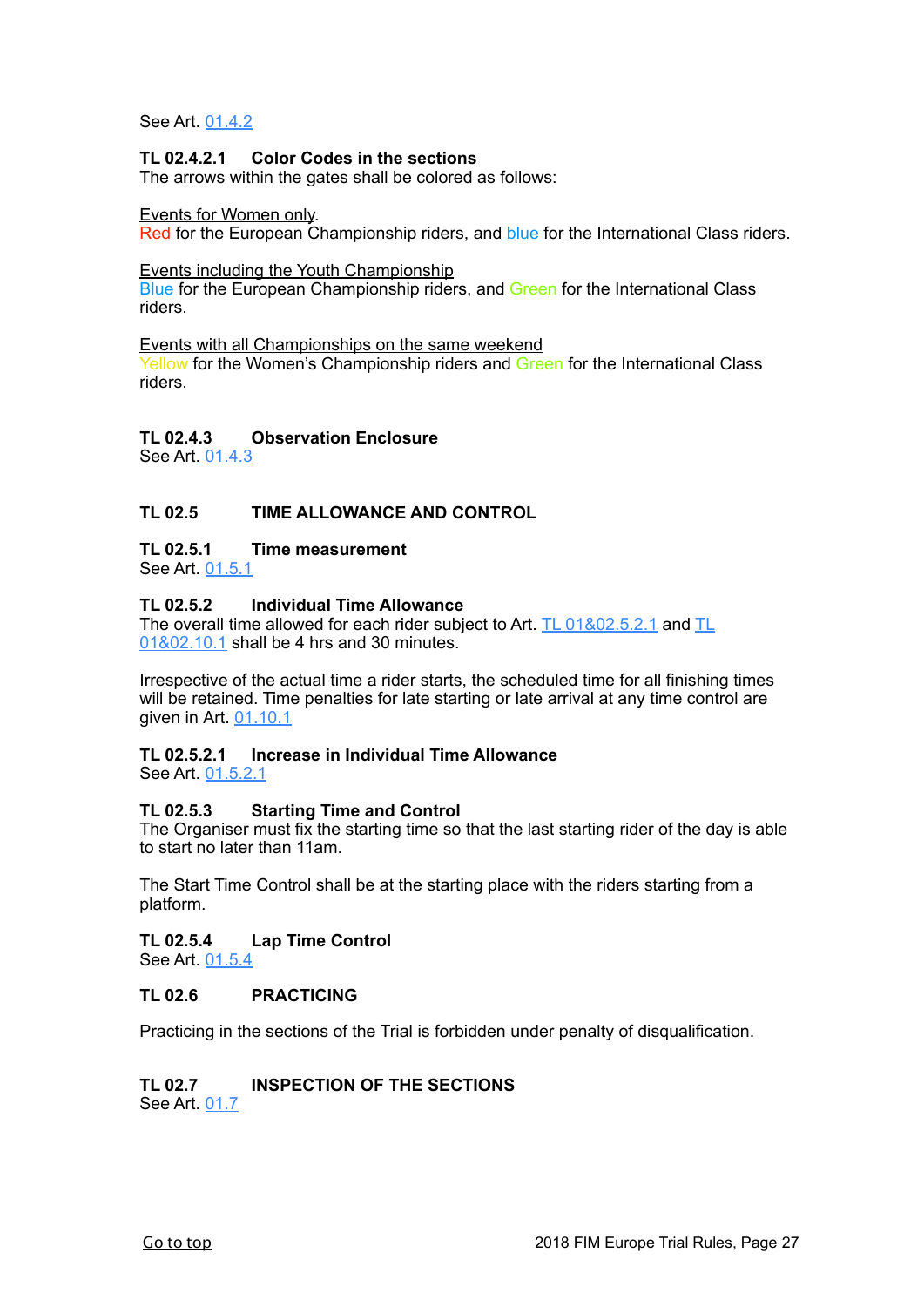#### <span id="page-27-0"></span>**TL 02.8 ADMINISTRATION**

The Administrative Control shall take place the day prior to the event according to the [timetables](#page-50-0) included at the end of this document.

#### **TL 02.8.1 Rider's licenses**

*Championship Class:* Riders must be holders of a**n** annual or one event **Trial Continental promotional license (or a FIM Continental Championship License).**

*International Class:* Riders must be in possession of a license as for the Championship Class or a print of the FIM Trial International License issued via the FIM web application . For events organised by their own FMN a rider may use a valid National License.

#### **TL 02.8.2 Submission of entries**

See Art. [01.8.2](#page-10-0)

**TL 02.8.2.1 Supplementary Regulations** See Art. [01.8.2.1](#page-10-0)

**TL 02.8.2.2 Non-participation in an event** See Art. [01.8.2.2](#page-10-0)

**TL 02.8.3 Entry fee** See Art. [01.8.3](#page-10-0)

**TL 02.8.4 Riders' bibs** See Art. [01.8.4](#page-10-0)

**TL 02.8.5 Registered Assistant (Minder)** See Art. [01.8.5](#page-10-0)

#### **TL 02.8.6 Starting interval**

Starting shall be at intervals 1 minute and 30 seconds.

#### **TL 02.8.7 Starting order**

The starting order for all riders will be decided by ballot according to Class. When two rounds are organised at the same weekend, one ballot for each day will be done during the Administrative Control.

Riders in the International Class will start first followed by the Championship Class.

N.B. When the event is in conjunction with a Youth event, then the Women start first.

#### <span id="page-27-1"></span>**TL 02.9 TECHNICAL**

The Technical Control shall take place during the same time as the Administrative Control. Further Technical Controls may be made at any time. Any rider restricted to a machine of not more than 125cc may be required to have the engine measured at the end of the event.

Whenever working on or refueling the machine in the Paddock, it must be placed on an environment mat to protect the ground from contamination.

#### **TL 02.9.1 Equipment of the motorcycle**

Motorcycles and their equipment must comply with the FIM Technical rules for Trial. For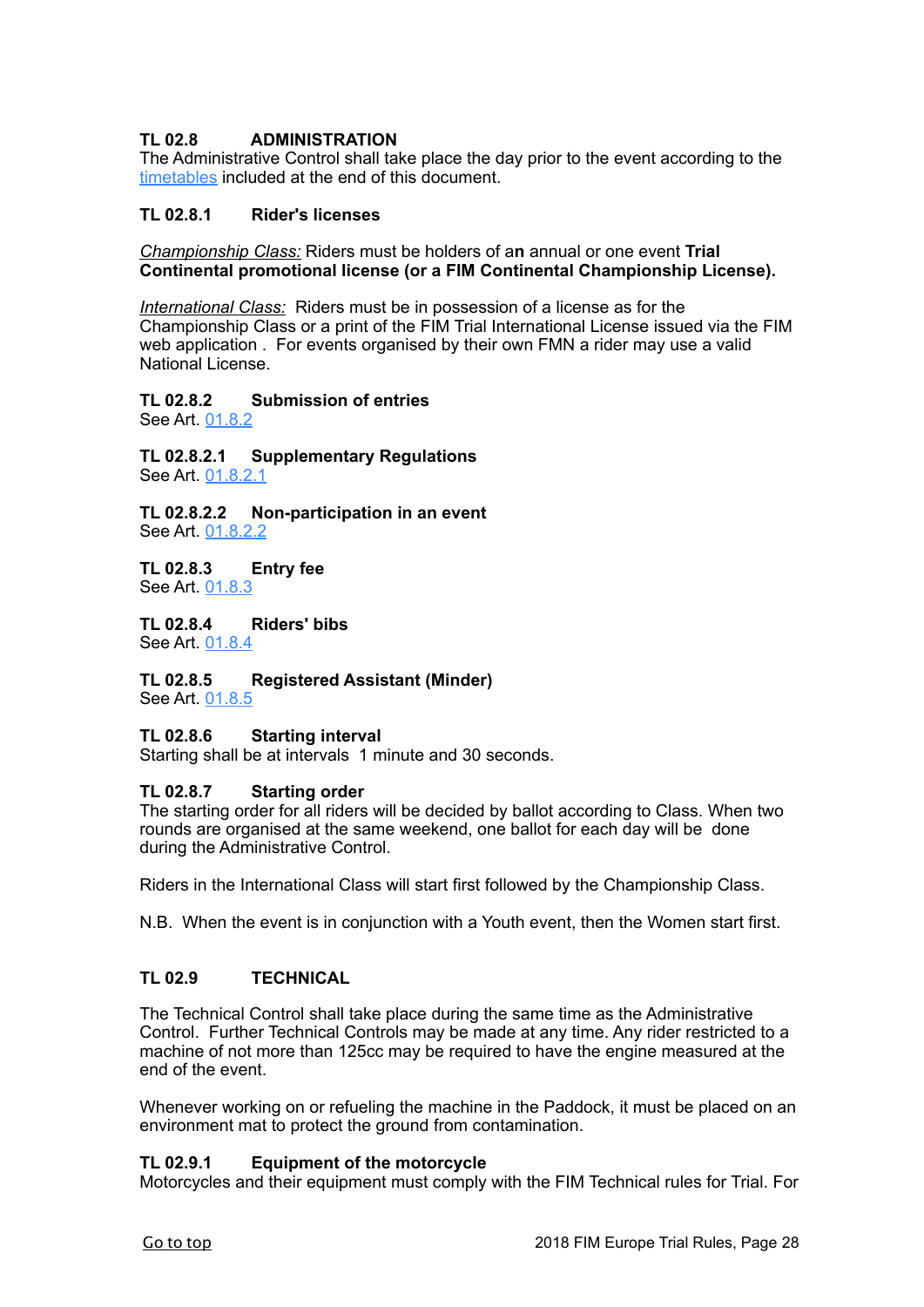riders who have attained 16 years of age at the date of the event, exemptions has been made regarding engine capacity and weight of the bike. There are no restrictions to the engine capacity of the bikes, except for riders younger than 16 years of age (see art. 02.1). The 2013 weight limits of 65 kg for 125cc bikes and 66 kg for bikes over 125cc will still be valid for 2018. The weight limit does not apply for electrical motorbikes.

Tyres must be of the Trials type, in accordance with the Technical rules. Tyres must be normally available from retail and wholesale sources. Prototype tyres are not allowed. Any replacement tyre must be of the same construction, profile, and compound and carry the same manufacturers mark as the original tyre.

Only the fuels in conformity with the Trial Technical Rules are authorised. Failure to comply with this rule will be penalised by disqualification.

A cut-off switch with a lanyard fixed on the rider must be installed and operational once the rider is on the machine.

#### **TL 02.9.2 Riders equipment**

It is compulsory for the rider to wear a helmet**,** boots, gloves and other clothing requirements as detailed in the FIM Technical Rules Appendix Trial.

#### **TL 02.9.3 Sound Level Control**

See Art. [01.9.3](#page-12-0)

#### **TL 02.9.4 Marking of parts**

See Art. [01.9.4](#page-12-0)

#### **TL 02.9.5 Responsibility of rider**

The rider will sign an agreement certifying that the parts have been properly marked.

#### **TL 02.9.6 Checking of parts** See Art. [01.9.6](#page-12-0)

#### **TL 02.9.7 Refueling** See Art. [01.9.7](#page-12-0)

#### <span id="page-28-0"></span>**TL 02.10 PENALTIES**

**TL 02.10.1 Time Penalties with respect to Time Allowances** See Art. [01.10.1](#page-14-0)

**TL 02.10.2 Penalty Points in a Section during the Trial** See Art. [01.10.2](#page-14-0)

**TL 02.10.2.1 Definition of Fault** See Art. [01.10.2.1](#page-14-0)

**TL 02.10.2.2 Definitions of Failure** See Art. [01.10.2.2](#page-14-0)

**TL 02.10.2.3 Extra Sanction Points** See Art. [01.10.2.3](#page-14-0)

**TL 02.10.2.4 Obstruction** See Art. [01.10.2.4](#page-14-0)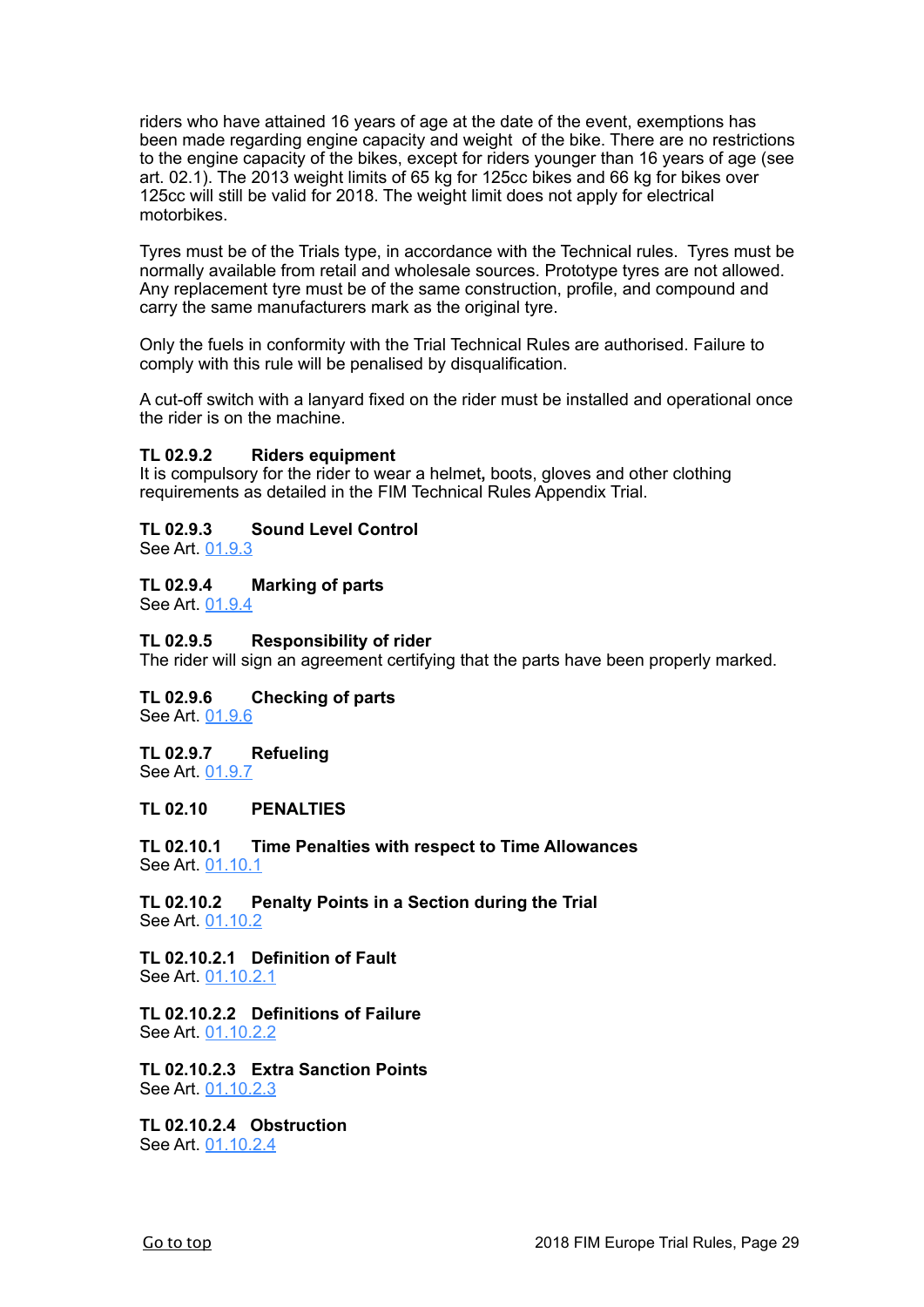## **TL 02.10.3 Financial penalty**

See Art. [01.10.3](#page-14-0)

**TL 02.10.4 Yellow Card** See Art. [01.10.4](#page-14-0)

**TL 02.10.5 Disqualification** See Art. [01.10.5](#page-17-0)

<span id="page-29-0"></span>**TL 02.11 RECORDING OF SCORES** See Art. [01.11](#page-17-0)

#### <span id="page-29-1"></span>**TL 02.12 RESULTS AND CLASSIFICATION'S**

**TL 02.12.1 Event Results and Classification** See Art. [01.12.1](#page-17-1)

#### **TL 02.12.2 Overall Classification**

European Championship: At the conclusion of the season, the Points awarded to each rider from all events held will be taken into consideration for the final Classification.

International Class: There is no overall Classification for the International Class.

#### **TL 02.13 PREMATURE STOPPAGE** See Art. [01.13](#page-18-0)

<span id="page-29-3"></span><span id="page-29-2"></span>**TL 02.14 TIES** See Art. [01.14](#page-18-1)

<span id="page-29-4"></span>**TL 02.15 AWARDS** See Art. [01.15](#page-18-2)

<span id="page-29-5"></span>**TL 02.16 PROTESTS** See Art. [01.16](#page-19-0)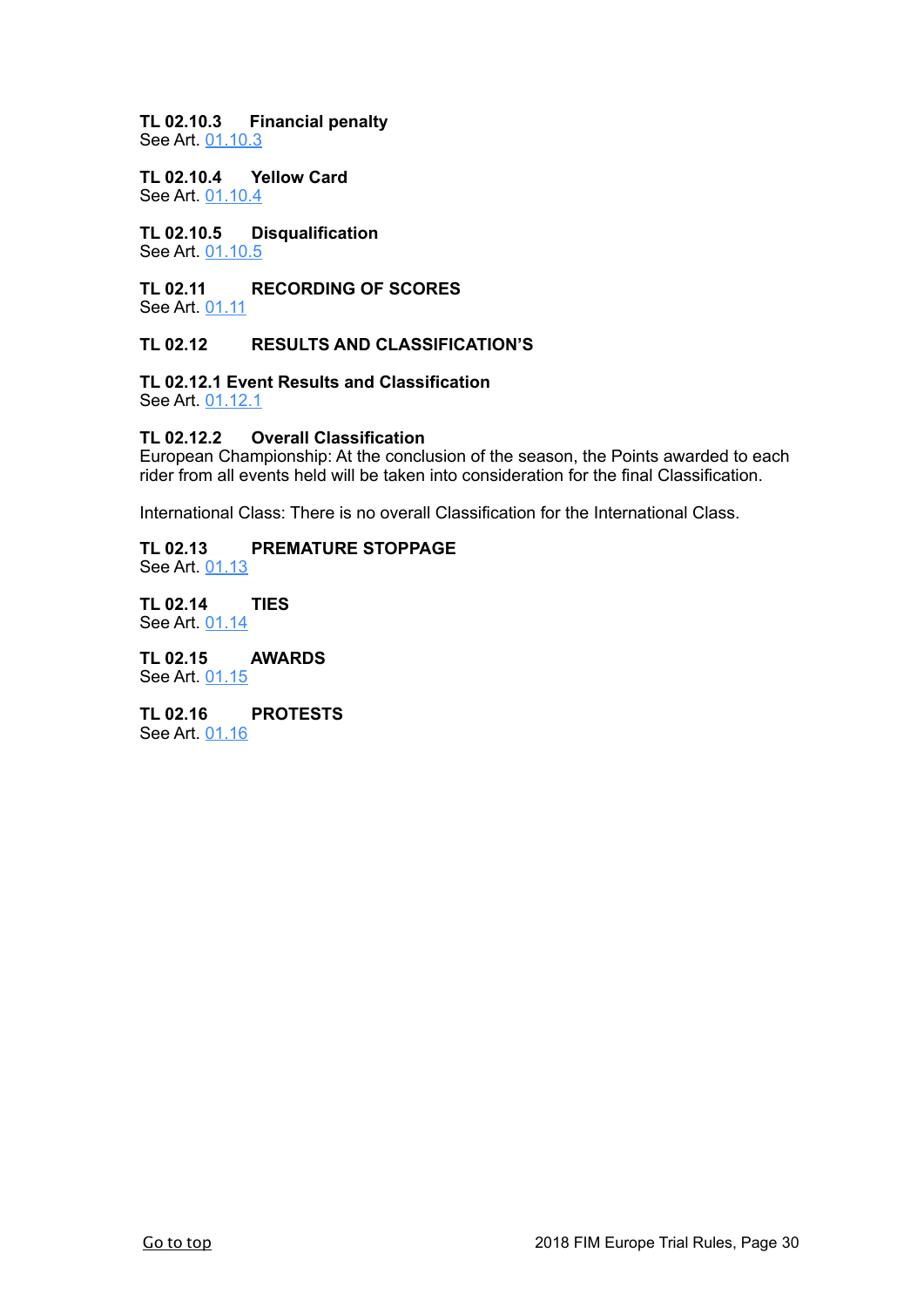MODEL. Template available at http:/[/www.fim-europe.com](http://www.fim-europe.com)

## <span id="page-30-0"></span>SUPPLEMENTARY REGULATIONS



2018 FIM Europe Women's Trial European Championship

#### **ANNOUNCEMENT**

The type club <name here> will promote the type round <number here> round of the FIM Europe Women's Trial European Championship on behalf of the <write federation name here>. The event will be held in accordance with the Sporting Code of the FIM Europe together with relevant Appendices of FIM and FIM Europe, these Supplementary Regulations and any Final Instructions approved by the Jury. The FIM Environment Code shall apply. Each event will include an International class (see TL 02.8.1 and TL 02.8.2)

The event will be held on <type date here> at <type venue name here>. EMN  $N^{\circ}$  41/#

#### **ACCESS**

| Paddock GPS Coordinates:   | Latitude coordinates here Longitude coordinates here |              |
|----------------------------|------------------------------------------------------|--------------|
| Nearest Airport:           |                                                      |              |
| Access Motorway and Exit:  | Motorway Number:                                     | Exit number: |
| National Road(s) to Venue: | Road number                                          |              |
| Nearest Town:              | distance:                                            | km           |

#### **ADDRESSES AND CONTACT INFORMATION**

|           | Organiser of the | <b>Secretariat of the</b> | <b>Accommodation</b> |
|-----------|------------------|---------------------------|----------------------|
|           | <b>Event</b>     | <b>Event</b>              | <b>Service</b>       |
| Name      |                  |                           |                      |
| Address   |                  |                           |                      |
| Telephone |                  |                           |                      |
| Fax       |                  |                           |                      |
| e-mail    |                  |                           |                      |

#### **1 ENTRIES**

Entries must be made on the official entry form and sent by the rider's FMN to the organiser of the meeting at the e-mail address indicated in the Entry Form. The rider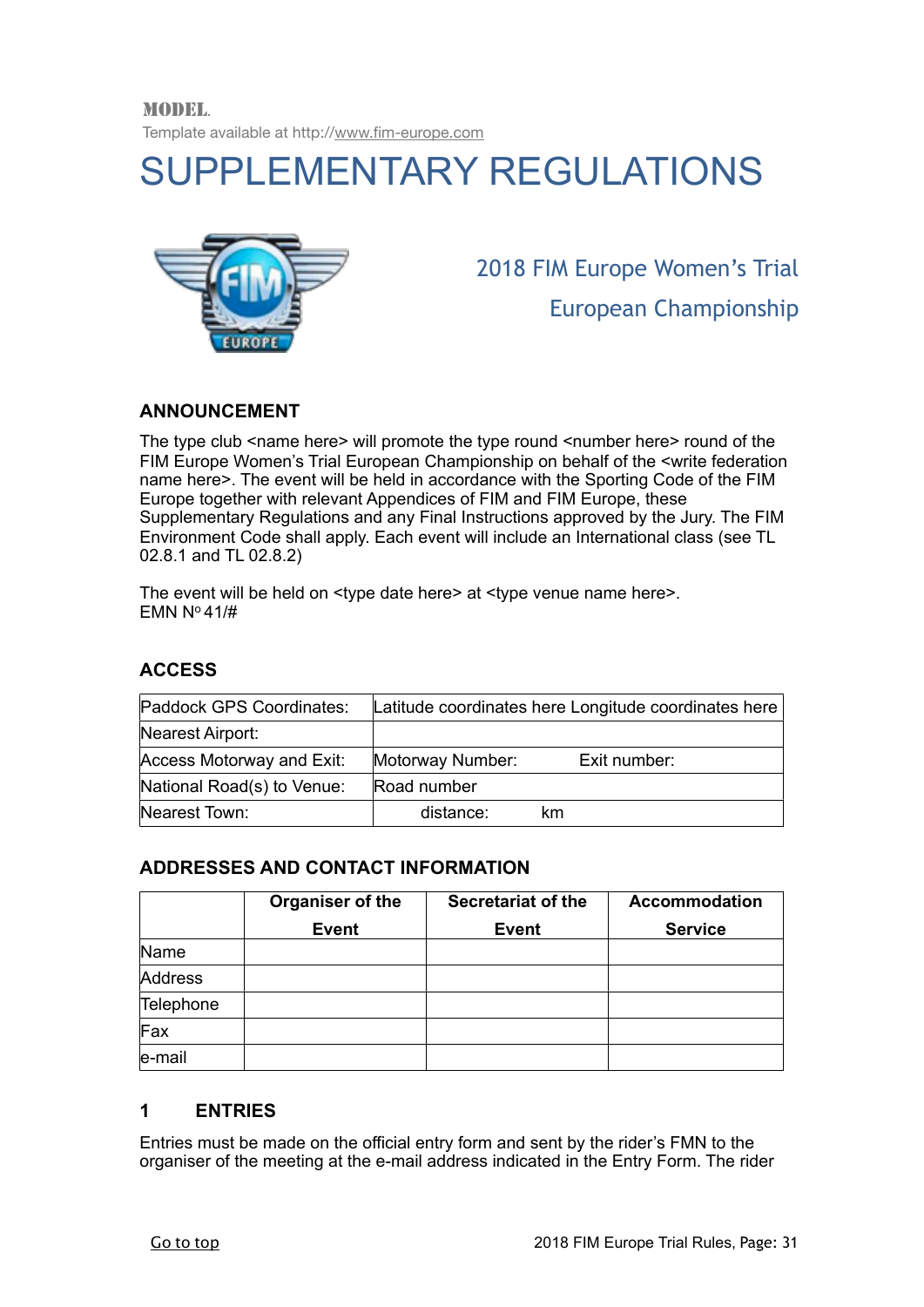must specify either European Championship class or International Class (see TL 02.8.2).

Entries must be received by <type in the closing date here>. Entries received after this date and up until four days before the event will be subject to a double entry fee for rider and assistant. No entries will be accepted later than 4 days before the event.

All riders not affiliated to the FMNR must have their entry endorsed by their own FMN.

#### **2 RIDER'S LICENCE**

*Championship Class:* Riders must be holders of a**n** annual or one event Trial Continental promotional license (or a FIM Continental Championship License). *International Class:* Riders must be in possession of a license as for the Championship Class or a print of the FIM Trial International License issued via the FIM web application . For events organised by their own FMN a rider may use a valid National License.

#### **3 TECHNICAL CONTROL AND REGISTRATION**

The administrative and technical controls will take place as indicated in the timetable (see FIM Europe Trial rules) the day prior to the event.

Machines must comply with the technical requirements of the FIM Trial Technical Rules and the specifications and exemptions mentioned in the FIM Europe Trial rules. Parts will be marked in accordance with TL 01.9.4. Sound Control testing will be carried out in accordance with TL 01.9.3.

At the administrative control, the rider must submit her appropriate Rider's Licence, valid for the event (Art TL 02.8.1).

At the technical control, the rider must submit the administrative documents of her motorcycle and a helmet, according to the FIM standards.

This event does not require riders and motorcycles to be legal for public roads.

#### **4 NUMBERS**

The organisers shall issue riding numbers (bibs).

#### **5 STARTING ORDER**

At the Administrative Control each rider will sign on and take a start position from the appropriate ballot box. (See TL 02.8.7).

#### **6 COURSE**

The length of the course is of km.

#### **7 PADDOCK / PRACTICE**

The Paddock will be opened to all riders from <write date and time here>.

The practice area will be opened to all riders from <write date and time here>. Any rider found practicing outside of this area might not be allowed to start.

Riders may only visit the Sections at the time stated on the Notice Board in the Paddock.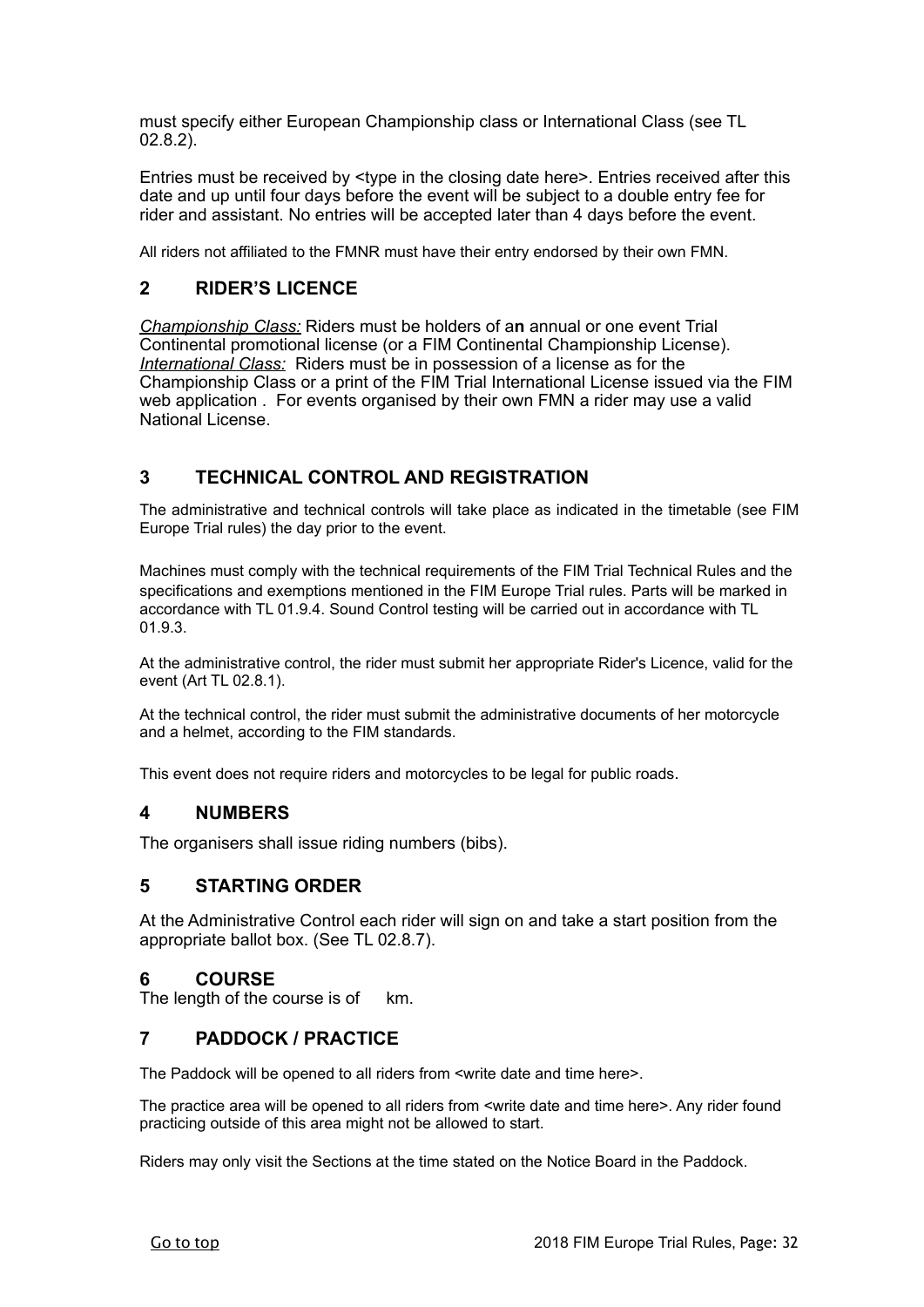#### **8 HEADQUARTERS AND JURY MEETINGS**

The Headquarters for the event will be <write headquarter location here>, and Jury Meetings will be held at <write Jury Room location here>.

The first Jury Meeting will be held the day prior to the event at 18:00. The Jury President will call additional Jury Meetings the times of which will be on the Notice Board.

#### **9 AWARDS AND PRIZE GIVING CEREMONY**

The Prize Giving Ceremony will take place within 15 minutes after the last rider has arrived at the finish.

Awards will be presented to the first <number here> placed riders in each class of the event.

#### **10 ADDITIONAL INFORMATION**

- 10.1  $\Box$  Spectators will be allowed to follow the course by motorcycle  $\Box$  Only bib wearers will be allowed to follow the course by motorcycle
- 10.2  $\Box$  Enclosed with these Supplementary Regulations is a hotel list, which includes the locations and the costs.
- 10.3  $\Box$  Also attached is a map showing the main access roads to the event and the precise location of the paddock.

#### **10 OFFICIALS**

|                          | <b>Name</b> | FIM License Nº |
|--------------------------|-------------|----------------|
| President of the Jury:   |             |                |
| FMNR Member of the Jury: |             |                |
| Clerk of the Course:     |             |                |
| Chief Technical Steward: |             |                |
| Environment Official:    |             |                |
| Chief Timekeeper:        |             |                |

FMN Delegates: In accordance with the FIM Europe Sporting Code.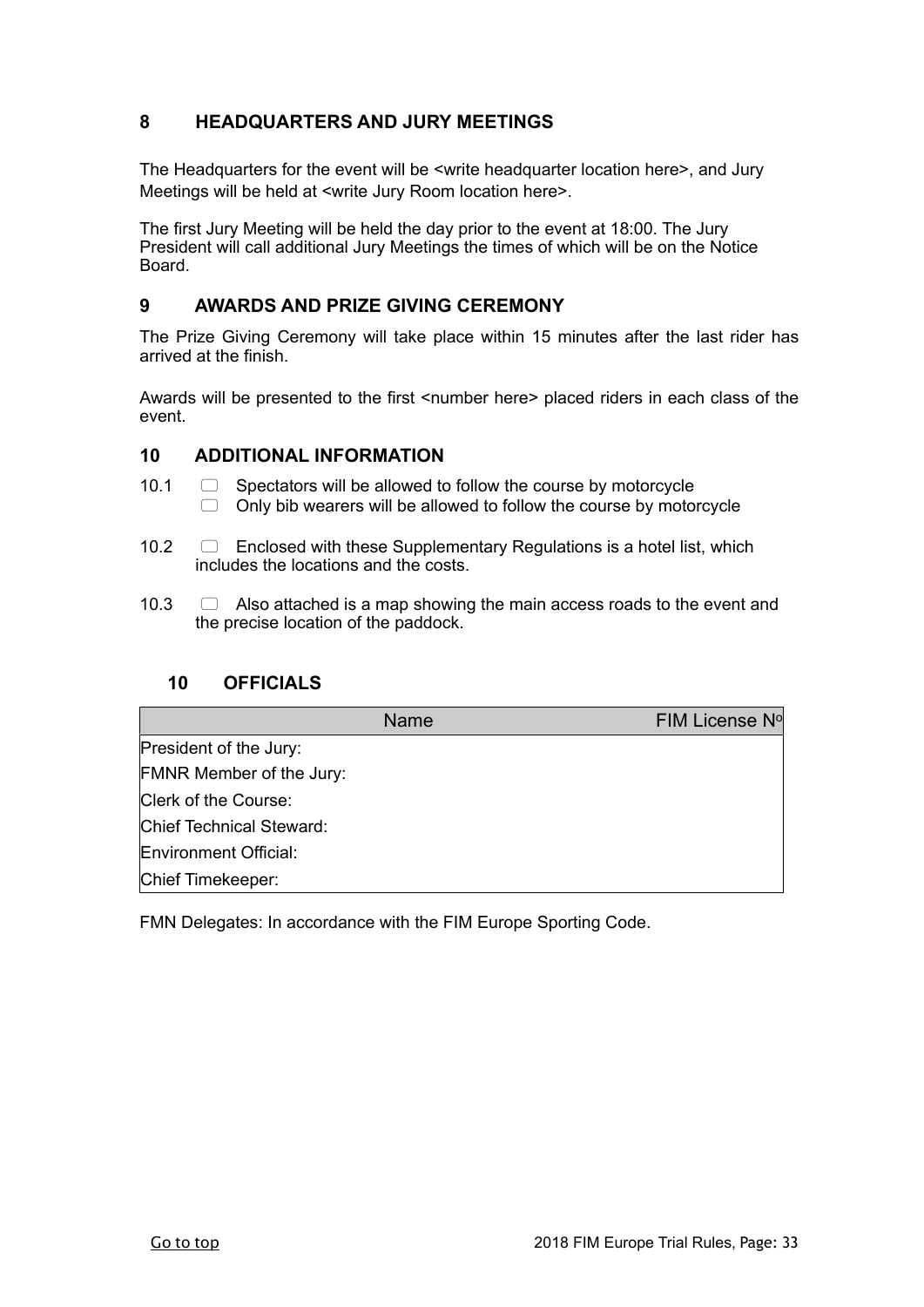## <span id="page-33-0"></span>**FIM Europe YOUTH TRIAL EUROPEAN CHAMPIONSHIP**

| <b>TL 03.1</b>  | <b>GENERAL</b><br>TL 03.1.1<br>TL 03.1.2                                                                                                       | <b>FIM Europe Standards for Organisers</b><br>Meeting with the Organisers                                                                                                                                                  |
|-----------------|------------------------------------------------------------------------------------------------------------------------------------------------|----------------------------------------------------------------------------------------------------------------------------------------------------------------------------------------------------------------------------|
| <b>TL 03.2</b>  | <b>JURISDICTION</b>                                                                                                                            |                                                                                                                                                                                                                            |
| <b>TL 03.3</b>  | <b>COURSE</b><br>TL 03.3.1<br>TL 03.3.2                                                                                                        | <b>Distance</b><br>Course marking                                                                                                                                                                                          |
| <b>TL 03.4</b>  | <b>SECTIONS</b><br>TL 03.4.1<br>TL 03.4.2<br>TL 03.4.3                                                                                         | Section corridor<br>Section boundaries<br><b>Observation Enclosure</b>                                                                                                                                                     |
| <b>TL 03.5</b>  | TIME ALLOWANCE AND CONTROL<br>TL 03.5.1<br>TL 03.5.2<br>TL 03.5.2.1<br>TL 03.5.3<br>TL 03.5.4                                                  | Time measurement<br><b>Individual Time Allowance</b><br>Increase in Individual Time Allowance<br><b>Starting Time and Control</b><br>Lap Time Control                                                                      |
| <b>TL 03.6</b>  | <b>PRACTICING</b>                                                                                                                              |                                                                                                                                                                                                                            |
| <b>TL 03.7</b>  | <b>INSPECTION OF THE SECTIONS</b><br>TL 03.7.1<br>TL 03.7.1                                                                                    | Inspection of the Sections prior to the event.<br>Inspection of the Sections during the event.                                                                                                                             |
| <b>TL 03.8</b>  | <b>ADMINISTRATION</b><br>TL 03.8.1<br>TL 03.8.2<br>TL 03.8.2.1<br>TL 03.8.2.2<br>TL 03.8.3<br>TL 03.8.4<br>TL 03.8.5<br>TL 03.8.6<br>TL 03.8.7 | <b>Rider's licenses</b><br>Submission of entries<br><b>Supplementary Regulations</b><br>Non-participation in an event<br>Entry fee<br>Rider's bibs<br>Registered Assistant (Minder)<br>Starting interval<br>Starting order |
| <b>TL 03.9</b>  | <b>TECHNICAL</b><br>TL 03.9.1<br>TL 03.9.2<br>TL 03.9.3<br>TL 03.9.4<br>TL 03.9.5<br>TL 03.9.6<br>TL 03.9.7                                    | <b>Equipment of Motorcycles</b><br><b>Riders Equipment</b><br>Sound Level Control.<br>Marking of Parts<br>Responsibility of Rider<br><b>Checking of Parts</b><br>Refueling                                                 |
| <b>TL 03.10</b> | <b>PENALTIES</b><br>TL 03.10.1<br>TL 03.10.2<br>TL 03.10.2.1<br>TL 03.10.2.2<br>TL 03.10.2.3<br>TL 03.10.2.4                                   | Time Penalties with respect to Time Allowances<br>Penalty Points in a Section during the Trial<br>Definition of Fault<br>Definitions of Failure<br><b>Extra Sanction Points</b><br>Obstruction                             |
|                 |                                                                                                                                                |                                                                                                                                                                                                                            |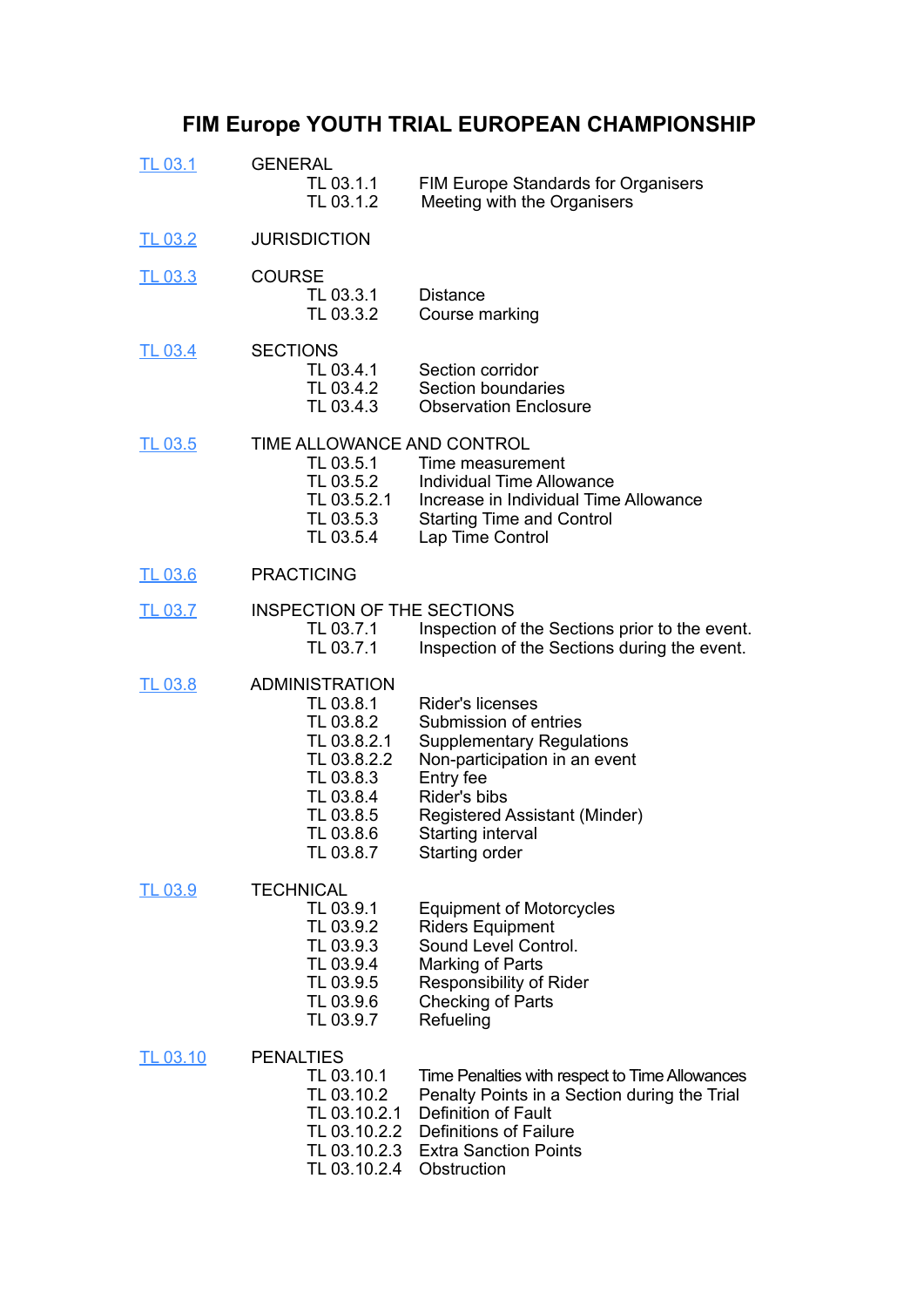| TL 03.10.3 | <b>Financial Penalties</b> |
|------------|----------------------------|
| TL 03.10.4 | Yellow Card                |
| TL 03.10.5 | Disqualification           |

[TL 03.11](#page-39-0) RECORDING OF SCORES

[TL 03.12](#page-39-1) RESULTS AND CLASSIFICATION TL 03.12.1 Event Results and Classification TL 03.12.2 Final Classification

[TL 03.13](#page-39-2) PREMATURE STOPPAGE

[TL 03.14](#page-39-3) TIES

- TL 03.14.1 Ties at the end of the event<br>TL 03.14.2 Ties at the end of the Cup Ties at the end of the Cup
- [TL 03.15](#page-39-4) AWARDS<br>TL 03.15.1
- TL 03.15.1 Prize Giving Ceremony and Public interview<br>TL 03.15.2 Penalty for non-attendance Penalty for non-attendance
- [TL 03.16](#page-40-0) **PROTESTS**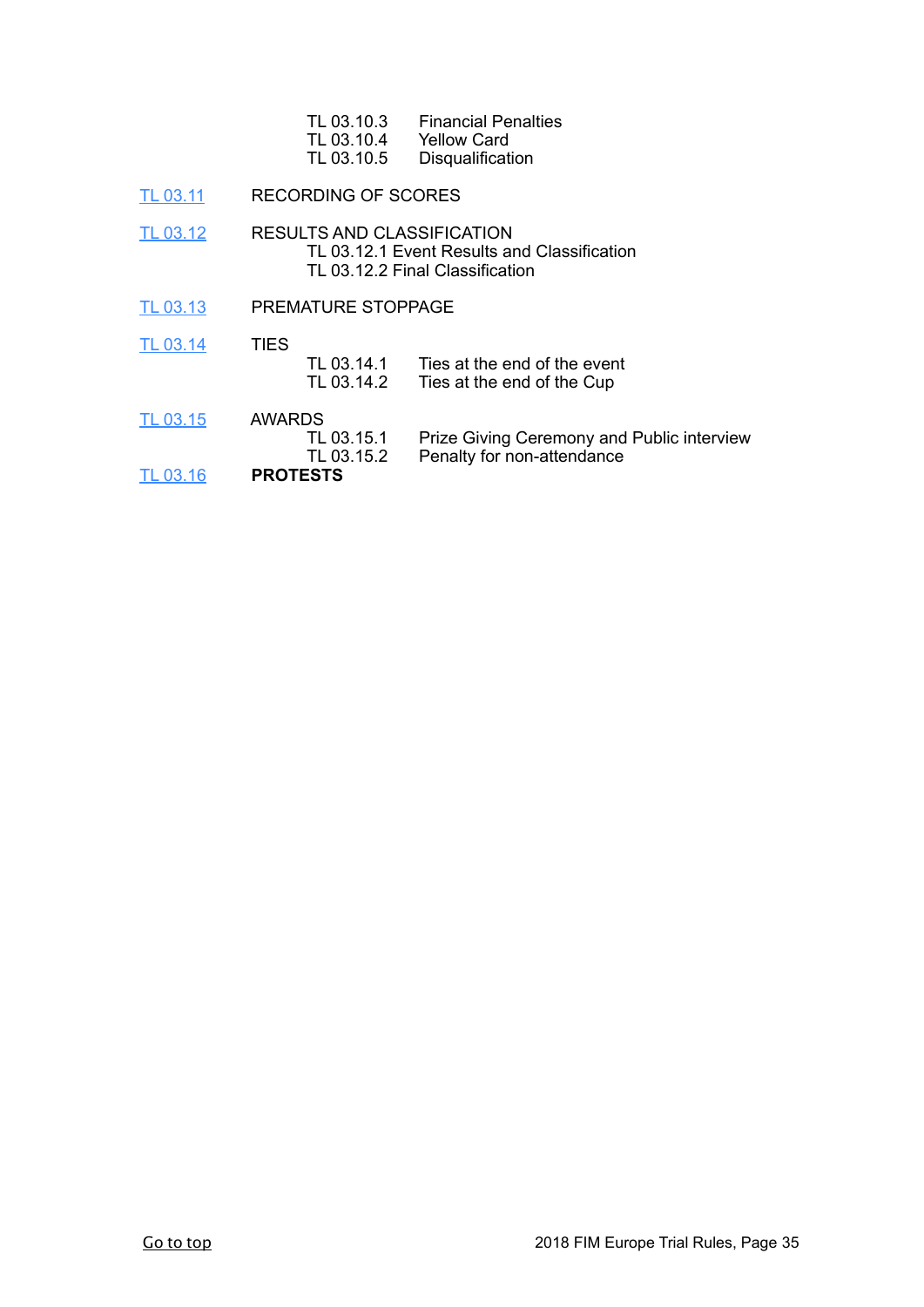#### <span id="page-35-0"></span>**TL 03.1 GENERAL**

The FIM Europe Youth Trial European Championship is open to riders of the age group 12 to 16 years and from a FIM Member FMN. Riders must have attained 12 years of age at the date of the event and may compete during the full year that they attain 16 years of age.

There shall be two routes through the sections depending upon the rider's ability. The A Route (FIM Europe Championship Class riders) will be for riders wishing to be classified in the final standings of the European Cup. The B route (International Class riders) is open to riders who wish to compete on an event by event basis on easier sections.

Machines must not exceed 125cc. (A +2cc is allowed as a tolerance on capacity.)

An event counting towards the Youth Championship includes:

- Technical and Administrative controls.
- The Trial
- Prize-giving ceremonies

**TL 03.1.1 FIM Europe Standards for Organisers** See Art. [01.1.1](#page-5-0)

**TL 03.1.2 Meeting with the Organisers** See art [01.1.2](#page-5-0)

<span id="page-35-1"></span>**TL 03.2 JURISDICTION** See Art. [01.2](#page-6-0)

<span id="page-35-2"></span>**TL 03.3 COURSE** See Art. [01.3](#page-6-1)

**TL 03.3.1 Distance** See Art. [01.3.1](#page-6-1)

**TL 03.3.2 Course marking** See Art. [01.3.2](#page-6-1)

#### <span id="page-35-3"></span>**TL 03.4 SECTIONS**

The number of sections shall be 14 per lap for the championship class and between 12 and 14 sections for the international class.

Different lines within the sections shall be provided as appropriate for riders of the different classes.

See Art. [01.4](#page-7-0) for further general information

**TL 03.4.1 Section Corridor** See Art. [01.4.1](#page-7-0)

**TL 03.4.2 Section Boundaries**

See Art. [01.4.2](#page-7-0)<br>TL 03.4.2.1

#### **Color Codes in the sections**

The Arrows within the gates shall be of different color for the different classes: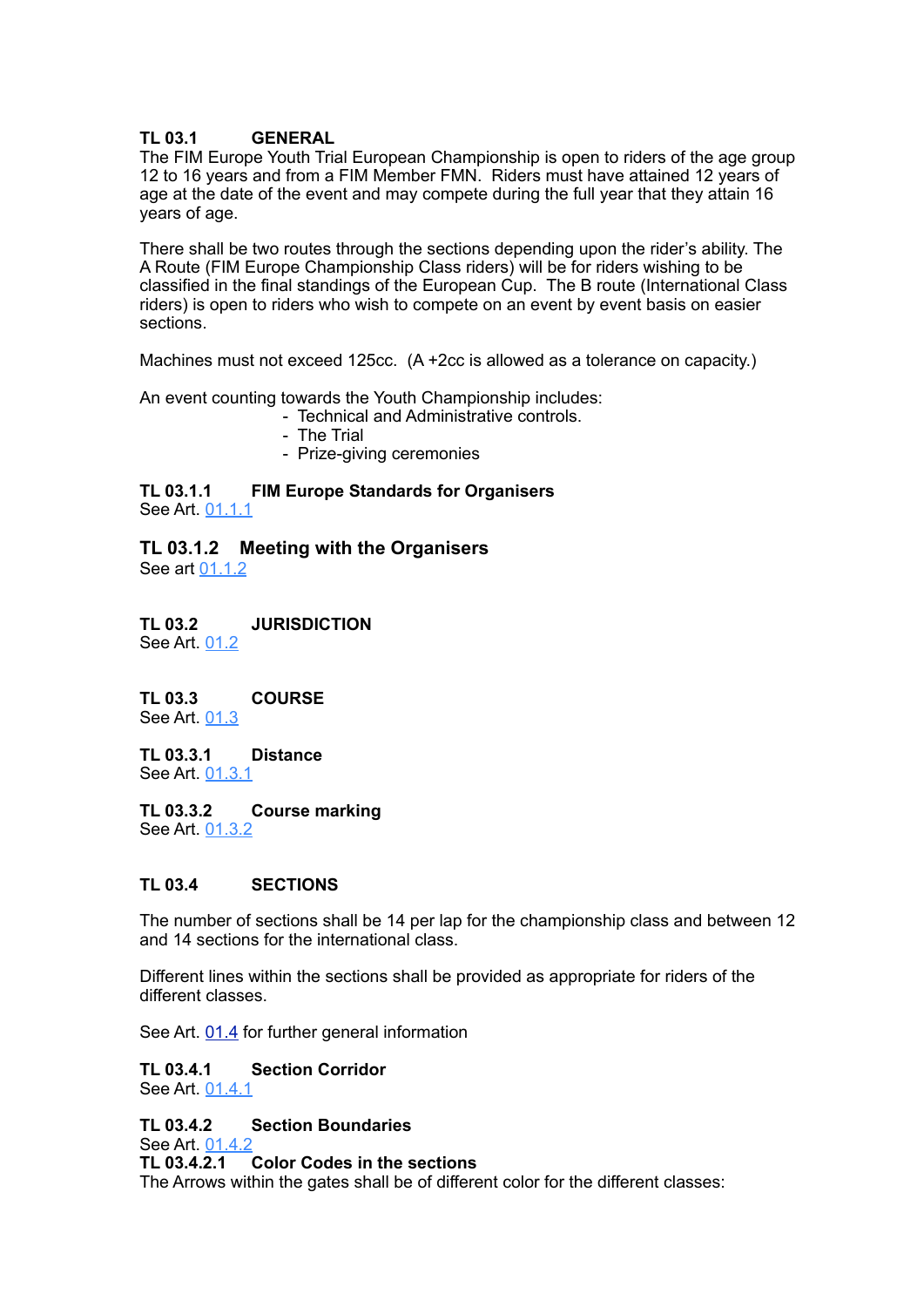Events for Youth only and together with Women.

Red for the European Championship riders, and blue for the International Class riders.

Events with all Championships on the same weekend

Blue for the European Championship riders, and Yellow for the International Class riders.

#### **TL 03.4.3 Observation Enclosure**

See Art. [01.4.3](#page-7-0)

#### <span id="page-36-0"></span>**TL 03.5 TIME ALLOWANCE AND CONTROL**

#### **TL 03.5.1 Time measurement**

See Art. [01.5.1](#page-9-0)

#### **TL 03.5.2 Individual Overall Time Allowance**

The overall time allowed for each rider subject to Art. [TL 01&03.5.2.1](#page-9-0) and [TL](#page-14-0)  [01&03.10.1](#page-14-0) shall be 4 hrs and 30 minutes.

Irrespective of the actual time a rider starts the scheduled time for all finishing times will be retained. Time penalties for late starting or late arrival at any other time controls are given in Art. [TL 01&03.10.1](#page-14-0)

## **TL 03.5.2.1 Increase in Individual Overall Time Allowance**

See Art. [01.5.2.1](#page-9-0)

#### **TL 03.5.3 Starting Time and Control**

The Organiser must fix the starting time so that the last starting rider of the day is able to start no later than 11am.

The Start Time Control shall be at the starting place with the riders starting from a platform.

#### **TL 03.5.4 Lap Time Control**

See Art. [01.5.4](#page-9-0)

#### <span id="page-36-1"></span>**TL 03.6 PRACTICING**

Practicing in the sections of the Trial is forbidden under penalty of disqualification.

#### <span id="page-36-2"></span>**TL 03.7 INSPECTION OF THE SECTIONS**

#### **TL 03.7.1 Inspection of the Sections prior to the event.**

Following agreement with the Jury President, the organiser must display on the Notice Board times during which the riders are allowed to visit and inspect the sections the day prior to the event.

During the visit of the Section the rider must wear the riding bib and only the rider is allowed within the Section Boundaries.

If any person with an interest in the performance of the rider enters a section without authorization, the rider shall be penalised with a fine of EUR 200.–.

In case of "force majeure" (storm etc.), the Jury may authorize an additional visit or allow the riders to inspect the section by foot on the first lap of the Trial.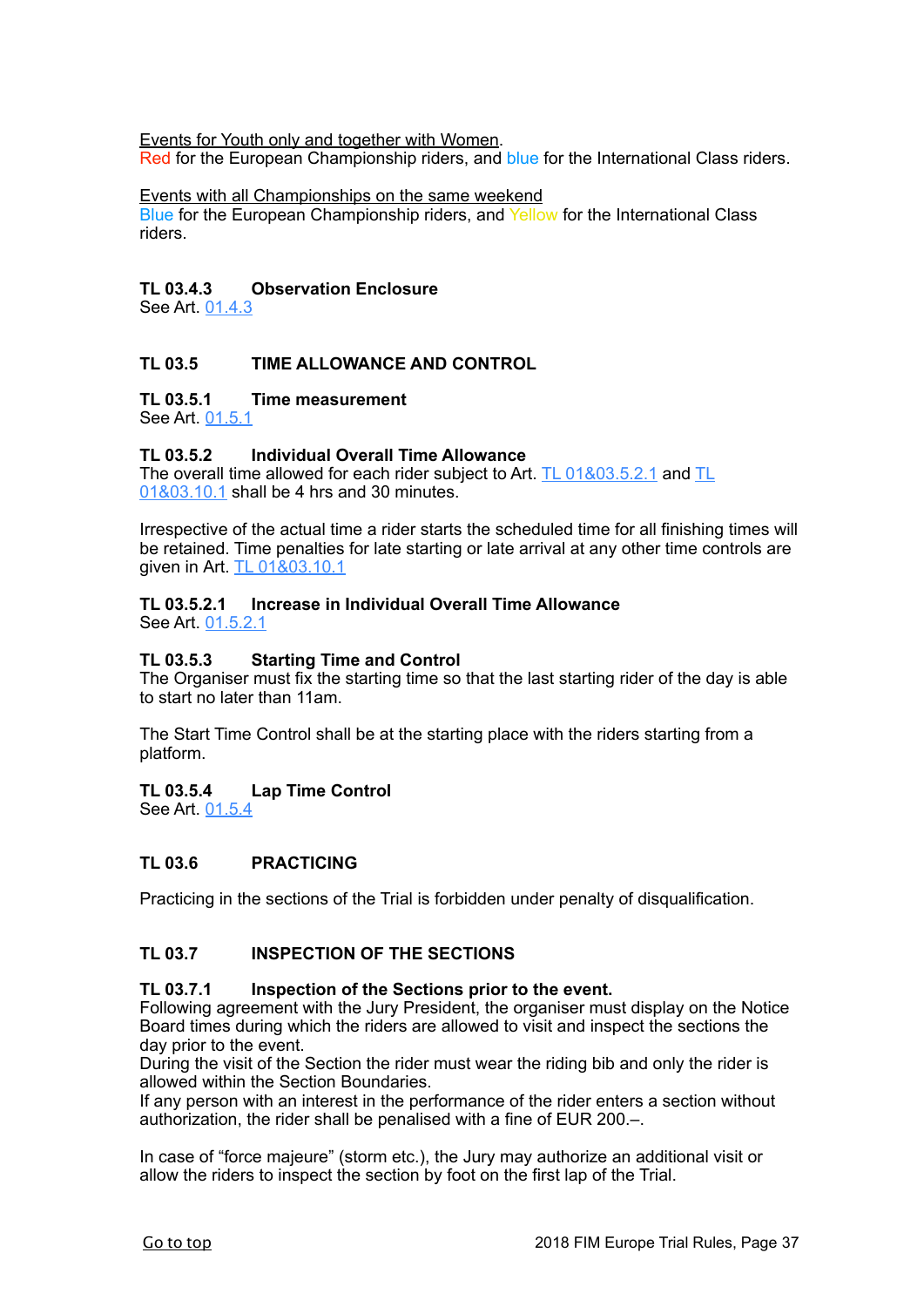#### **TL 03.7.2 Inspection of the Sections during the event.**

The riders are NOT allowed to inspect the Sections on foot during the event unless officially notified that inspection on foot is permitted. Inspection from the enclosure is permitted.

#### <span id="page-37-0"></span>**TL 03.8 ADMINISTRATION**

The Administrative Control shall take place the day prior to the event according to the [timetables](#page-50-0) included at the end of this document.

#### **TL 03.8.1 Riders' Licenses**

*Youth Championship Class:*

Riders must be holders of an annual or one event Trial Continental promotional license (or a FIM Continental Championship Licence).

*International Class:* Riders must be in possession of a license as for the Championship Class or a print of the FIM Trial International License issued via the FIM web application. For events organised by their own FMN a rider may use a valid National License.

#### **TL 03.8.2 Submission of entries**

See Art. [01.8.2](#page-10-0)

**TL 03.8.2.1 Supplementary Regulations**  See Art. [01.8.2.1](#page-10-0)

**TL 03.8.2.1 Non participation in an event**  See Art. [01.8.2.2](#page-10-0)

**TL 03.8.3 Entry fee** See Art. [01.8.3](#page-10-0)

**TL 03.8.4 Riders' bibs** See Art. [01.8.4](#page-10-0)

**TL 03.8.5 Registered Assistant (Minder)**

See Art. [01.8.5](#page-10-0)

**TL 03.8.6 Starting interval**

Starting shall be at intervals 1 minute and 30 seconds.

#### **TL 03.8.7 Starting order**

The starting order for all riders will be decided by ballot according to Class. When two rounds are organised at the same weekend, one ballot for each day will be done during the Administrative Control.

Riders in the International Class will start first followed by the Championship Class.

N.B. When the event is in conjunction with a Women's event the Women will start first.

#### <span id="page-37-1"></span>**TL 03.9 TECHNICAL**

The Technical Control shall take place during the same time as the Administrative Control.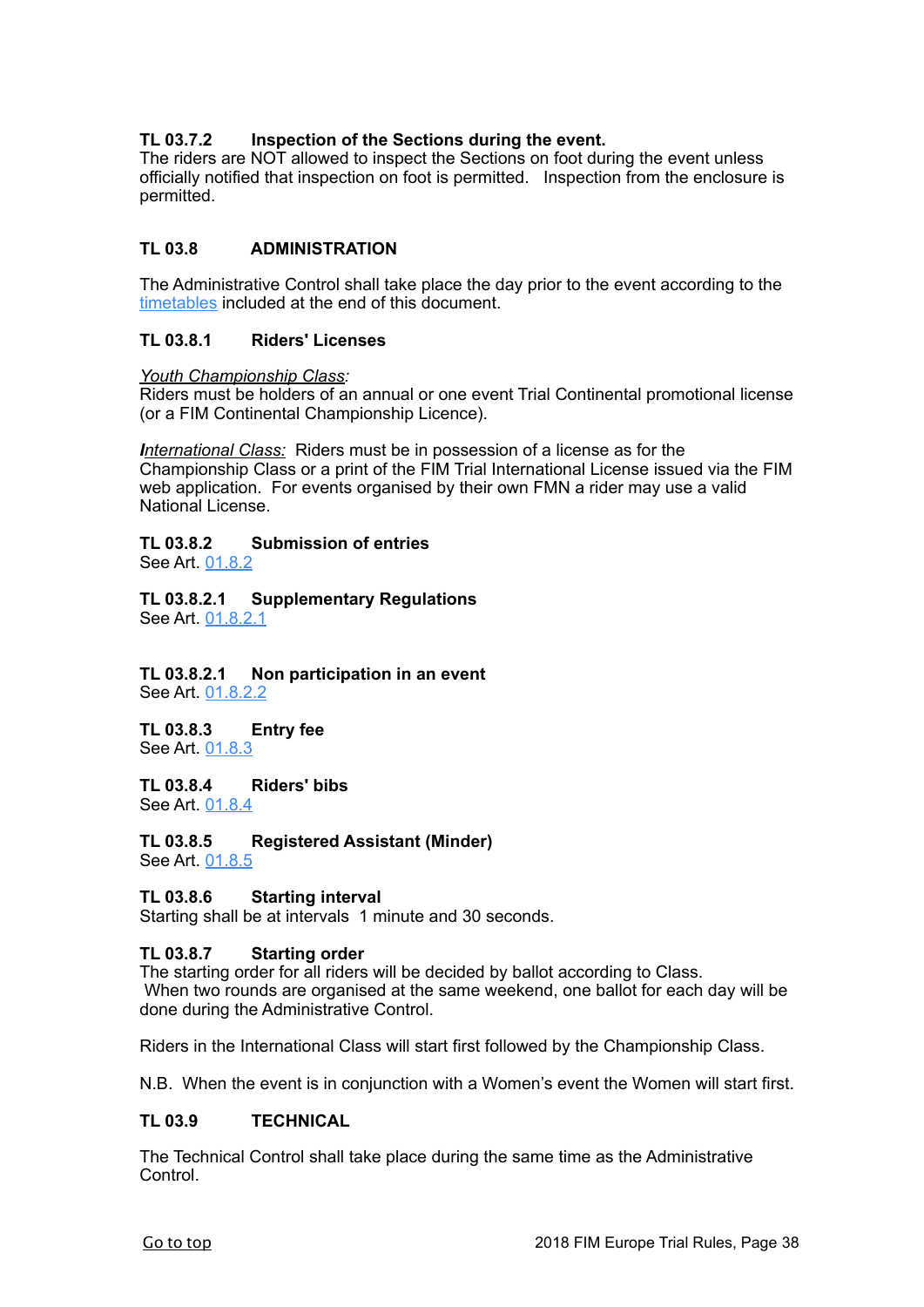Further Technical Controls may be made at any time, and any rider restricted to a machine of not more than 125cc may be required to have the engine measured at the end of the event.

Whenever working on or refueling the machine in the Paddock it must be placed on an environment mat to protect the ground from contamination.

#### **TL 03.9.1 Equipment of the motorcycle**

Motorcycles and their equipment must comply with the FIM Technical rules for Trial, but exemptions has been made for the weight of the bike. All riders are restricted to the use of bike with an internal combustion engine not exceeding 125cc (tolerance + 2cc).

The 2013 weight limits of 65 kg for 125cc bikes will still be valid for 2018. Tyres must be of the Trials type, in accordance with the Technical rules. Tyres must be normally available from retail and wholesale sources. Prototype tyres are not allowed. Any replacement tyre must be of the same construction, profile, and compound and carry the same manufacturers mark as the original tyre.

Only the fuels in conformity with the Trial Technical Rules are authorised. Failure to comply with this rule will be penalised by disqualification.

A cut-off switch with a lanyard fixed on the rider must be installed and operational once the rider is on the machine.

#### **TL 03.9.2 Riders equipment**

It is compulsory for the rider to wear a helmet, boots, gloves and other clothing requirements as detailed in the FIM Technical Rules Appendix Trial.

#### **TL 03.9.3 Sound Level Control**

See Art. [01.9.3](#page-12-0)

#### **TL 03.9.4 Marking of parts**

See Art. [01.9.4](#page-12-0)

#### **TL 03.9.5 Responsibility of rider**

The rider will sign an agreement certifying that the parts have been properly marked.

#### **TL 03.9.6 Checking of parts**

Any rider whose machine does not carry the marked parts will not be allowed to start.

The organiser may examine any machine at any time during the event. If any marking is missing, the official will mark the part concerned with paint of a different color and at the last lap control of the day, the Clerk of the Course will examine the machine and submit a report to the International Jury on the action taken.

As each rider completes the trial, the machine shall be subject to a final technical examination. The machines may be subjected to the engine being measured and/or be retained in a closed park until at least 30 minutes after the complete provisional results have been displayed.

#### **TL 03.9.7 Refueling**

See Art. [01.9.7](http://livepage.apple.com/)

#### <span id="page-38-0"></span>**TL 03.10 PENALTIES**

**TL 03.10.1 Time Penalties with respect to Time Allowances** See Art. [01.10.1](#page-14-0)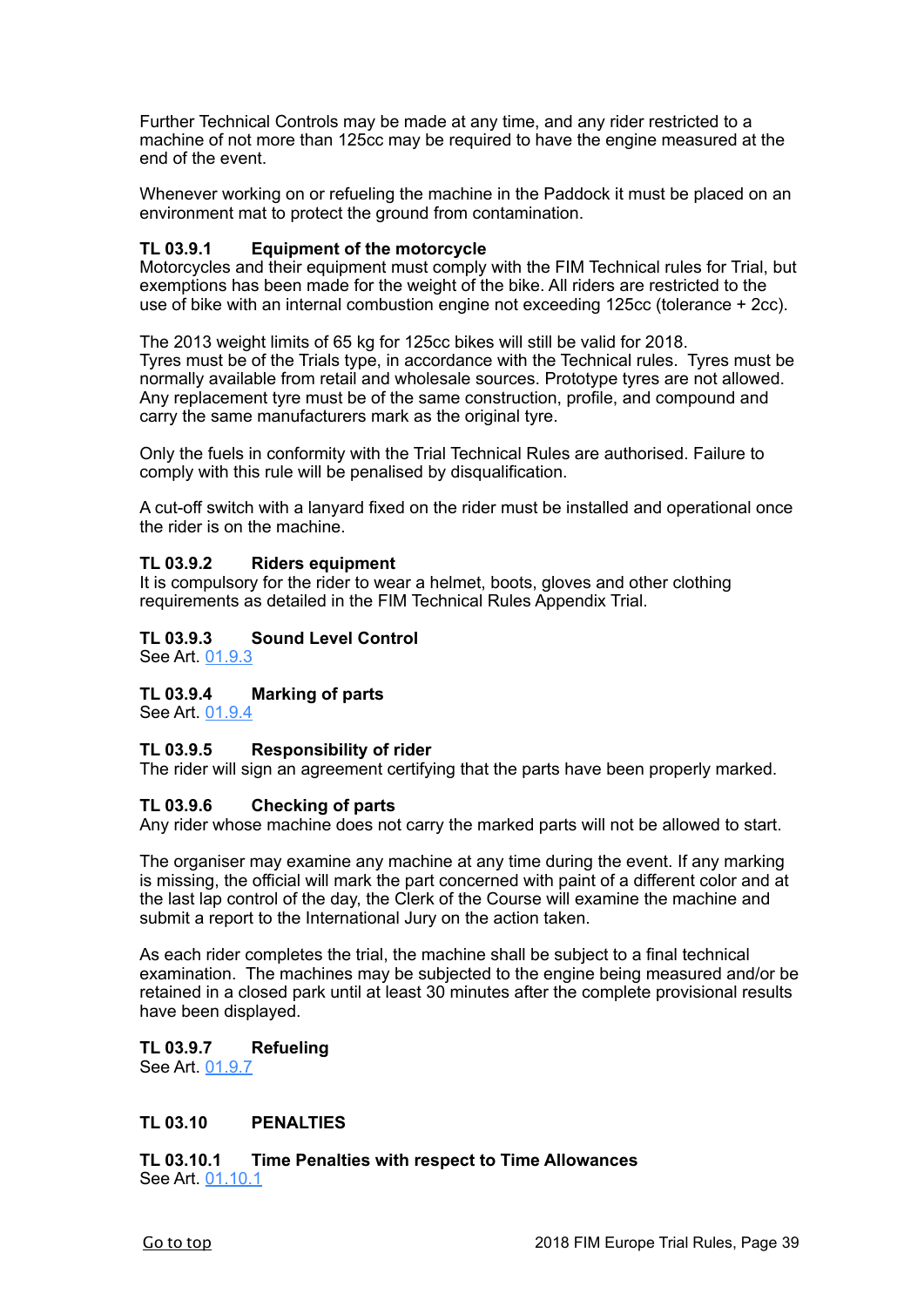**TL 03.10.2 Penalty Points in a Section during the Trial** See Art. [01.10.2](#page-14-0)

**TL 03.10.2.1 Definition of Fault** See Art. [01.10.2.1](#page-14-0)

**TL 03.10.2.2 Definitions of Failure** See Art. [01.10.2.2](#page-14-0)

**TL 03.10.2.3 Extra Sanction Points** See Art. [01.10.2.3](#page-14-0)

**TL 03.10.2.4 Obstruction** See Art. [01.10.2.4](#page-14-0)

**TL 03.10.3 Financial penalty** See Art. [01.10.3](#page-14-0)

**TL 03.10.4 Yellow Card** See Art. [01.10.4](#page-14-0)

**TL 03.10.5 Disqualification** See Art. [01.10.5](#page-17-0)

<span id="page-39-0"></span>**TL 03.11 RECORDING OF SCORES** See Art. [01.11](#page-17-0)

#### <span id="page-39-1"></span>**TL 03.12 RESULTS AND CLASSIFICATION'S**

**TL 03.12.1 Event Results and Classification** See Art. [01.12.1](#page-17-1)

#### **TL 03.12.2 Overall Classification**

European Championship – At the conclusion of the season the Points awarded to each rider from all events held will be taken into consideration for the final Classification.

International Class – There is no overall Classification for the International Class.

### <span id="page-39-2"></span>**TL 03.13 PREMATURE STOPPAGE**

See Art[. 01.13](#page-18-0)

#### <span id="page-39-3"></span>**TL 03.14 TIES** See Art. [01.14](#page-18-1)

#### <span id="page-39-4"></span>**TL 03.15 AWARDS**

Awards shall be presented to at least the first three placed riders in each class.

For the final event of the Youth Championship the awards for the first three placed riders in the final classification are provided by the FIM Europe.

#### **TL 03.15.1 Prize Giving Ceremony and Public interview** See Art. TL [01.15.1](#page-18-2)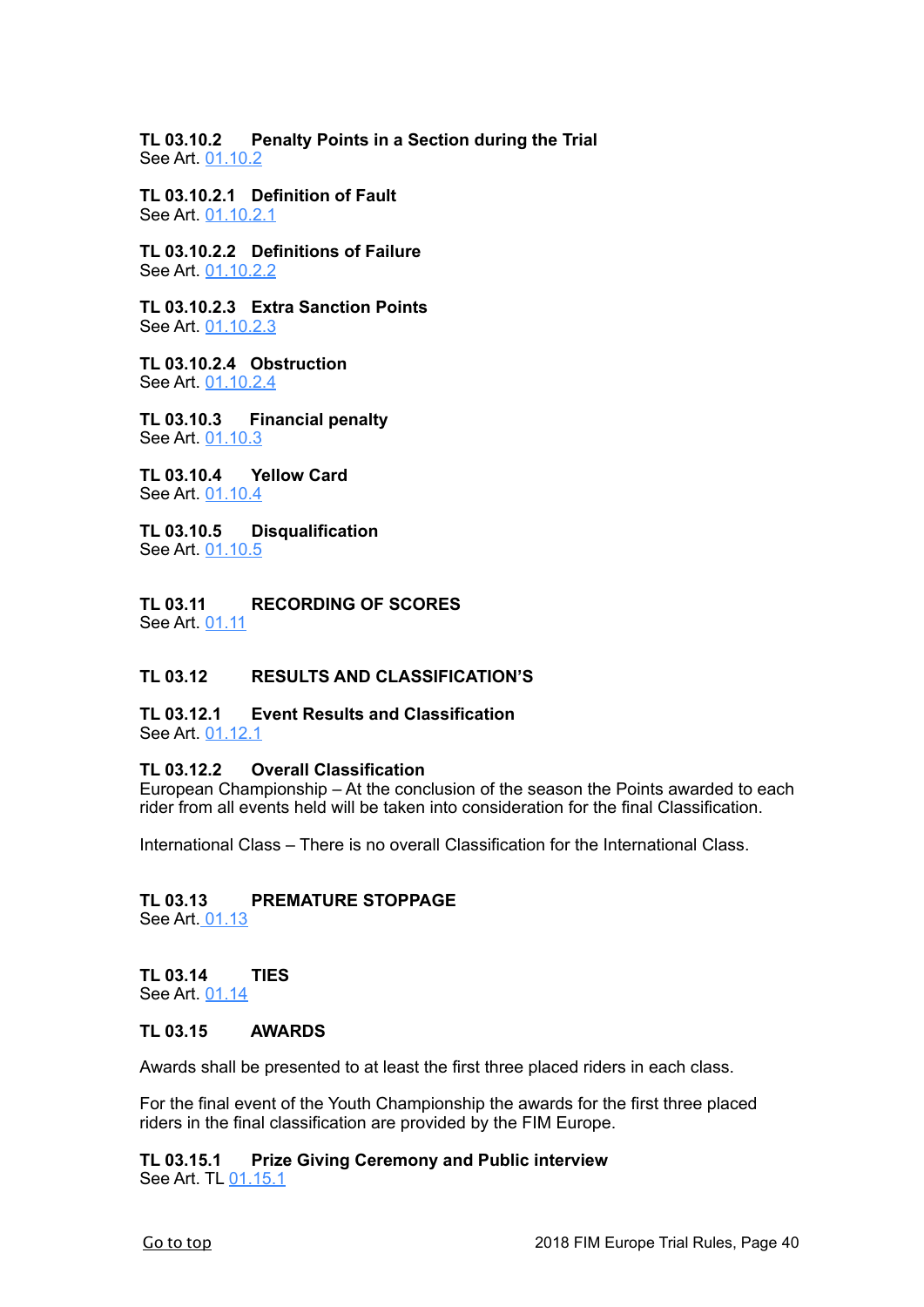#### **TL 03.15.2 Penalty for non-attendance**

See Art. TL [01.15.2](#page-18-2)

#### <span id="page-40-0"></span>**TL 03.16 PROTESTS**

Protests must be lodged according to the Disciplinary and Arbitration Code of the FIM and Supplementary Regulations and be accompanied by a fee of Euro **350**.- or the equivalent amount in local currency (convertible), returnable if the protest is justified.

A protest against the capacity of a machine will result in the measurement of that machine and also the machine of the protester.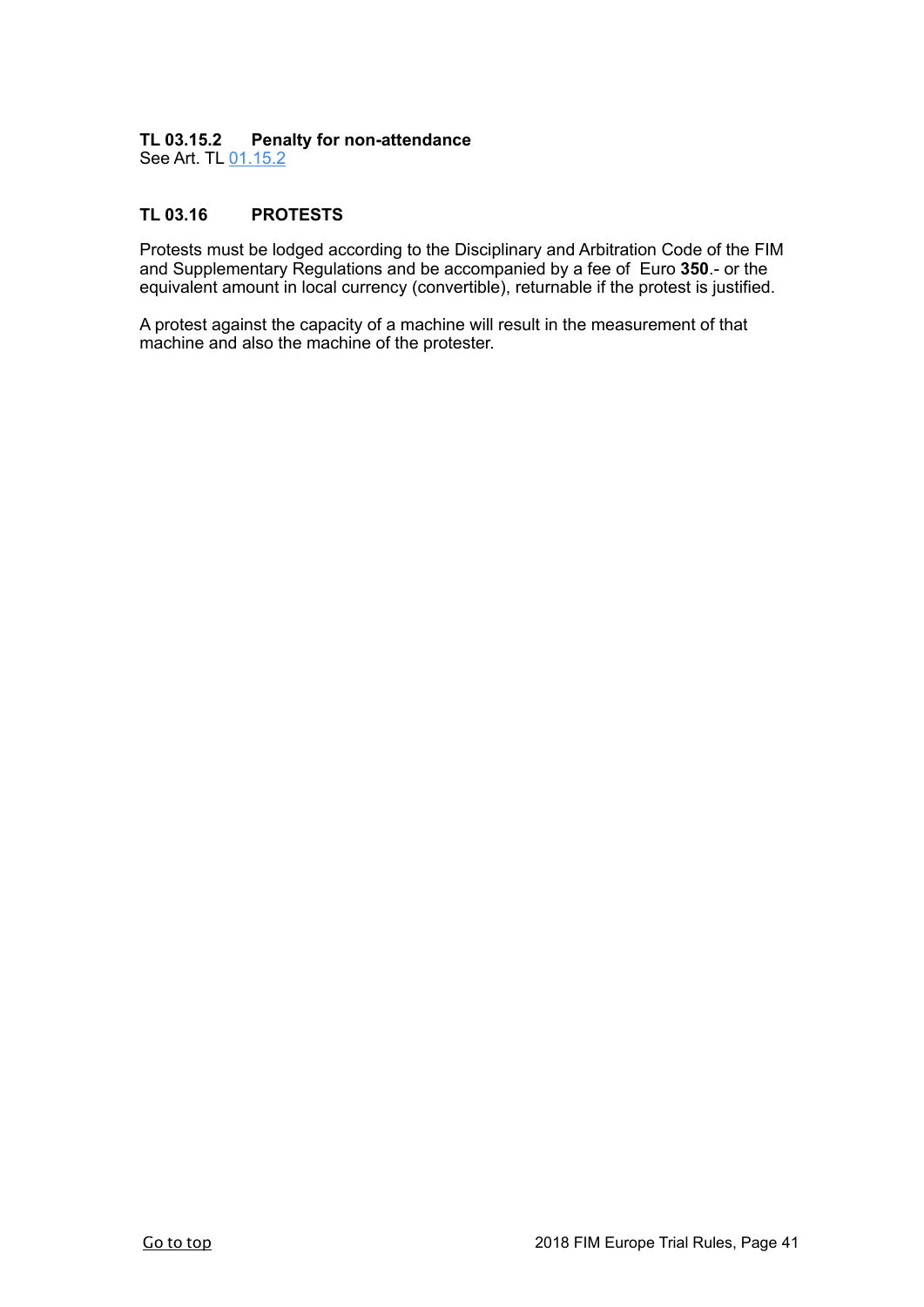Template available at http:/[/www.fim-europe.com](http://www.fim-europe.com)

<span id="page-41-0"></span>

European Championship

#### **ANNOUNCEMENT**

MODEL.

The <type club name here> will promote the <type round number here> round of the FIM Europe Women's Trial European Championship on behalf of the <write federation name here>. The event will be held in accordance with the Sporting Code of the FIM Europe together with relevant Appendices of the FIM and FIM Europe, these Supplementary Regulations and any Final Instructions approved by the Jury. The FIM Environment Code shall apply. Each event will include an International class (see TL 03.8.1 and TL 03.8.2)

The event will be held on <type date here> at <type venue name here>. EMN  $N^{\circ}$  42/#

#### **ACCESS**

| Paddock GPS Coordinates:   | Latitude coordinates here Longitude coordinates here |              |
|----------------------------|------------------------------------------------------|--------------|
| Nearest Airport:           |                                                      |              |
| Access Motorway and Exit:  | Motorway Number:                                     | Exit number: |
| National Road(s) to Venue: | Road number                                          |              |
| Nearest Town:              | distance:                                            | km           |

#### **ADDRESSES AND CONTACT INFORMATION**

|           | Organiser of the | <b>Secretariat of the</b> | <b>Accommodation</b> |
|-----------|------------------|---------------------------|----------------------|
|           | <b>Event</b>     | <b>Event</b>              | <b>Service</b>       |
| Name      |                  |                           |                      |
| Address   |                  |                           |                      |
| Telephone |                  |                           |                      |
| Fax       |                  |                           |                      |
| le-mail   |                  |                           |                      |

#### **1 ENTRIES**

Entries must be made on the official entry form and sent by the rider's FMN to the organiser of the meeting at the e-mail address indicated in the Entry Form. The rider must specify either European Championship class or International Class (see TL 03.8.2).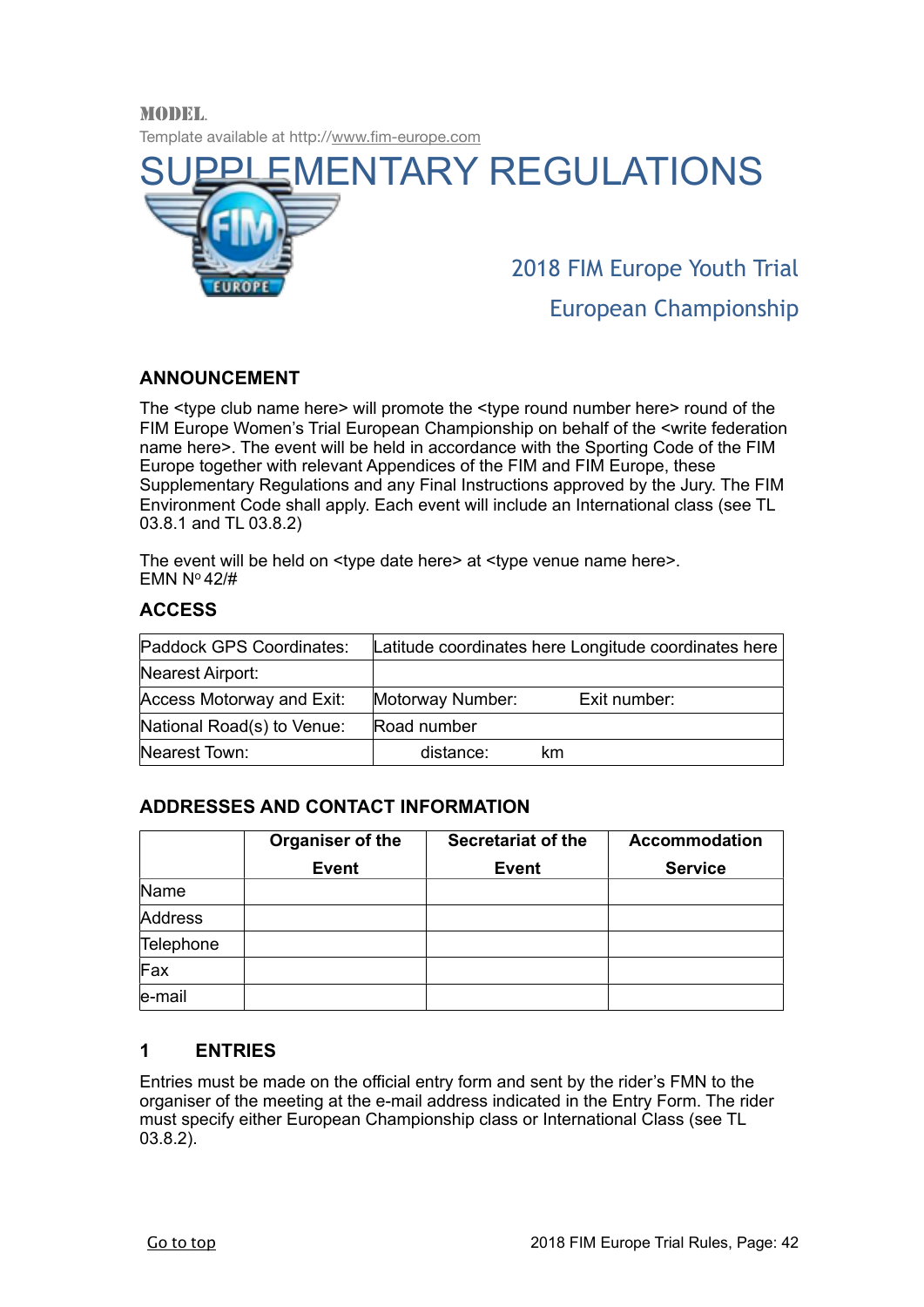Entries must be received by <type in the closing date here>. Entries received after this date and up until four days before the event will be subject to a double entry fee for rider and assistant. No entries will be accepted later than 4 days before the event.

All riders not affiliated to the FMNR must have their entry endorsed by their own FMN.

#### **2 RIDER'S LICENCE**

#### *Youth Championship Class:*

Riders must be holders of an annual or one event Trial Continental promotional license (or a FIM Continental Championship Licence).

*International Class:* Riders must be in possession of a license as for the Championship Class or a print of the FIM Trial International License issued via the FIM web application. For events organised by their own FMN a rider may use a valid National License.

#### **3 TECHNICAL CONTROL AND REGISTRATION**

The administrative and technical controls will take place between as indicated in the timetable (see FIM Europe Trial rules) the day prior to the event.

Machines must comply with the technical requirements of the FIM Trial Technical Rules and the specifications and exemptions mentioned in the FIM Europe Trial rules. Parts will be marked in accordance with TL 01.9.4. Sound Control testing will be carried out in accordance with TL 01.9.3.

At the administrative control, the rider must submit his appropriate Rider's Licence, valid for the event (Art TL 03.8.1).

At the technical control, the rider must submit the administrative documents of his motorcycle and a helmet, according to the FIM standards.

This event does not require riders and motorcycles to be legal for public roads.

#### **4 NUMBERS**

The organisers shall issue riding numbers (bibs).

#### **5 STARTING ORDER**

At the Administrative Control each rider will sign on and take a start position from the appropriate ballot box. (See TL 03.8.7).

#### **6 COURSE**

The length of the course is of km.

#### **7 PADDOCK / PRACTICE**

The Paddock will be opened to all riders from <write date and time here>.

The practice area will be opened to all riders from <write date and time here>. Any rider found practicing outside of this area might not be allowed to start.

Riders may only visit the Sections at the time stated on the Notice Board in the Paddock.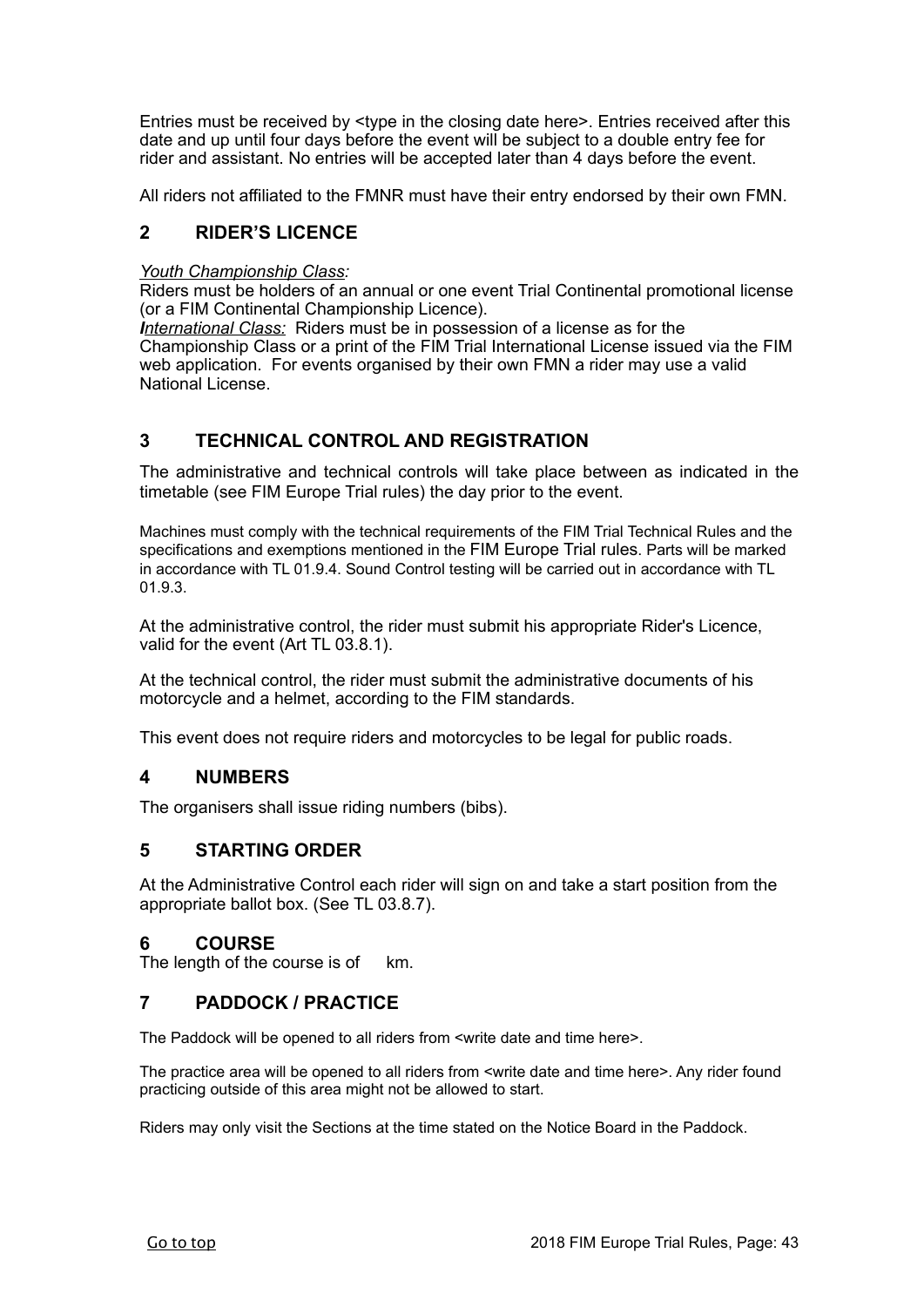#### **8 HEADQUARTERS AND JURY MEETINGS**

The Headquarters for the event will be <write headquarter location here>, and Jury Meetings will be held at <write Jury Room location here>.

The first Jury Meeting will be held the day prior to the event at 18:00. The Jury President will call additional Jury Meetings the times of which will be on the Notice Board.

#### **9 AWARDS AND PRIZE GIVING CEREMONY**

The Prize Giving Ceremony will take place within 15 minutes after the last rider has arrived at the finish.

Awards will be presented to the first <number here> placed riders in each class of the event.

#### **10 ADDITIONAL INFORMATION**

- 10.1  $\Box$  Spectators will be allowed to follow the course by motorcycle  $\Box$  Only bib wearers will be allowed to follow the course by motorcycle
- 10.2  $\Box$  Enclosed with these Supplementary Regulations is a hotel list, which includes the locations and the costs.
- 10.3  $\Box$  Also attached is a map showing the main access roads to the event and the precise location of the paddock.

#### **11 OFFICIALS**

|                          | <b>Name</b> | FIM License Nº |
|--------------------------|-------------|----------------|
| President of the Jury:   |             |                |
| FMNR Member of the Jury: |             |                |
| Clerk of the Course:     |             |                |
| Chief Technical Steward: |             |                |
| Environment Official:    |             |                |
| Chief Timekeeper:        |             |                |

FMN Delegates: In accordance with the FIM Europe Sporting Code.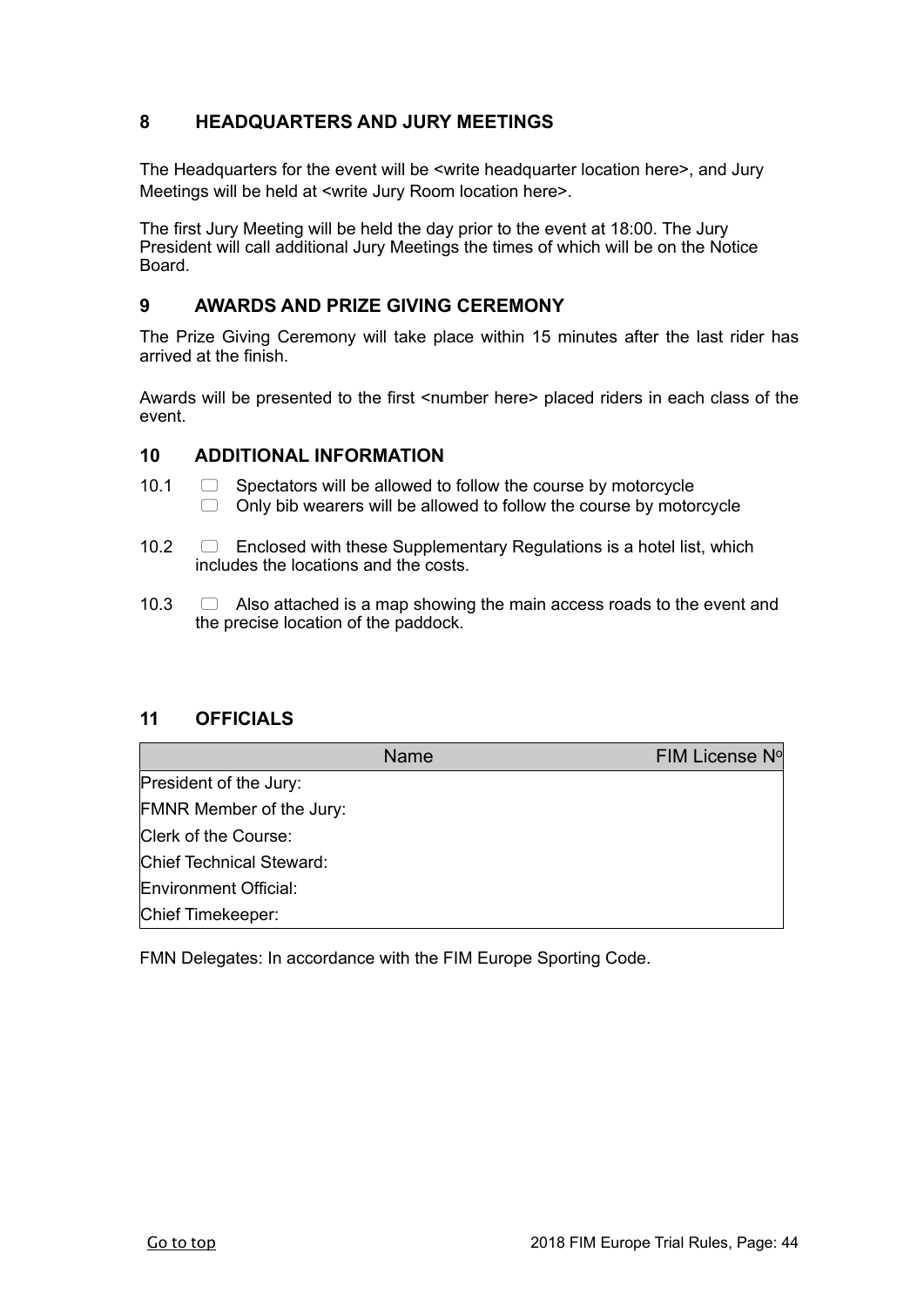### <span id="page-44-0"></span>**RANKING OF EUROPEAN TRIAL NATIONS**

#### **1. GENERAL**

FIM Europe has established a yearly ranking of the activity and quality of the affiliated Federations regarding Trial and the European Championships. During the season, each federation will be awarded points for riders participation and in a meeting and for organising FIM Europe championship meetings.

#### **2. RANKING POINTS**

In each meeting, riders are awarded points for the final classification in the championship or cup according to their results (see TL 01.12). These points are then also given to their FMN for the ranking of the nation, multiplied by a factor depending on the status of the class.

Points gained in classes with championship status: Classification points x 3.<br>Points gained in classes with cup status: Classification points x 2 Points gained in classes with cup status: Classification points x 2<br>Points gained in International classes: Classification points x 1 Points gained in International classes:

For organising meetings counting for FIM Europe Trial Championships, the FMNR will be awarded ranking points according to the following:

One day meeting: 500 points Two days meeting: 750 points.

#### **3. PUBLICATION AND AWARDS**

At the conclusion of the season the Ranking of European Trial Nations will be published by FIM Europe. The first three FMNs will receive an official diploma as proof of their achievement and their valuable contribution to the European trial championships.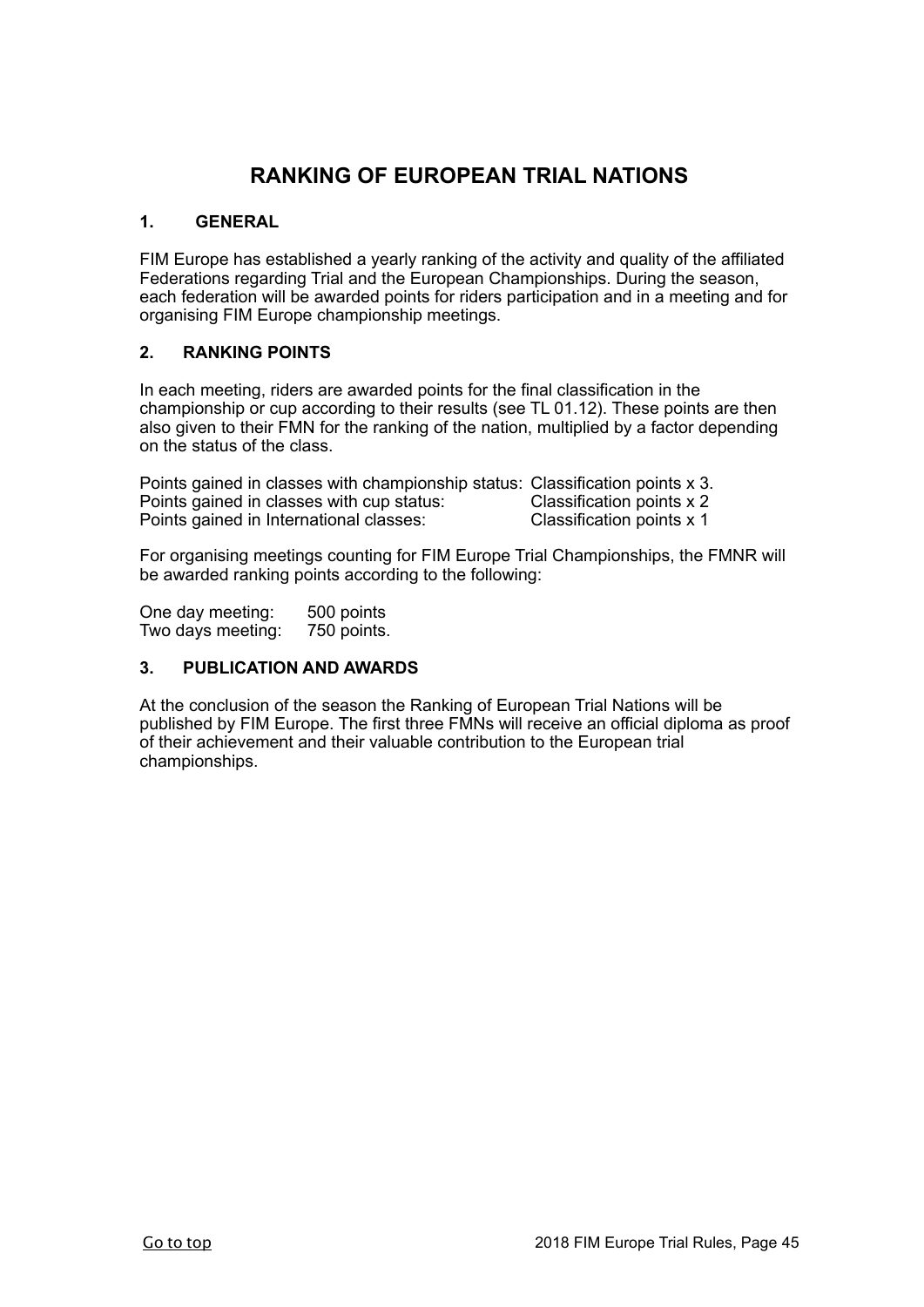#### <span id="page-45-0"></span>**COMPULSORY FIM Europe STANDARDS FOR ORGANISERS OF TRIAL EUROPEAN CHAMPIONSHIPS AND CUPS**

#### **1. FIRST AID-EMERGENCY FACILITIES**

Shall be in accordance with the FIM Europe Medical Code.

#### **2. SANITARY SERVICES**

Sanitary installations for the riders, officials, press, organisational members and the spectators shall be in accordance with the FIM Environment Code.

Organisers must be aware of the large number of Motorhomes/ Caravans that require a suitable place for the disposal of toilet waste.

#### **3. SECTIONS AND COURSE**

The Sections must be completely marked out (including numbering) and available for inspection by the Jury President at least 24 hours before the scheduled start time.

Regarding the safety, severity and length of the sections, the Jury President shall make the final decision. The International Jury must inspect them, at the latest, the day before the competition. During the inspection of the sections by the International Jury, the organiser shall ensure that materials and personnel are available to excecute immediately any changes decided.

The spectators' access to the sections shall be marked clearly and whenever possible using different routes to those used by the riders to ensure the smooth running of the event (without hindering the participants).

If spectators are allowed to follow the trial on motorcycle, this must be written in the Supplementary Regulations. This can be denied by the FIM Europe if it is not possible to take appropriate security measures and not interfere with the free access for the competitors along the course.

A sufficiently long corridor must be prepared and kept clean before the entrance to a section to ensure that the riders reach the beginning of a section without difficulties.

An observation enclosure shall be provided, on the outside of the sections limits, for the Officials, the riders, the Assistant (Minder)s and the press.

It must be possible for the riders to follow and complete the course (from the paddock to all sections and back) without the use of public roads (unless closed for general traffic with permission from the authorities and guarded by police or officials).

#### **4. SECTION SCORE BOARD AND BACK UP SCORE SHEET**

A back up score sheet shall be completed at each section showing the scores of all riders. This back up sheet shall be collected immediately at the end of each lap directly to the Results Manager.

For the European Championship a score board, visible to the spectators shall, whenever suitable, be installed at the section to show the scores of at least the top 10 riders.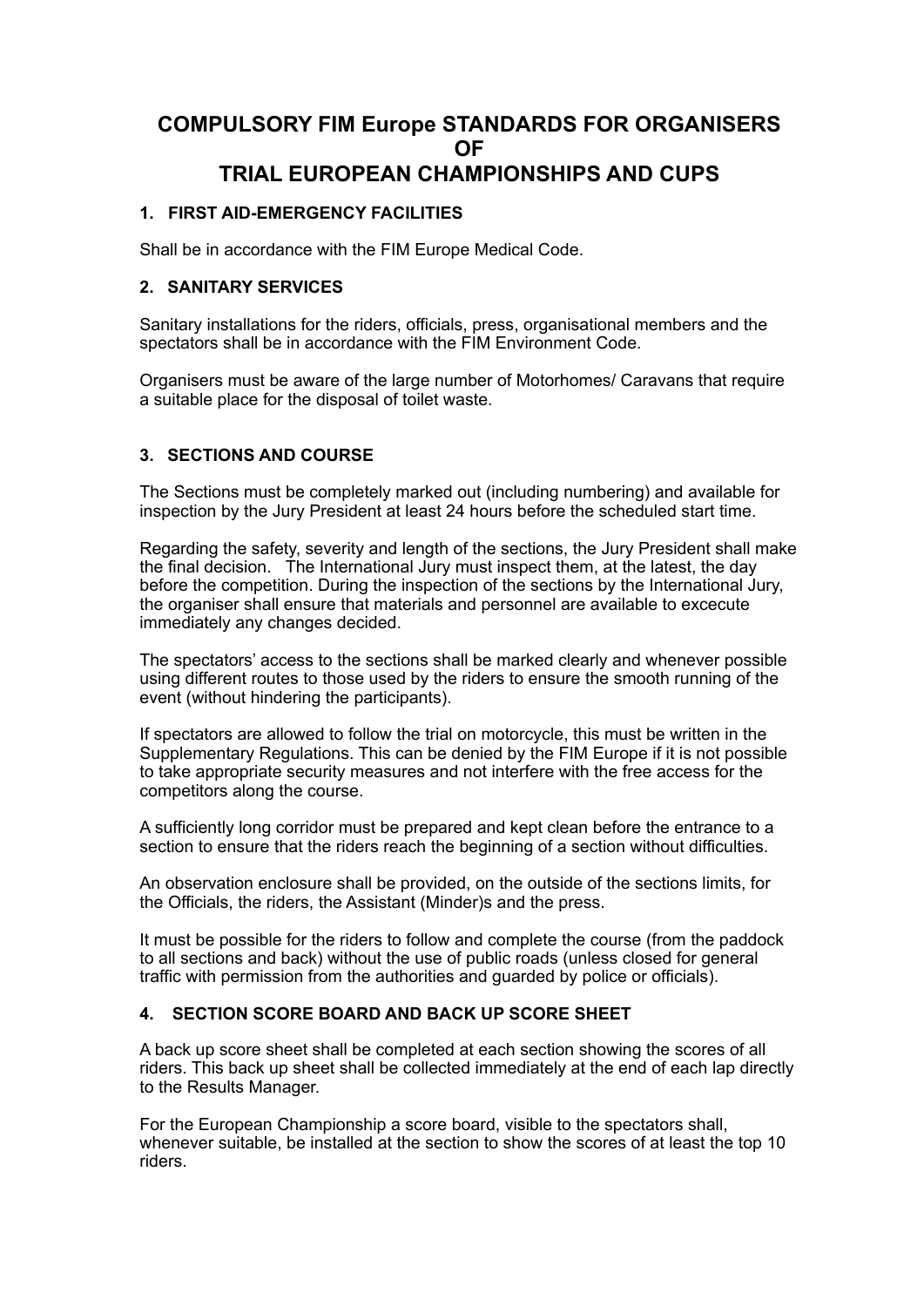#### **5. NOTIFICATION DOCUMENT**

A Notification document will be supplied to all organisers and this must be completed by the Section Observer for any correction, additional penalty or yellow card that may be given. To be valid this document must be signed by the Observer, endorsed by the Clerk of the Course and handed to the Results Manager within 60 minutes of the incident.

#### **6. OBSERVER IDENTIFICATION**

The observers must wear uniform (bibs, caps, overalls, etc), so that the riders are able to identify them clearly. At each section, at least one of the observers shall have followed a specific training for observers. This training should be certified by the FMNR.

Observers should must at the disposal of the Clerk of the Course until the end of the time limit for protests.

#### **7. PADDOCK**

The riders paddock shall:

- Be situated on a flat surface;
- have sufficient area;
- be asphalted or of a surface allowing the traffic of the competitors' vehicles under all weather conditions;
- be organised accordingly to the dimensions of the riders and manufacturers working vehicles and motorhomes. The riders' and Assistant (Minder)s' private vehicles will not be allowed in the paddock;
- have, next to the paddock, a parking area for riders', teams' and press' private vehicles;
- have open space to assure, at any time, passage for vehicles for leaving the paddock in case of emergency;
- have separated sanitary facilities for men and women, including toilets and showers;
- have a full supply of drinking water and electric points;
- be provided with sufficient rubbish containers. The organiser must take care of the emptying and cleaning service;
- be provided with containers to receive used oils and lubricants;
- be provided with a special place for the cleaning of the motorbikes (according to Art. 6 of the Environmental Code);
- have evening illumination;
- have a security service during the evening;
- have a notice board with all the necessary information for the riders.

It is recommended, but not obligatory that the organiser supplies wireless Internet access in the paddock.

The installations shall be fully in place for the opening of the Paddock, which must be established on the Thursday prior to the event. If the Paddock is to be open to riders before this time then the actual day of opening and facilities available must be stated in the Supplementary Regulations together with any nightly rate that may be charged.

**Note**: From the official opening time of the Paddock to the end of the event, the facilities are to be freely available, without charge, to all competitors.

There should be a person responsible for the Paddock and for its general running. The

#### **8. NOTICE BOARD**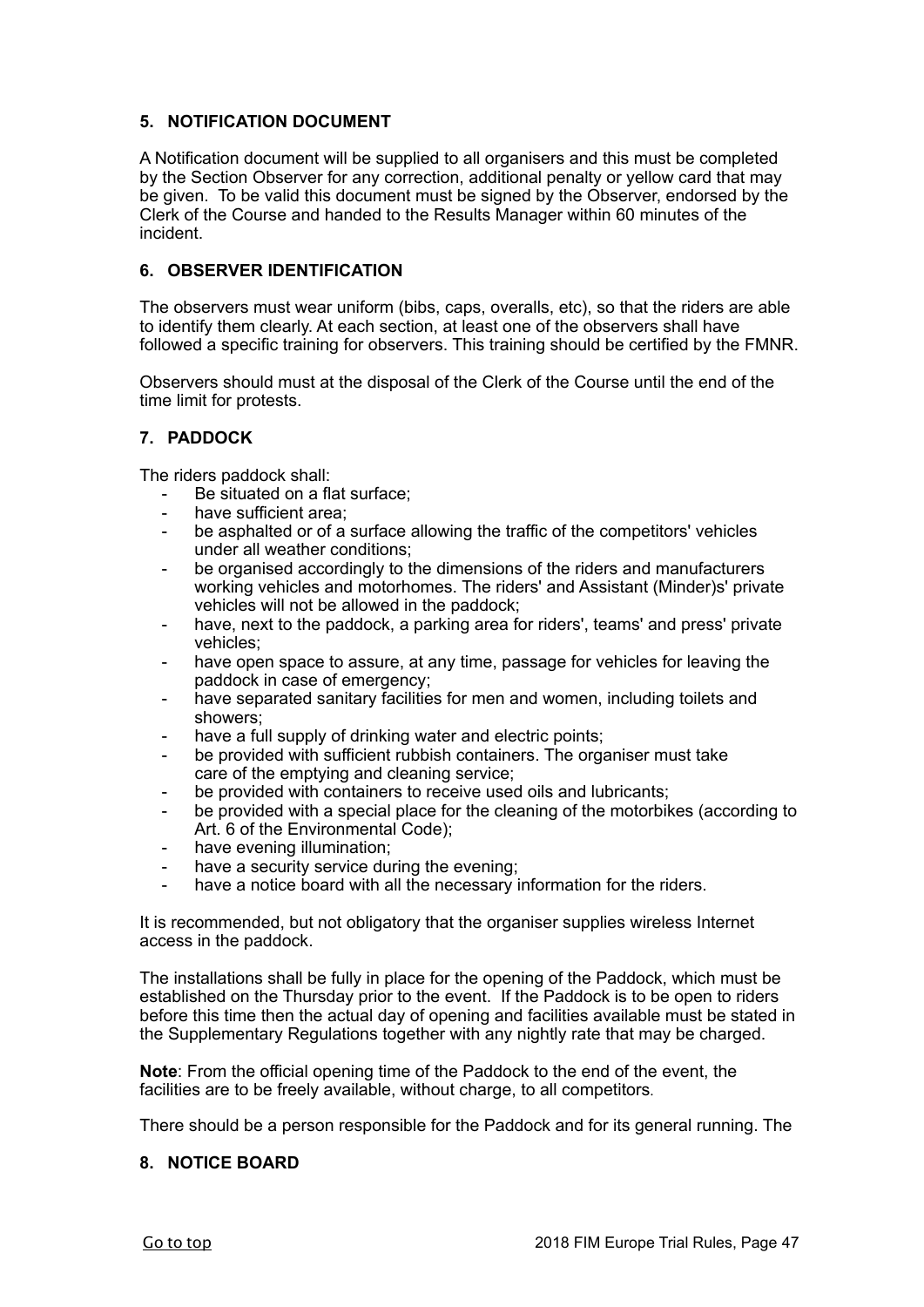A prominently placed "NOTICE BOARD" shall be installed in the paddock from the opening day, upon which the following information shall be displayed.

- A map of the local town indicating the location of the following: Hospital/Medical Centre, post office, telephone, police station, supermarket and tourist information office.
- Directions to and times of the Practice Area.
- Time and place of the first Jury meeting.
- Time and Place of the Technical and Administrative Controls.
- Time at which the riders may inspect the Sections.

At the appropriate time the following information shall be displayed: Entry list, starting order, provisional results.

#### **9. PRACTICE AREA**

A practice area (sections) of adequate size must be installed. This practice area must allow riders to practice in accordance with the rules. The characteristic of the terrain should at leas partially correspond to the sections used in the event. The area has to be marked off clearly, and the access must be marked. It must be possible for the riders to access the practice area at all times that it is open without the need for a driving license or a registered bike.

It is forbidden to provide sections for the event in this area unless they are clearly marked and fenced prior to the opening of Practice.

#### **10. STARTING PLACE**

The starting area shall allow the riders to travel without being hindered by the spectators. Riders shall start from a platform. A loudspeaker shall be installed to call up the riders in English, French and the National language.

The starting rostrum should be nicely decorated. A notice board with the latest information for the riders shall be installed just next to the Starting area. The following information shall be displayed: Entry list, Starting order, Provisional results, Official hours, Decisions of the Jury, etc...

A notice board with the results should be installed visibly in order to have clear information.

#### **10. PARKING FOR PRESS, JURY, OFFICIALS**

Separated parking places for Press, Jury Members, Delegates and Officials must be installed and specially marked.

#### **11. JURY ROOM**

For the meetings of the International Jury a room of adequate size must be prepared to ensure quiet working conditions for the Jury.

For the meeting between the Jury President and the organisers the Clerk of the Course must be in attendance together with the person responsible for the Sections and the Secretary of the Meeting.

#### **12. PRESS ROOM**

A room must be provided exclusively for the Press with the following installations: Tables, chairs and internet access separated from the network of the organiser or the riders should be provided.

The opening hours of the Pressroom should be suitable to the working times of the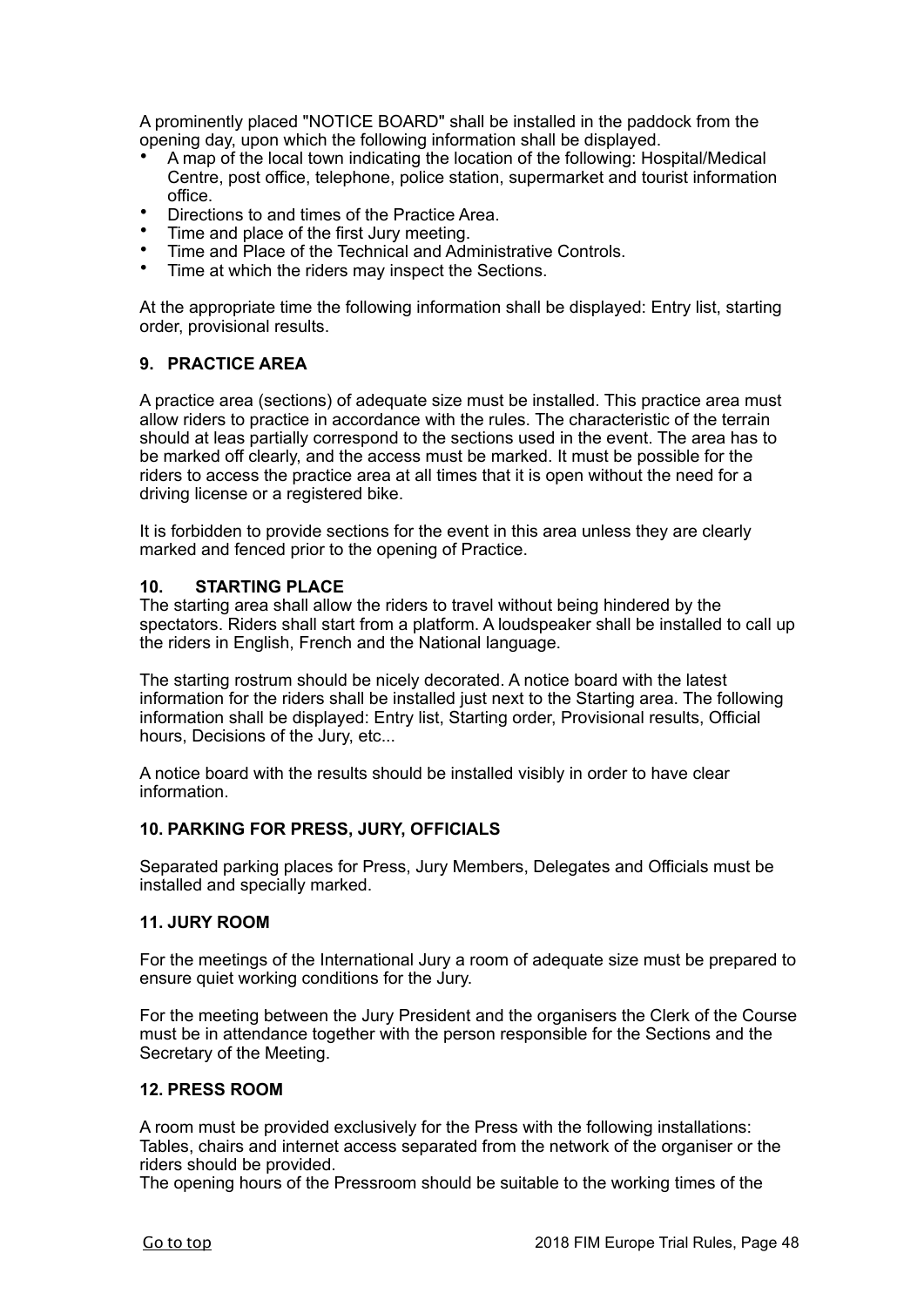Press. A person from the organisation, able to use these installations, must be present.

#### **13. ADMINISTRATIVE AND TECHNICAL CONTROLS**

The administrative and technical controls shall be carried out at the times specified in the appropriate rules.

#### **14. ADDITIONAL INFORMATION**

The following information shall be enclosed with the Supplementary Regulations.

- A hotel list which includes the locations and the costs.
- A map showing the main access roads to the event and the precise location of the paddock.
- The location and distance from the nearest international airport.

#### **15. AWARDS**

Awards shall be presented to at least the first three placed riders in each Class. Souvenirs may be given to all riders.

#### **16. PRIZE GIVING CEREMONY**

The prize giving ceremony shall take place in the starting area within 15 minutes of the arrival at the finish of the last rider.

The prize giving ceremony shall correspond to the standards of a FIM Europe Championship event with podium, loudspeaker, etc.

It is recommended to have a nicely decorated podium in clear view of the public. The first three placed riders should receive a trophy together with any appropriate ceremonial gift.

Press conference: The first three placed riders, together with any additional riders invited by the Clerk of the Course, may be invited to attend a short Press conference to take place immediately after the prize giving ceremony. .

#### **18. SYMBOLIC PRIZE GIVING CEREMONY AT THE LAST EVENT OF THE CHAMPIONSHIP OR CUP**

The organiser of the last event shall organise a symbolic Prize Giving Ceremony for the three first placed riders of the Championships or Cups. Medals will be sent the organiser from the FIM Europe Secretariat ahed of the event.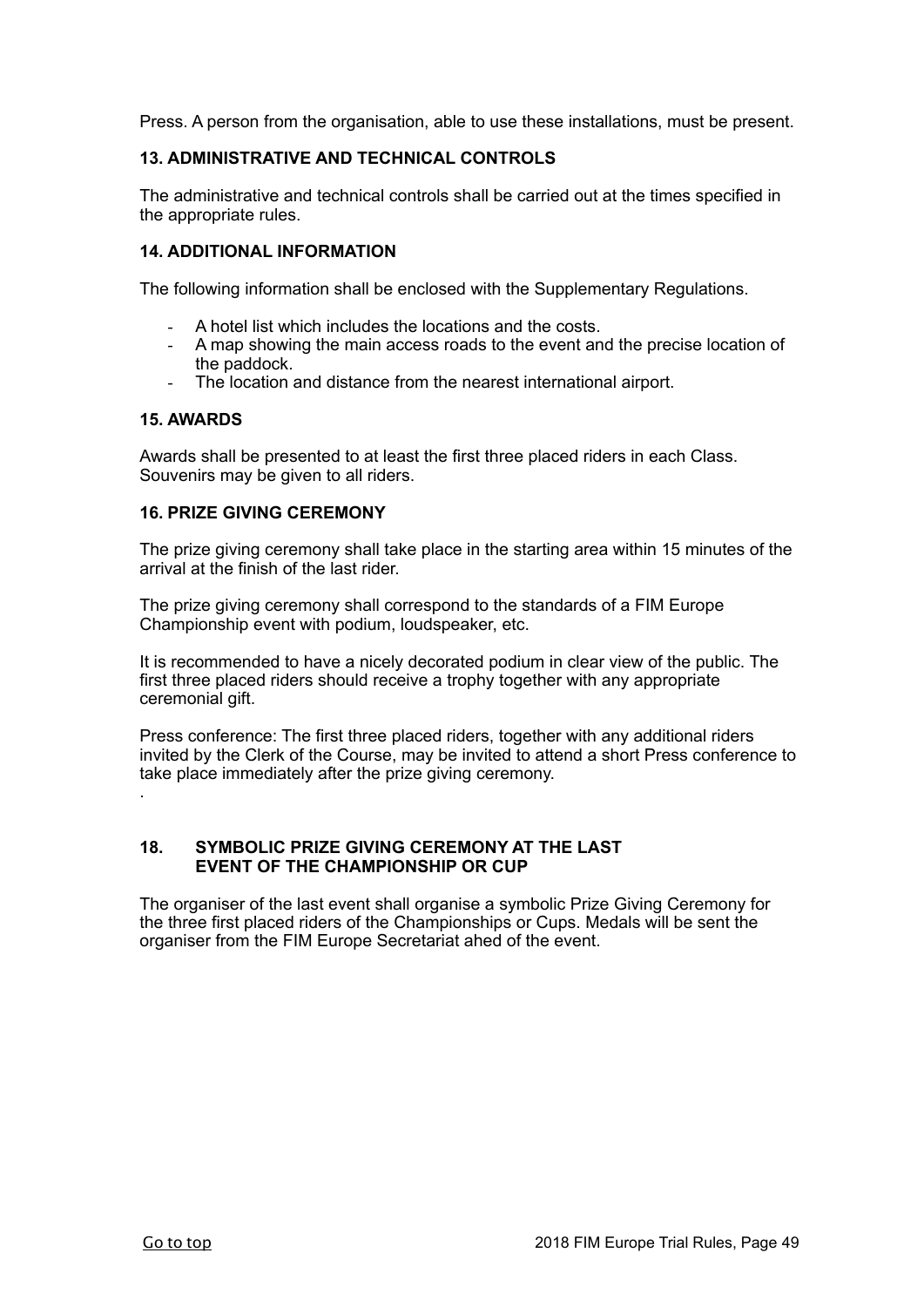## <span id="page-49-0"></span>**DUTIES OF THE ASSISTANT (MINDER)**

#### **TASKS**

The rider and the Assistant must sign a declaration that the rider is responsible for all action of the Assistant.

The assistant must at all times wear leather boots, trousers and a helmet complying with the Technical rules, Appendix "Trial", whilst riding a motorcycle.

The assistant must wear a riding bib, supplied by the organiser, with the corresponding riding number to that of the rider, but of a different color. This bib is not transferable and must be worn only by the registered Assistant. The assistant must also wear a number at the rear of the helmet.

#### **RIGHTS**

The assistant can follow the rider on the course, respecting the organiser's marks.

The assistant may assist the rider anywhere on the course, to repair the machine or change any unmarked parts.

The assistant may use the section's enclosure.

The assistant may hold the rider's machine anywhere on the course, except in the section corridor.

The assistant may go inside the section for the security of the rider, if authorised by the observer.

#### **RESTRICTIONS**

The assistant is not allowed to go into the boundaries of any section unless specially invited by an Official (for security reasons).

The assistant is not allowed to push the rider's motorcycle on the course, while the rider is completing the course.

The assistant is not allowed to circulate with the rider's motorcycle, neither on the course, nor in the sections, while the rider is completing the course.

The assistant is not allowed the push, nor to hold the rider's motorcycle in the section corridor.

The assistant is not allowed to keep the rider's scorecard.

The assistant is not allowed to modify the sections' marking, to change the position of the tapes or of the arrows.

The assistant is not allowed to discuss with the officials about the penalties' application.

The assistant is not allowed to replace the rider at the prize giving ceremony.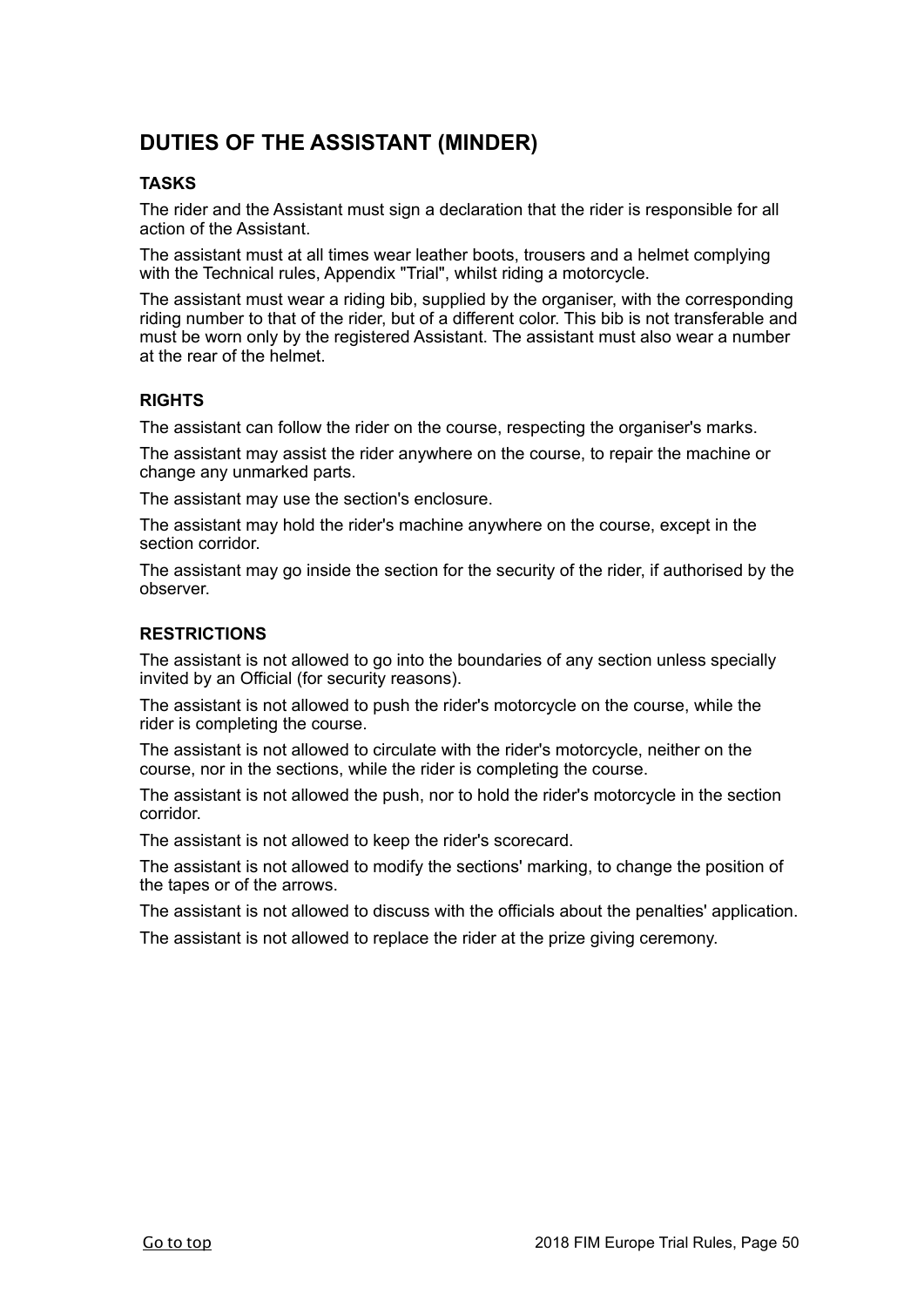## <span id="page-50-0"></span>**TIMETABLES**

## TWO DAYS FIM Europe EVENTS

| <b>DAY</b>                           | <b>TIME</b> | <b>EUROPEAN CHAMPIONSHIP</b><br>(40,43,44) DOUBLE | <b>EUROPEAN CHAMPIONSHIP</b><br>(40,43,44) WITH WOMEN (41)<br><b>AND YOUTH (42)</b> |
|--------------------------------------|-------------|---------------------------------------------------|-------------------------------------------------------------------------------------|
|                                      |             |                                                   |                                                                                     |
| <b>TWO DAYS</b><br><b>BEFORE THE</b> | 15:00       | Paddock open to riders                            | Paddock open to riders                                                              |
| <b>TRIAL</b>                         | 18:00       | Voting jury: Meeting with<br>organisers           | Voting jury: Meeting with<br>organisers                                             |
|                                      |             |                                                   |                                                                                     |
|                                      | 09:00       | Jury inspection of the sections                   | Jury inspection of the sections                                                     |
|                                      | 10:00-12:30 | Practice area open                                | Admin & Tech control Women<br>Youth                                                 |
|                                      | 11:00-14:00 |                                                   | Practice area open                                                                  |
| <b>ONE DAY</b><br><b>BEFORE THE</b>  | 12:00-15:00 | Administrative & Technical<br>control             |                                                                                     |
| <b>TRIAL</b>                         | 13:30-16:00 |                                                   | Admin & Tech control Euro<br>Champ                                                  |
|                                      | 14:00-17:00 | Riders visit of the sections                      | Women & Youth visit the<br>sections                                                 |
|                                      | 18:00       | 1st Jury Meeting                                  | 1st Jury Meeting Women &<br>Youth                                                   |
|                                      |             |                                                   |                                                                                     |
|                                      | 11:00       | Start of the last rider                           | Start last rider Women & Youth                                                      |
|                                      | 13:00-14:00 |                                                   | Admin & Tech control EC - Late<br>Arrivers                                          |
|                                      | 15:00-18:00 |                                                   | Visit of the Sections EC                                                            |
| 1st DAY OF                           | ca. 15:30   |                                                   | Arrival of the last rider W&Y                                                       |
| <b>THE TRIAL</b>                     | ca. 15:45   |                                                   | Price-giving ceremony W&Y                                                           |
|                                      | ca. 16:00   | Arrival of the last rider                         |                                                                                     |
|                                      | ca. 16:15   | Price-giving ceremony                             |                                                                                     |
|                                      | ca. 16:45   | 2nd Jury Meeting                                  | Final Jury W & Y / 1st meeting<br>EC                                                |
|                                      |             |                                                   |                                                                                     |
|                                      | 11:00       | Start of the last rider                           | Start of the last rider EC                                                          |
| 2nd DAY OF                           | 16:00       | Arrival of the last rider                         | Arrival of the last rider                                                           |
| <b>THE TRIAL</b>                     | ca. 16:15   | Price-giving ceremony                             | Price-giving ceremony                                                               |
|                                      | ca. 16:45   | Final Jury meeting                                | Final Jury meeting                                                                  |